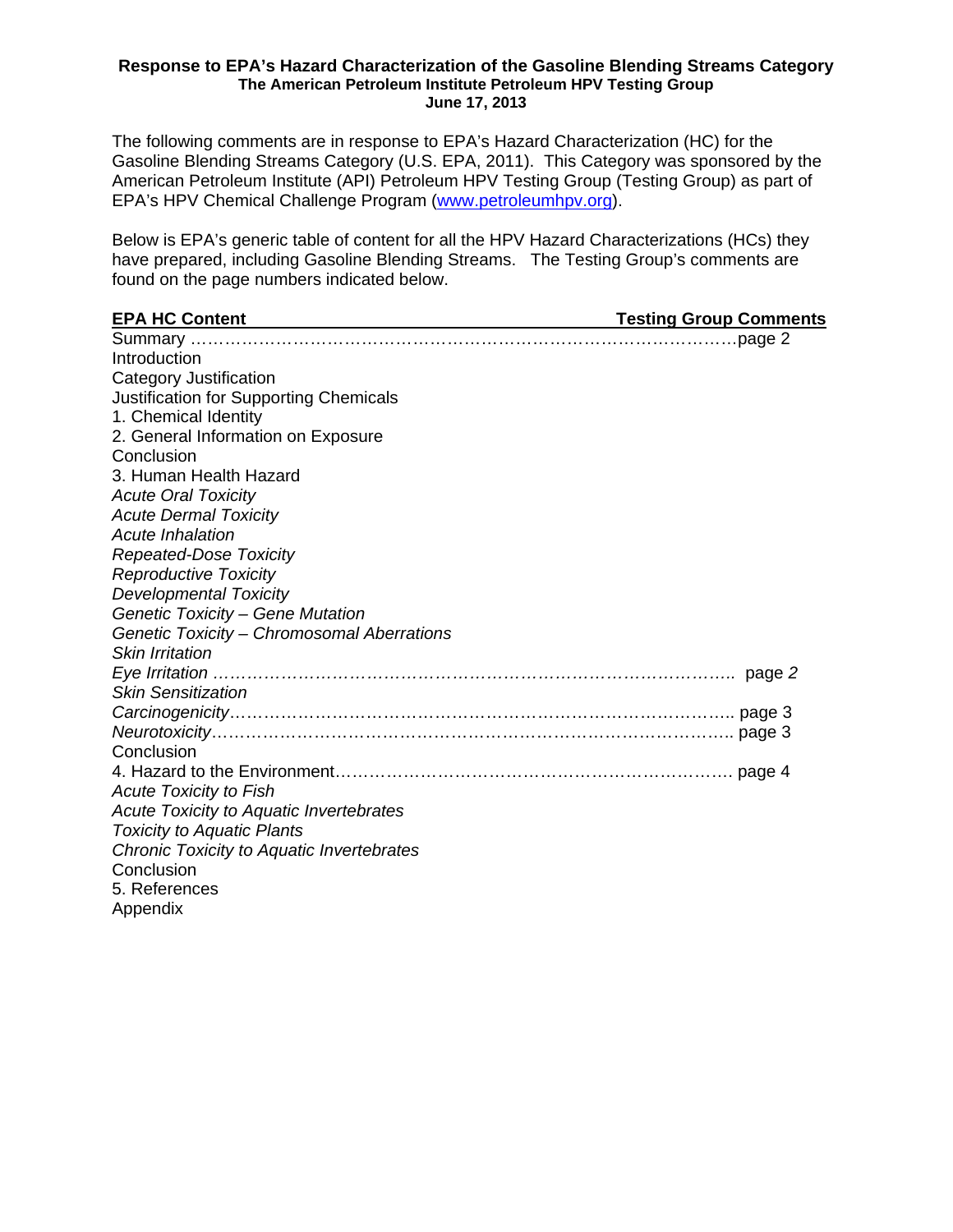#### **Summary**

1. The EPA hazard characterization for several Petroleum HPV Categories including Gasoline Blending Streams, refers to the category members as complex mixtures when in fact they are Class 2 UVCB substances. (HC pages 5, 8, 10, 31 and Table 1)

Substances on the US TSCA Inventory are divided into two classes for ease of identification (EPA 1995). Class 1 substances are those single compounds composed of molecules with particular atoms arranged in a definite, known structure. However, many commercial substances that are subject to TSCA are not Class 1 substances, because they have unknown or variable compositions or are composed of a complex combination of different molecules. These are designated Class 2 substances. Class 2 includes substances that have no definite molecular formula representation and either partial structural diagrams or no structural diagrams. These are the "UVCB" substances (Unknown or Variable compositions, Complex reaction products and Biological materials). An example of this kind of substance is given below.

#### *CAS Number: 64741-42-0*

#### *CAS Name: Naphtha (petroleum), full-range straight-run*

*CAS Definition: A complex combination of hydrocarbons produced by distillation of crude oil. lt consists of hydrocarbons having carbon numbers predominantly in the range of C4 through C11 and boiling in the range of approximately minus 20°C to 220°C (-4°F to 428°F).* 

Petroleum substances are subject to nomenclature rules developed jointly by the U.S. EPA and the American Petroleum Institute (EPA, 1995b) In that guidance document, EPA adopts the definitions of petroleum process stream terms provided in API's published reference document Petroleum Stream Terms Included in the Chemical Substance Inventory under TSCA (1983, reprinted in 1985). The Stream Terms definitions include the CAS definition and registry number, the source of the substance and process (i.e., last refining step), short name, indication of carbon number, and indication of distillation range (or other appropriate characteristic). Therefore all members of the Gasoline Blending Streams Category are UVCB substances, not mixtures, under EPA's nomenclature guidance.

#### **Skin Irritation**

EPA comments that "aromatic naphthas are irritating to rabbit eyes." (Summary, p. 7) This statement is based upon data for Naphtha (petroleum), catalytic reformed (CAS 68955-35- 1; paraffins 32.1%, olefins 0.5%, naphthenes 3.7%, aromatics 63.3%), which EPA has characterized (p. 73) as "moderately irritating to rabbit eyes" However, the test scores in this study for conjunctivitis and chemosis are insufficient to classify the results as irritating. No evidence of effects to the cornea or iris were observed at any time. Neither the conjunctivae score of 1.33 nor the chemosis score of 1.83 for the 24, 48, and 72 hours observations are sufficient for classification for eye irritation (i.e., GHS criteria of > 2.0 for either score; OSHA minimum criteria of 2.5 and 2.0 for conjunctival redness and chemosis, respectively, or a 24 hour Draize score of > 25/110). Since the threshold for classification for eye irritation was not met, the appropriate interpretation would be that aromatic naphthas are not irritating to rabbit eyes.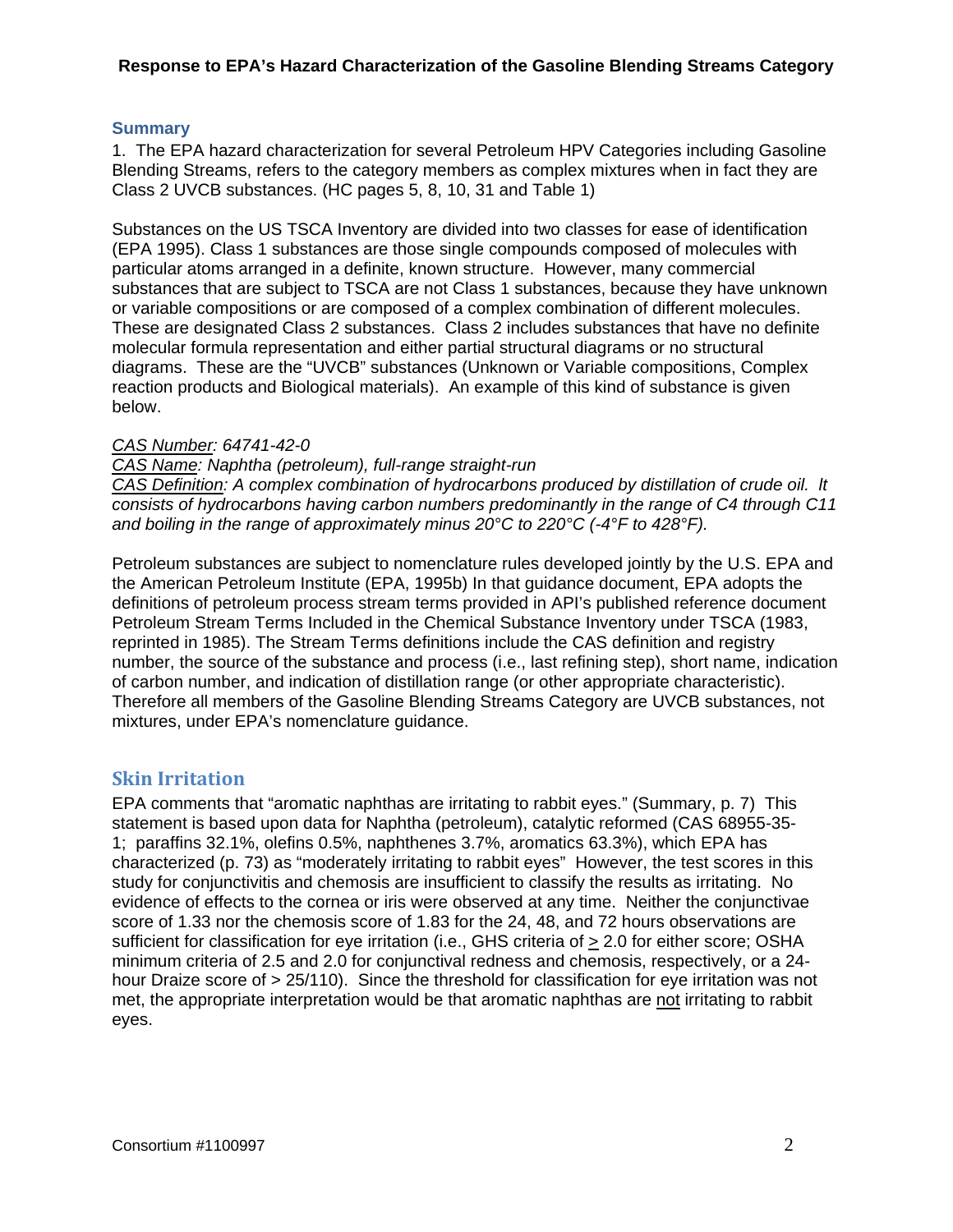## **Carcinogenicity**

EPA cites the results of a chronic inhalation study with wholly-vaporized gasoline (PS-6) in rats as positive, causing increases incidence of renal carcinomas, sarcomas and adenomas in males. (HC page 76) But EPA does not point out that several years ago EPA found that these kidney lesions were species and sex specific and not relevant to humans (EPA, 1991). Furthermore, real-world inhalation exposure to gasoline is weighted towards the more volatile constituents making it markedly different from the wholly-vaporized material.

More recent studies on chronic exposure to gasoline vapor in rats have been reported (Benson et al., 2011). The abstract states, "The studies were conducted to compare the toxicity and potential carcinogenicity of evaporative emissions from unleaded gasoline (GVC) and gasoline containing the oxygenate methyl tertiary-butyl ether (MTBE; GMVC). The test materials were manufactured to mimic vapors people would be exposed to during refueling at gas stations. Fifty F344 rats per gender per exposure level per test article were exposed 6 h/d, 5 d/wk for 104 wk in whole body chambers. Target total vapor concentrations were 0, 2, 10, or 20 g/m3 for the control, low-, mid-, and high-level exposures, respectively. Endpoints included survival, body weights, clinical observations, organs weights, and histopathology. GVC and GMVC exerted no marked effects on survival or clinical observations and few effects on organ weights. Terminal body weights were reduced in all mid- and high-level GVC groups and high-level GMVC groups. The major proliferative lesions attributable to gasoline exposure with or without MTBE were renal tubule adenomas and carcinomas in male rats. GMV exposure led to elevated testicular mesothelioma incidence and an increased trend for thyroid carcinomas in males. GVMC inhalation caused an increased trend for testicular tumors with exposure concentration. Midand high-level exposures of GVC and GMVC led to elevated incidences of nasal respiratory epithelial degeneration. Overall, in these chronic studies conducted under identical conditions, the health effects in F344 rats following 2-yr of GVC or GMVC exposure were comparable in the production of renal adenomas and carcinomas in male rats and similar in other endpoints." The male rat kidney lesions in this study were identical to those previously discounted by EPA as not relevant to humans. (See above.)

#### **Neurotoxicity**

EPA points out the lack of neurological effects found in most animal studies done by inhalation exposure and the Testing Group agrees with that assessment. The one animal study EPA considered "positive" for neurotoxicity was a 13-week study on Naphtha (petroleum), light catalytic reformed (LCRN), conducted at doses up to 27.8 mg/l. (HC page 78) However, the increased motor activity was only observed at the high-dose and was not accompanied by changes in functional operational battery tests or neuropathology. For perspective, the Globally Harmonized System for Hazard Classification and Labelling of Chemicals (United Nations, 2011) requires target organ labeling for repeat-dose effects only when they occur at vapor concentrations below 1 mg/l. The high dose in the LCRN study (27.8 mg/l) represents 75% of the lower-explosive-limit, a concentration well above most human exposures, and far above accepted cut-offs for hazard classification.

EPA suggests that the neurotoxicity of gasoline is well-established in humans and that information on the human neurotoxicity of gasoline may be found in the ATSDR Toxicological Profile for Automotive Gasoline. (HC page 78) However, that ATSDR document says, "The majority of the data on the neurological effects of gasoline have come from case reports describing patients, usually adolescents, who were chronic gasoline sniffers (Owens et al.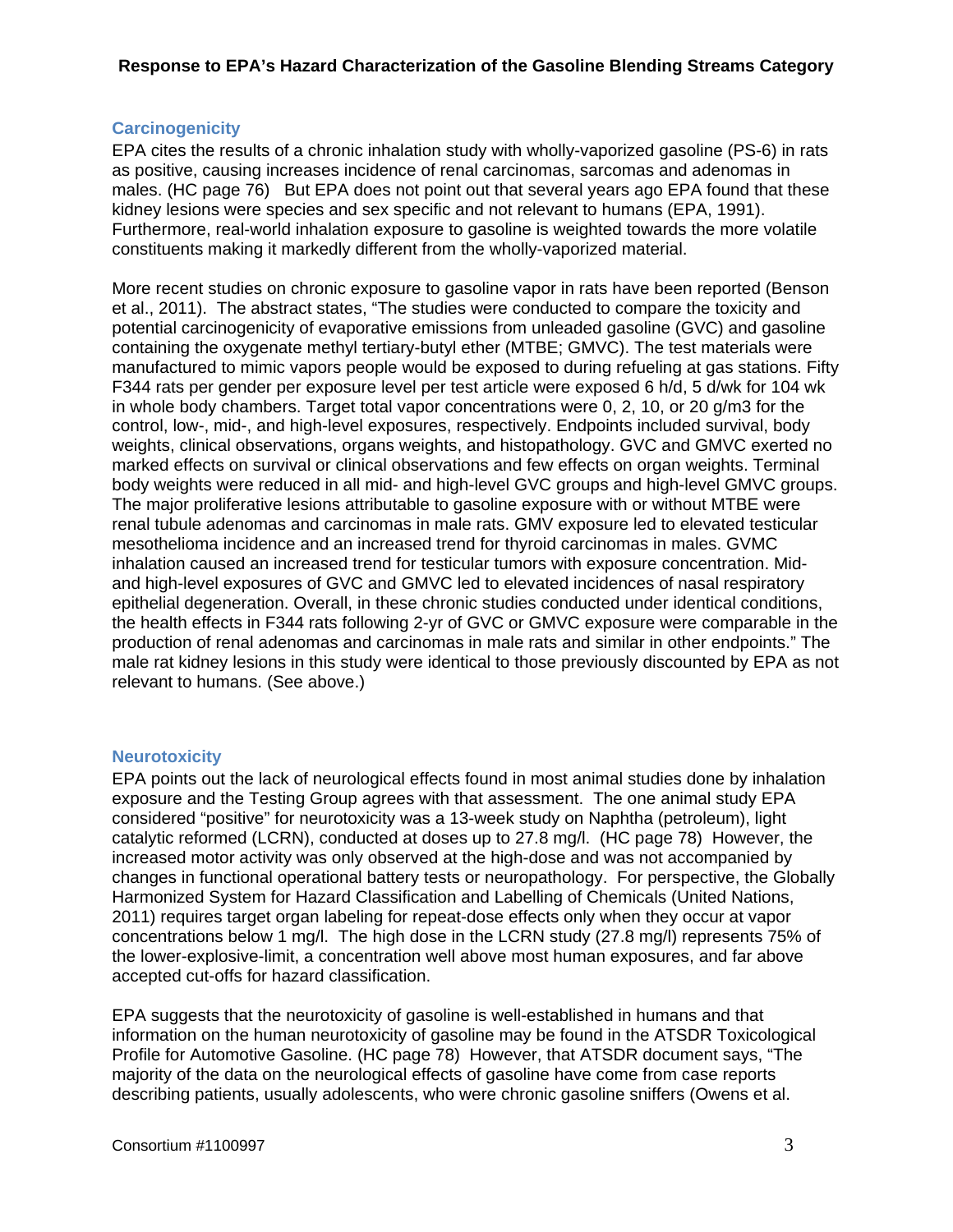1985). In most instances, the exposure concentrations could not be determined and the lead content in the gasoline was not specified." Case studies from the era of leaded gasoline cannot be considered relevant to current day exposures. The Testing Group agrees that chronic gasoline sniffing is harmful to several target organs including the nervous system, but EPA's HC significantly overstates the neurotoxic hazard of gasoline and gasoline blending streams. EPA should acknowledge that the evidence of neurological effects is based on observations of substance abuse (an intentional misuse), not with exposures associated with anticipated occupational and consumer uses.

## **4. Hazard to the Environment**

The Testing Group disagrees with the approach that EPA used to evaluate the ecotoxicity hazards of the Gasoline Blending Streams Category. The endpoint values cited by EPA for read across to all category members were calculated based on measured concentrations of selected hydrocarbons used to verify the presence of hydrocarbons in the water accommodated fractions (WAFs). The Testing Group maintains that aquatic toxicity endpoints are more accurately expressed as 'loading rates'. Loading rates are a reflection of the composition and chemistry of the substance and implicitly accounts for dissolution and volatilization of individual hydrocarbon constituents. Loading rates are a more effective means of comparing two substances to each other because the composition of WAFs varies with composition of the test substance.

Below is a summary of the EPA findings (HC page 7).

EPA states, "Based on the category member CASRN 64741-66-8, the 96-h LC50 for fish is 0.31 mg/L (lowest value) and the 48-h EC50 value to aquatic invertebrates is 0.56 mg/L (lowest value). Based on the category member CASRN 64741-46-4, the 96-h EC50 for algae is 0.26 mg/L (lowest value) for biomass. Based on the category member CASRN 64741-66-8, the lowest values for the chronic 21-d EC50 are 1.9 mg/L (based on survival), and 0.14 mg/L (based on reproduction), and the lowest 21-d chronic NOEC values are 0.23 mg/L (based on survival), and 0.03 mg/L (based on reproduction)."

In Section 4, Hazard to the Environment, EPA cites the following tests and endpoints in their HC, all calculated based on measured concentrations of selected hydrocarbons (HC pages 127- 134).

| Acute Toxicity to Fish (fathead minnow: Pimephales promelas)                            |
|-----------------------------------------------------------------------------------------|
| <b>Paraffinic Naphthas</b>                                                              |
| Naphtha (petroleum), light alkylate (CASRN 64741-66-8)<br>96-h LC50 = $0.305$ mg/L      |
| Naphtha (petroleum), light alkylate (CASRN 64741-66-8)<br>14-d LC50 = $0.15$ mg/L       |
| <b>Olefinic Naphthas</b>                                                                |
| Naphtha (petroleum), light catalytic cracked (CASRN 64741-55-5) 96-h LC50 = 4.1 mg/L    |
| Naphtha (petroleum), light catalytic cracked (CASRN 64741-55-5) 14-d LC50 = 1.5 mg/L    |
| <b>Naphthenic Naphthas</b>                                                              |
| Naphtha (petroleum), light straight-run (CASRN 64741-46-4)<br>96-h LC50 = $0.689$ mg/L  |
| <b>Aromatic Naphthas</b>                                                                |
| Naphtha (petroleum), light catalytic reformed (CASRN 64741-63-5)<br>96-h LC50 = 11 mg/L |
| Naphtha (petroleum), light catalytic reformed (CASRN 64741-63-5)<br>14-d LC50 = $0.67$  |
| mg/L                                                                                    |
|                                                                                         |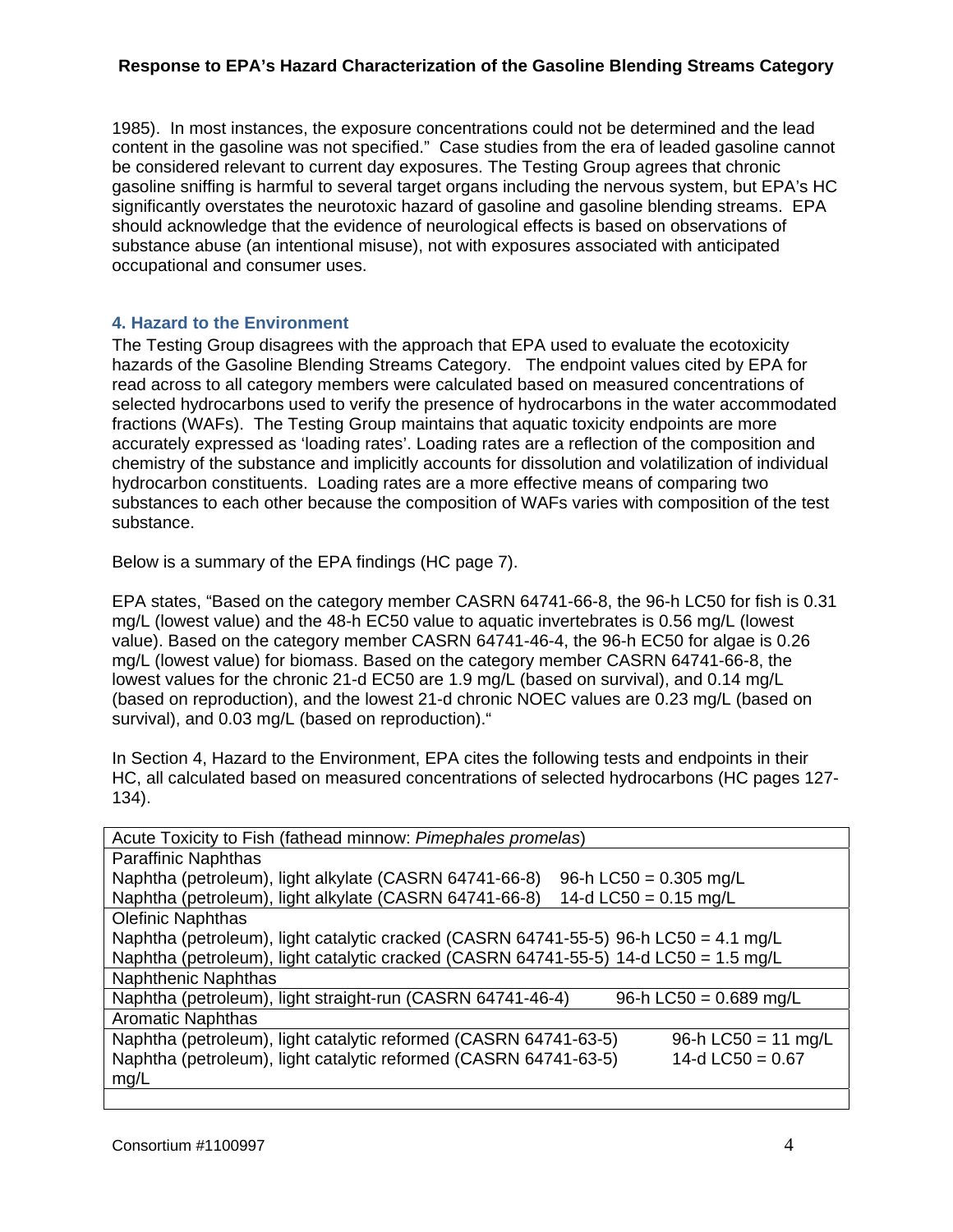| Acute Toxicity to Aquatic Invertebrates (Cladoceran: Daphnia magna)                                |
|----------------------------------------------------------------------------------------------------|
| <b>Paraffinic Naphthas</b>                                                                         |
| Naphtha (petroleum), light alkylate (CASRN 64741-66-8) 48-h LC50 = 0.556 mg/L                      |
| Olefinic Naphthas                                                                                  |
| Naphtha (petroleum), light catalytic cracked (CASRN 64741-55-5) 48-h LC50 = 1.4 mg/L               |
| <b>Naphthenic Naphthas</b>                                                                         |
| Naphtha (petroleum), light straight-run (CASRN 64741-46-4)<br>48-h LC50 = $0.65$ mg/L              |
| <b>Aromatic Naphthas</b>                                                                           |
| Naphtha (petroleum), light catalytic reformed (CASRN 64741-63-5)<br>48-h LC50 = $2.6 \text{ mg/L}$ |
|                                                                                                    |
| Toxicity to Aquatic Plants (Alga: Pseudokirchneriella subcapitata)                                 |
| <b>Paraffinic Naphthas</b>                                                                         |
| Naphtha (petroleum), light alkylate (CASRN 64741-66-8) 96-h LC50 = 0.741 mg/L                      |
| <b>Olefinic Naphthas</b>                                                                           |
| Naphtha (petroleum), light catalytic cracked (CASRN 64741-55-5) 96-h LC50 = 4.6 mg/L               |
| <b>Naphthenic Naphthas</b>                                                                         |
| Naphtha (petroleum), light straight-run (CASRN 64741-46-4)<br>96-h LC50 = $0.26$ mg/L              |
| <b>Aromatic Naphthas</b>                                                                           |
| Naphtha (petroleum), light catalytic reformed (CASRN 64741-63-5)<br>96-h LC50 = 1.76               |
| mg/L                                                                                               |
|                                                                                                    |
| Chronic Toxicity to Aquatic Invertebrates (Cladoceran: Daphnia magna)                              |
| <b>Paraffinic Naphthas</b>                                                                         |
| Naphtha (petroleum), light alkylate (CASRN 64741-66-8) 21-d EC50 (survival) = >0.46 mg/L           |
| 21-d NOEC (survival) = $0.23$ mg/L                                                                 |
| 21-d EC50 (reproduction) = $0.14$ mg/L<br>21-d NOEC (reproduction) = 0.032 mg/L                    |
| Olefinic Naphthas                                                                                  |
| Naphtha (petroleum), light catalytic cracked (CASRN 64741-55-5) 21-d EC50 (survival) =1.9          |
| mg/L                                                                                               |
| 21-d NOEC (survival) = $0.68$ mg/L                                                                 |
| 21-d EC50 (reproduction) = $0.55$ mg/L                                                             |
| 21-d NOEC (reproduction) = $0.11$ mg/L                                                             |
| <b>Aromatic Naphthas</b>                                                                           |
| Naphtha (petroleum), light catalytic reformed (CASRN 64741-63-5)<br>21-d EC50 (survival)           |
| $= 7.5$ mg/L                                                                                       |
| 21-d NOEC (survival) = $3.8 \text{ mg/L}$                                                          |
| 21-d EC50 (reproduction) = $3.2 \text{ mg/L}$                                                      |
| 21-d NOEC (reproduction) = $<$ 0.069 mg/L                                                          |
|                                                                                                    |

As stated earlier, the endpoint values cited by EPA for read across to all category members were calculated based on measured concentrations of selected hydrocarbons used to verify the presence of hydrocarbons in the water accommodated fractions (WAFs). The Testing Group maintains that when toxicity endpoints are more accurately expressed as 'loading rates', the products in the Gasoline Blending Streams Category are expected to exhibit aquatic toxicity in the range from 1 to 200 mg/L for the three trophic levels. Loading is a reflection of the composition and chemistry of the substance and implicitly accounts for dissolution and volatilization of individual hydrocarbon constituents. Loading is a more effective means of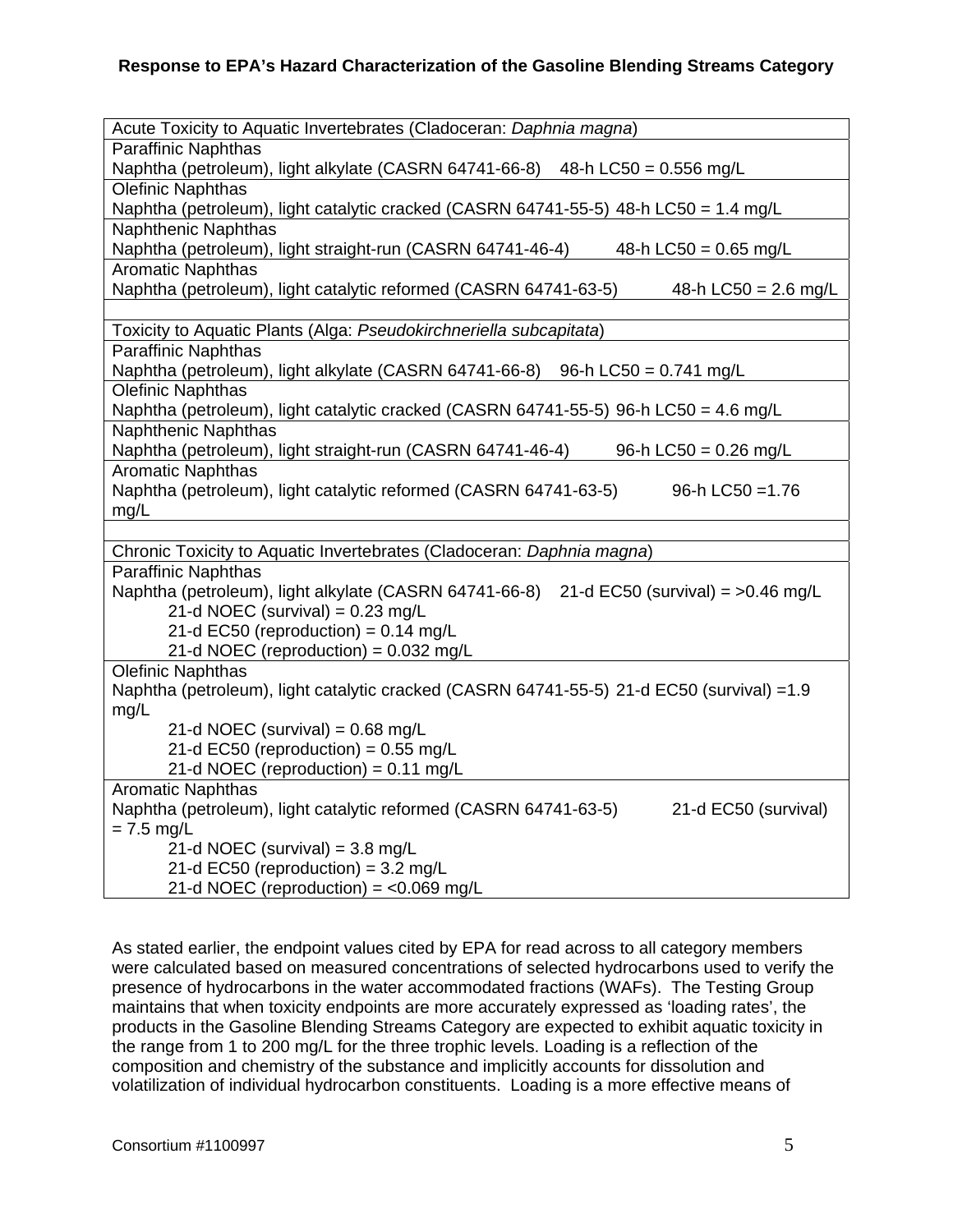comparing two substances to each other because the composition of WAFs varies with composition of the test substance.

Gasoline Blending Streams show a relatively narrow range of aquatic toxicity because the constituent chemicals of those products are neutral organic hydrocarbons whose toxic mode of action is non-polar narcosis. Hydrocarbons are equitoxic in tissues where the toxic mechanism of short-term toxicity for these chemicals is disruption of biological membrane function (van Wezel and Opperhuizen, 1995). The differences between toxicities (i.e., LC/LL5O, EC/EL50) can be explained by the differences between the target tissue-partitioning behavior of the individual chemicals Verbruggen et al., 2000). The existing fish toxicity database for hydrophobic neutral chemicals supports a critical body residue (CBR, the internal concentration that causes mortality) of between approximately 2-8 mmol/kg fish (wet weight) (McGrath and Di Toro, 2009). When normalized to lipid content the CBR is approximately 50 µmol/g of lipid for most organisms (Di Toro et al., 2000).

Petroleum UVCB substances with a range of carbon numbers and water solubility as those in this category are expected to exhibit lower toxicity compared to the most toxic constituent alone. This occurs because the aqueous concentration of the constituent is a function of the partitioning of the constituents between the bulk hydrocarbon and water. Within the carbon number range of products in this category, a C9 hydrocarbon alone would be expected to exhibit the greatest toxicity based on the relationship of Kow with aquatic toxicity. However, products in this category are not composed of a single chemical and because two different products with a similar carbon number range can contain varying proportions of those carbon numbers, it is possible that different toxicities are expressed for the same organism. Thus, two products representing low or high carbon number ranges in this category can show different toxicities.

The Testing Group believes it is inappropriate for EPA to use these concentration values when they represent only an undetermined fraction of the dissolved hydrocarbons in the test solutions. Therefore, these 'toxic' concentrations represent lower acute toxicity values than what would have been calculated based on a complete analysis of the dissolved hydrocarbon composition. Additionally, the specific compounds of interest were different depending on the test substance, so the compounds measured in the light alkylate naphtha WAF differ from those measured in the light catalytic cracked naphtha WAF, as was true for each test substance. The following example In Table 1 shows the analyses of hydrocarbon constituents in the light straight-run naphtha (CASRN 64741-46-4) and the components selected for concentration determination of the WAFs. This illustrates how the endpoints of the toxicity tests based on measured data are artificially low.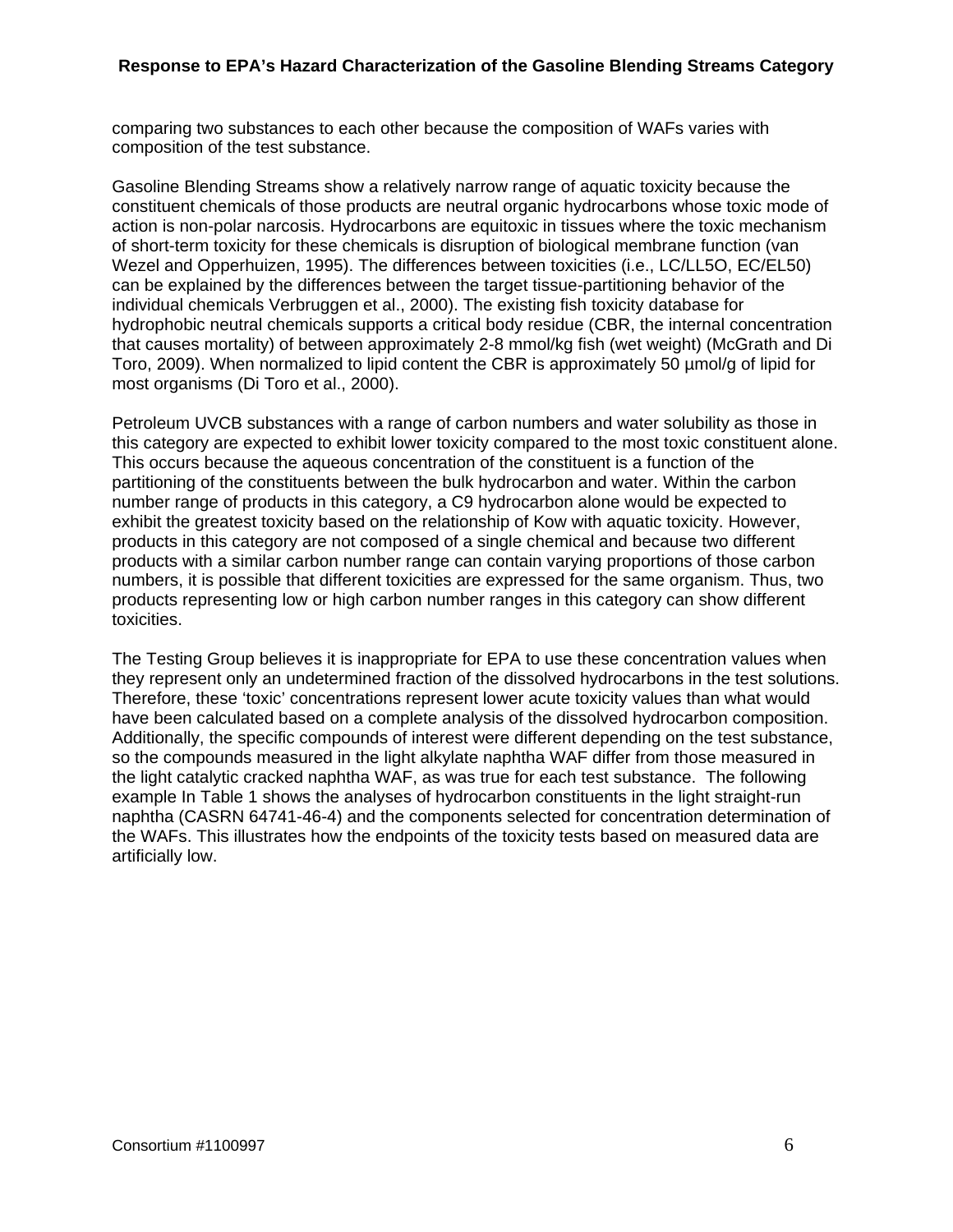|                                       | Weight %          |
|---------------------------------------|-------------------|
| Compound                              | in Test Substance |
| butane                                | 5.6               |
| n-pentane                             | 16.3              |
| n-heptane                             | 2.0               |
| n-hexane                              | 6.3               |
| n-octane                              | 0.8               |
| n-nonane                              | 0.1               |
| isopentane                            | 22.5              |
| 2,3 dimethyl butane                   | 1.1               |
| 2 methyl pentane                      | 7.0               |
| 3 methyl pentane                      | 3.7               |
| 2,3 dimethyl pentane                  | 0.8               |
| 2 methyl hexane                       | 0.8               |
| 3 methyl hexane                       | 1.4               |
| 2 methyl heptane                      | 1.0               |
| 3 methyl heptane                      | 0.5               |
| 4 methyl heptane                      | 0.2               |
| cyclopentane                          | 1.7               |
| methyl cyclopentane                   | 4.6               |
| dimethyl cyclopentane isomers         | 4.1               |
| ethyl cyclopentane                    | 0.5               |
| trimethylcyclopentane isomers         | 2.4               |
| methyl ethyl cyclopentane (3 isomers) | 0.8               |
| cyclohexane                           | 1.7               |
| methyl cyclohexane                    | 2.5               |
| dimethylcyclohexane isomers           | 1.6               |
| trimethylcyclohexane isomers          | 0.9               |
| benzene                               | 0.8               |
| toluene                               | 1.1               |
| m-xylene                              | 0.3               |
| p-xylene                              | 0.1               |
| o-xylene                              | 0.2               |
| ethylbenzene                          | 0.3               |

Table 1. List of hydrocarbon constituents in CASRN 64741-46-4.

Many of the most abundant constituents in the straight run naphtha shown in the example were not included in the analysis of the WAFs (e.g., n-pentane, iso-pentane, and others). These would be expected to contribute to the total dissolved hydrocarbons in the WAF because many have significant water solubilities and exist in significant proportions in the naphtha stream. Consequently the measured hydrocarbons cited in these studies do not represent the total hydrocarbon components to which the organisms were exposed, and the toxicological endpoints calculated on the basis of those measurements are artificially low.

The more appropriate and realistic evaluation of petroleum mixture aquatic toxicity is determined using composition of the petroleum product and QSAR based models, such as Petrotox (Redman et al. 2012). Toxicity QSARs may be used to provide LL50 estimates for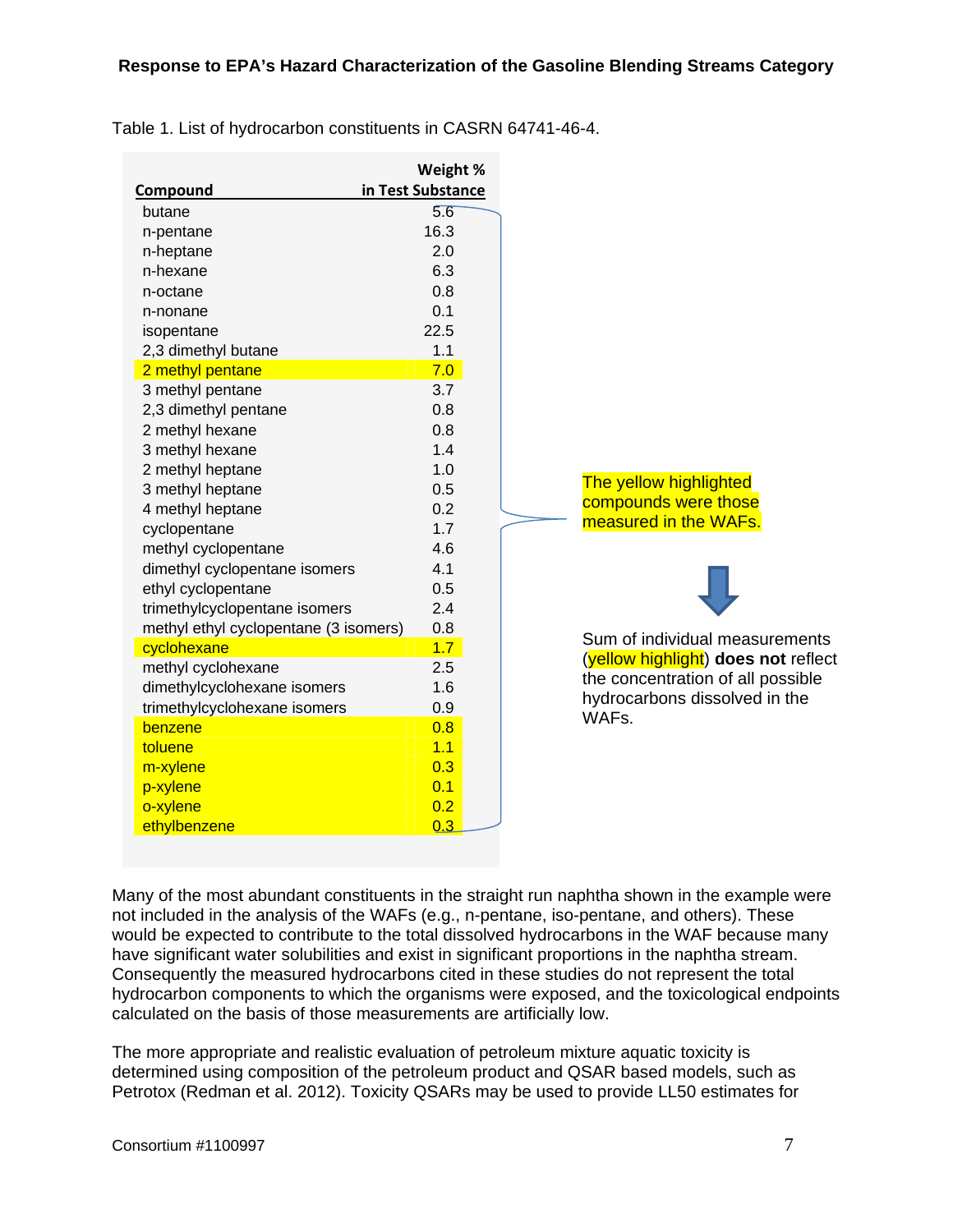hydrocarbons or blocks where acute toxicity data are not available, since these are well established for hydrocarbons (details are included in the EU Technical Guidance Document (TGD) which recommends procedures for risk assessment). Furthermore, the use of QSAR allows for extrapolation of lethal loading (LL50) values to hydrocarbons or blocks that are beyond the solubility 'cut-off' and have no measured LC50 value. This provides a conservative approach for assessing the partial contribution of hydrocarbons or blocks that are individually not expected to exert toxicity.

The Petrotox spreadsheet model predicts the aquatic toxicity of complex petroleum substances from petroleum substance composition. Substance composition is characterized by specifying mass fractions in constituent hydrocarbon blocks (HBs), based on available analytical information. The HBs are defined by their mass fractions within a defined carbon number range or boiling point interval. Physicochemical properties of the HBs are approximated by assigning representative hydrocarbons from a database of individual hydrocarbons with associated physicochemical properties. A three-phase fate model is used to simulate the distribution of each structure among the water-, air-, and oil-phase liquid in the laboratory test system. Toxicity is then computed based on the predicted aqueous concentrations and aquatic toxicity of each structure and the target lipid model. The toxicity of the complex substance is computed assuming additivity of the contribution of the individual assigned hydrocarbons. This is valid since small non-polar hydrocarbons are equitoxic in tissues (van Wezel and Opperhuizen, 1995).

There are two situations when it may be necessary to estimate the toxicity of a petroleumsubstance viz., to validate test results and to predict toxicity when data are lacking. This approach requires that the chemical composition of the petroleum substance should be known. In this procedure, the dissolved concentrations of individual hydrocarbons from a petroleum substance are estimated for a given loading rate and then normalized by their acute toxicity to yield Toxic Units (TU) which can be summed to predict the toxicity of the parent material (see below). As previously described, the quantity of any particular component of a petroleum substance detected in the water phase is related to the loading rate. Theoretically, using closed test systems brought to equilibrium, simple equilibrium partitioning and mass balance calculations may be used to estimate the concentration of each hydrocarbon constituent in water. The hydrocarbon/water partition coefficient (Kp) for each of the components is an essential part of the calculation. The details of this calculation approach have been published (Peterson 1994).

Further simplification is obtained by combining the concentration calculations for isomers of particular hydrocarbon species (e.g. iso-hexanes), since all of the isomers have essentially the same values of log Kow and Kp. This procedure is the equivalent of the "hydrocarbon block method" used in the risk assessment of petroleum substances (CONCAWE 1996; Hermens et al. 1985). Experimental Kp values simply related to Kow (Peterson 1994; Cline et al. 1991), for individual hydrocarbons are available in the published literature. In order to calculate the joint toxic action of a mixture of hydrocarbons dissolved in water, the concentrations cannot be added directly. Since each component will have a different toxicity, the concentration of each component must be scaled to its toxicity. This is done by division of the concentration by the toxicity (by the LL50 in the case of acute toxicity). The resulting values express the concentrations in equivalent "toxic units."

Thus, the sum of TUs for the components of a mixture will equal one at the LL50 of the mixture. Considerable experimental support for this conceptual framework has been developed, which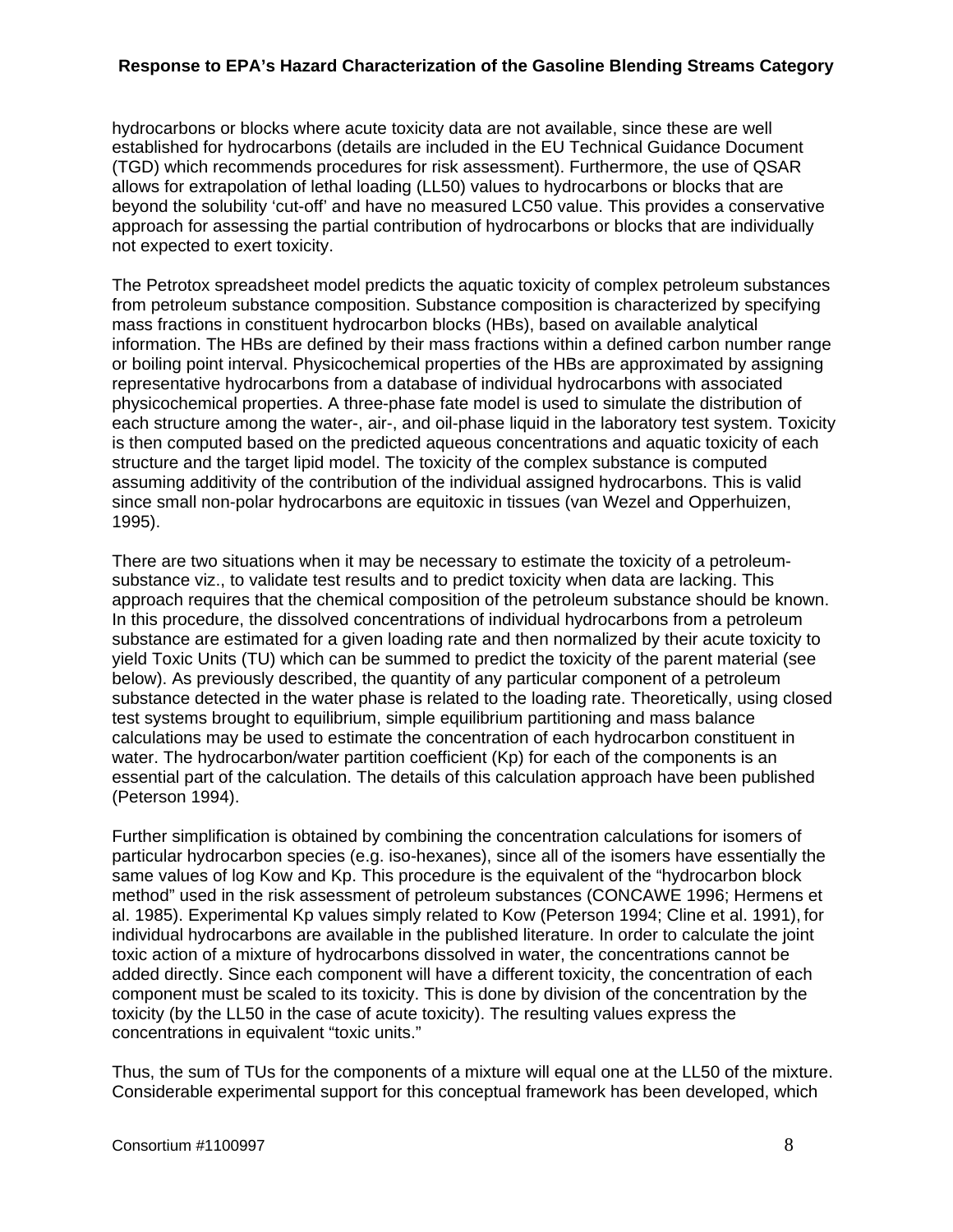confirms that mixtures of substances exerting toxicity via a common mechanism, are additive and further, that hydrocarbons act through a common mechanism of non-polar narcosis (Hermens et al. 1985; Deneer et al. 1988).

Given the compositional analysis (together with consideration of the variability of composition of the particular petroleum substance), acute toxicity can be calculated. This toxicity calculation is conservative in that it assumes that each component is maximally dissolved (completely equilibrated with un-dissolved phase) and that there are no losses from solution (due to adsorption to surfaces, absorption to test organisms or volatilization, etc.). While the model is built on these assumptions, variability in test methods and laboratory procedures will result in discrepancies between empirical and modeled endpoints. For gasoline blending streams, tests were conducted in sealed test vessels with zero headspace. In practice, WAF preparations cannot totally meet the expectations of the model. Thus, headspace above the vortex in the WAF preparation vessel and the method of distribution of the WAFs to the test vessels would allow some volatile loss.

Using the composition for CAS 64741-46-4 reported above, daphnid toxicity was calculated and results are shown below. The calculated lethal loading of 15 mg/L is similar to the actual LL50 determined for this stream as reported in the Testing Group's robust summary. However, the total dissolved concentration of hydrocarbons in the water phase (Figure 2) is approximately 5.08 mg/L, based on partitioning behavior and test conditions, which is significantly higher concentration than the 0.65 mg/L reported by EPA. See Appendix A for additional Petrotox analyses which compares predicted dissolved hydrocarbon concentration corresponding to the empirical EL/LL 50 values. Finally, EC50/LC50 values will not remain constant for untested streams identified by the same CAS number unless the new stream compositions are identical to those already evaluated. Since the composition of these petroleum streams may vary due to crude oil source and specific site refinery processes even for the same CAS number, it is unlikely that the hydrocarbon constituent's concentration will remain constant for process streams.

In summary, the rationale presented in the above response supports the Testing Group's position that when toxicity endpoints are presented on the basis of loading rates, the products in the Gasoline Blending Streams Category are expected to exhibit acute aquatic toxicity in the range from 1 to 200 mg/L for the three trophic levels. Loading is a reflection of the composition and chemistry of the substance and is the more accurate manner in which to present the aquatic toxicity of petroleum substances.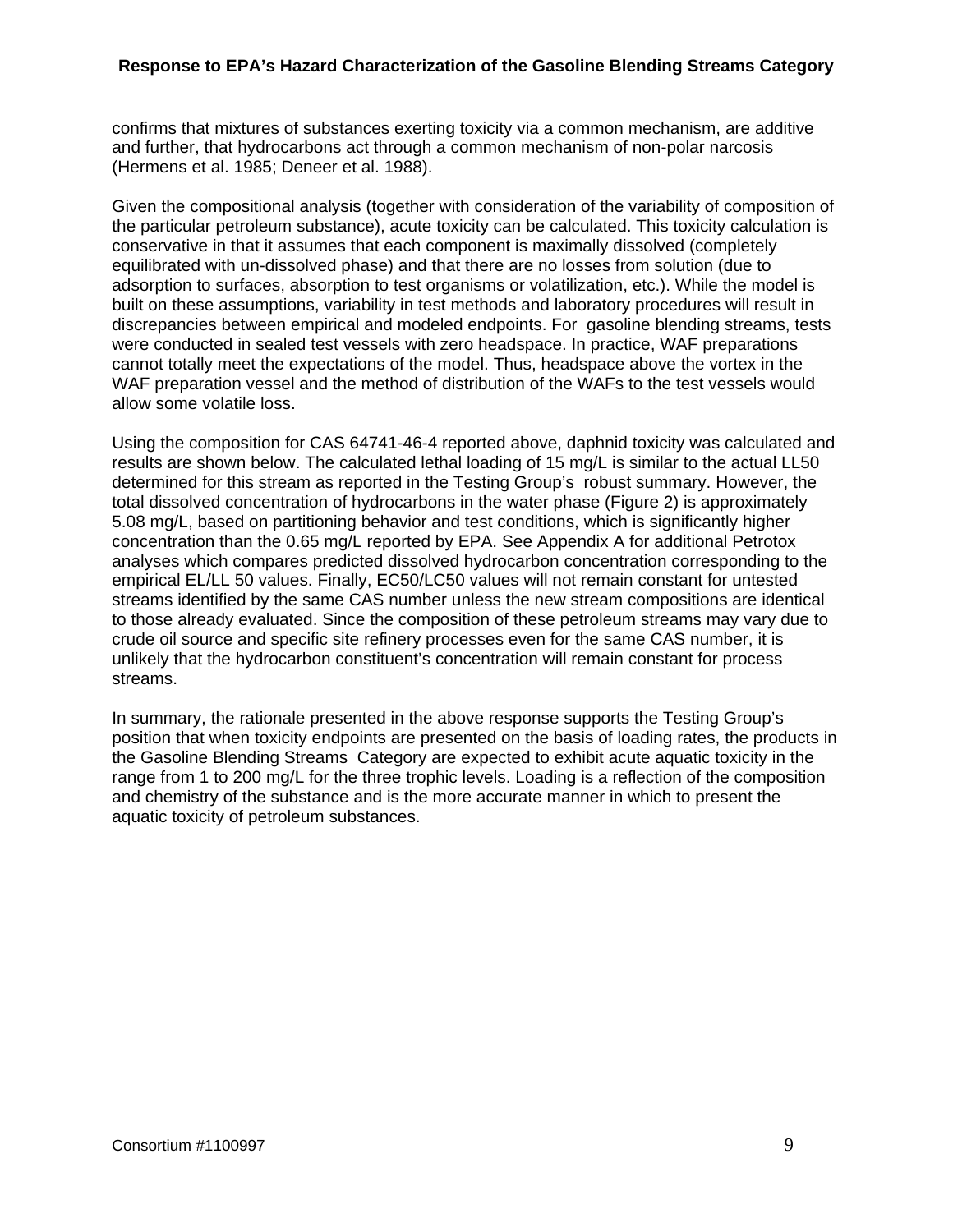|                             |                                            | Product Name: CAS 64741-46-4 naphtha, light straight-run |       |                |                                                                                                                         |                                |                              |        |                           |                      |      | $\bf{0}$     |                                   |             | : Total Number of Loadings       |              |
|-----------------------------|--------------------------------------------|----------------------------------------------------------|-------|----------------|-------------------------------------------------------------------------------------------------------------------------|--------------------------------|------------------------------|--------|---------------------------|----------------------|------|--------------|-----------------------------------|-------------|----------------------------------|--------------|
|                             | Date: 8/28/2012                            |                                                          |       |                |                                                                                                                         |                                |                              |        |                           |                      |      |              |                                   |             |                                  |              |
| PROTECTION CONCAWE          |                                            |                                                          |       |                | <b>Target Species Selection Menu</b>                                                                                    |                                |                              |        |                           |                      |      | Product      | Effect                            | POC or      |                                  |              |
|                             |                                            |                                                          |       | Daphnia magna  |                                                                                                                         | $\overline{\phantom{0}}$       |                              |        |                           |                      |      | Loading      | Data                              | Lipid       |                                  |              |
| <b>Test Conditions:</b>     |                                            |                                                          |       |                |                                                                                                                         |                                | <b>INTERCEPT</b>             |        |                           |                      |      | (mg/L water) | (X)                               |             |                                  |              |
| Volume of Water (L):        | 0.9                                        |                                                          | 10    | <b>SPECIES</b> |                                                                                                                         |                                | (umol / g octanol)           |        |                           |                      |      |              |                                   |             |                                  |              |
| Volume of Air (L):          | 0.1                                        |                                                          | 15    | Daphnia magna  |                                                                                                                         |                                | 115.3                        |        |                           |                      |      |              |                                   |             |                                  |              |
| <b>Total System Volume</b>  | 1.0                                        |                                                          |       |                | Bioavailability                                                                                                         |                                |                              |        |                           | <b>Calculate End</b> |      |              |                                   |             |                                  |              |
|                             |                                            |                                                          |       |                | Mode                                                                                                                    |                                |                              |        |                           | Point                |      |              |                                   |             |                                  |              |
|                             |                                            |                                                          |       | 0              |                                                                                                                         | No bioavailability correction. |                              |        |                           |                      |      |              |                                   |             |                                  |              |
|                             |                                            |                                                          |       |                |                                                                                                                         |                                |                              |        |                           |                      |      |              |                                   |             |                                  |              |
|                             |                                            |                                                          |       |                |                                                                                                                         |                                |                              |        |                           |                      |      |              |                                   |             |                                  |              |
|                             |                                            |                                                          |       |                |                                                                                                                         |                                |                              |        |                           |                      |      |              |                                   |             |                                  |              |
| <b>SetInput Resolution</b>  | 28                                         | : Total Number of Hydrocarbon Blocks                     |       |                |                                                                                                                         |                                | <b>Total Weight Percent:</b> |        | 88.99                     |                      |      |              | <b>Calculate Dose</b><br>Response |             |                                  |              |
| Hydrocarbon<br><b>Block</b> | <b>Starting</b><br>Carbon<br><b>Number</b> | <b>Ending</b><br>Carbon<br><b>Number</b>                 | $n-P$ | $i-P$          | $n$ -CC5                                                                                                                | $n$ -CC6                       | $i-N$                        | $Di-N$ | n-Olefinsi-Olefins Poly-N |                      |      | <b>AIS</b>   | MoAr                              | <b>NMAr</b> | DiAr                             | <b>NDiAr</b> |
|                             |                                            |                                                          |       |                | [weight / ] [weight / ] [weight / ] [weight / ] [weight / ] [weight / ] [weight / ] [weight / ] [weight / ] [weight / ] |                                |                              |        |                           |                      |      |              |                                   |             | (weight %) (weight %) (weight %) | (weight %    |
|                             | 5.00                                       | 6.00                                                     | 16.50 | 22.50          | 1.70                                                                                                                    | 1.70                           | 0.00                         | 0.00   | 0.00                      | 0.00                 | 0.00 | 0.00         | 0.80                              | 0.00        | 0.00                             | 0.00         |
|                             | 6.00                                       | 7.00                                                     | 6.30  | 11.80          | 4.60                                                                                                                    | 2.49                           | 0.00                         | 0.00   | 0.00                      | 0.00                 | 0.00 | 0.00         | 1.10                              | 0.00        | 0.00                             | 0.00         |
|                             | 7.00                                       | 8.00                                                     | 2.00  | 3.00           | 5.30                                                                                                                    | 1.60                           | 0.00                         | 0.00   | 0.00                      | 0.00                 | 0.00 | 0.00         | 0.90                              | 0.00        | 0.00                             | 0.00         |
|                             | 8.00                                       | 9.00                                                     | 0.80  | 1.70           | 2.40                                                                                                                    | 0.90                           | 0.00                         | 0.00   | 0.00                      | 0.00                 | 0.00 | 0.00         | 0.00                              | 0.00        | 0.00                             | 0.00         |
|                             | 9.00                                       | 10.00                                                    | 0.90  | 0.00           | 0.00                                                                                                                    | 0.00                           | 0.00                         | 0.00   | 0.00                      | 0.00                 | 0.00 | 0.00         | 0.00                              | 0.00        | 0.00                             | 0.00         |
|                             | 10.00                                      | 11.00                                                    | 0.00  | 0.00           | 0.00                                                                                                                    | 0.00                           | 0.00                         | 0.00   | 0.00                      | 0.00                 | 0.00 | 0.00         | 0.00                              | 0.00        | 0.00                             | 0.00         |
|                             | 11.00                                      | 12.00                                                    | 0.00  | 0.00           | 0.00                                                                                                                    | 0.00                           | 0.00                         | 0.00   | n nn                      | 0.00                 | 0.00 | 0.00         | 0.00                              | n nn        | n nn                             | 0.00         |

## Figure 1 PETROTOX Input

# Figure 2 PETROTOX Output

|                              | Product Name: CAS 64741-46-4 naphtha, light straight-run |                   |                  |                    |                                   |                                             |              |                     |                   |                                  |                  |
|------------------------------|----------------------------------------------------------|-------------------|------------------|--------------------|-----------------------------------|---------------------------------------------|--------------|---------------------|-------------------|----------------------------------|------------------|
|                              | Date: 28-Aug-12                                          |                   |                  |                    | <b>Report of Individual Loads</b> |                                             | Product      | <b>Effect Data:</b> |                   |                                  |                  |
|                              |                                                          |                   |                  |                    |                                   |                                             | Loading      | Mortality           | Model TU          |                                  |                  |
|                              |                                                          |                   |                  |                    |                                   |                                             | (mg/L water) | $(\frac{1}{2})$     | TU                |                                  |                  |
|                              |                                                          |                   |                  |                    |                                   |                                             | 15.00        |                     | 0.99              | No free product at this loading. |                  |
|                              | Species: Daphnia magna                                   |                   | <b>Acute TUs</b> |                    |                                   |                                             |              |                     |                   |                                  |                  |
| Load (mg/L water):           | 15.00                                                    |                   |                  |                    |                                   |                                             |              |                     |                   |                                  |                  |
| Toxic Units:                 | 0.99                                                     |                   |                  |                    |                                   |                                             |              |                     |                   |                                  |                  |
| Volume of free product [ul]: | 0.0                                                      |                   |                  |                    |                                   |                                             |              |                     |                   |                                  |                  |
|                              |                                                          |                   |                  |                    |                                   |                                             |              |                     |                   |                                  |                  |
| <b>Test Conditions:</b>      |                                                          |                   |                  |                    |                                   |                                             |              |                     |                   |                                  |                  |
| Volume of water (L):         | 0.9                                                      |                   |                  |                    |                                   |                                             |              |                     |                   |                                  |                  |
| Volume of headspace (L):     | 0.1                                                      |                   |                  |                    |                                   |                                             |              |                     |                   |                                  |                  |
|                              |                                                          |                   |                  |                    |                                   | 10 <sup>10</sup>                            |              |                     |                   |                                  |                  |
|                              |                                                          |                   |                  | <b>Chart Loads</b> |                                   |                                             |              |                     |                   |                                  |                  |
|                              |                                                          |                   |                  |                    |                                   |                                             |              | Copy Input/Output   |                   |                                  |                  |
|                              |                                                          |                   |                  |                    |                                   |                                             |              |                     |                   |                                  |                  |
|                              |                                                          | $Sub-$            | Average          | Average            |                                   |                                             |              | <b>Avg PNEC</b>     | <b>Avg PNEC</b>   | <b>Avg PNEC</b>                  | <b>Avg PNEC</b>  |
|                              | Hydrocarbo Average log                                   | <b>Cooled</b>     | <b>Molecular</b> | Henry's Law        | Product                           |                                             | Water        | $n.i-$              | <b>Naphthenic</b> | Mono-                            | $Di-$            |
| n Block                      | Kow                                                      | <b>Solubility</b> | Weight           | <b>Constant</b>    | <b>Phase</b>                      | <b>Air Phase</b>                            | <b>Phase</b> | <b>Paraffins</b>    | s                 | <b>Aromatic</b>                  | <b>Aromatics</b> |
|                              |                                                          | (mq/L)            | (g/mol)          |                    |                                   | Log(unitless) [mg/L product] ng/L headspace | (ug/L water) | (ug/L water)        | (ug/L water)      | (ug/L water)                     | (ug/L water)     |
|                              | 2.76                                                     | $1.81E + 0.2$     | 70.64            | 0.94               | $0.0E + 00$                       | $6.5E + 01$                                 | $2.0E + 03$  | $0.0E + 00$         | $0.0E + 00$       | $0.0E + 00$                      | $1.0E + 03$      |
|                              | 3.07                                                     | $9.20E + 01$      | 83.49            | 0.77               | $0.0E + 00$                       | $3.8E + 01$                                 | $2.0E + 03$  | $0.0E + 00$         | $0.0E + 00$       | $2.1E + 03$                      | $3.3E + 02$      |
|                              | 3.81                                                     | $142E + 01$       | 38.41            | 1.36               | $0.0E + 00$                       | $1.8E + 01$                                 | $8.E+02$     | $0.0E + 00$         | $0.0E + 00$       | $7.7E + 02$                      | $11E + 02$       |
|                              | 4.39                                                     | $3.31E + 00$      | 112.68           | 1.60               | $0.0E + 00$                       | $1.0E + 01$                                 | $2.2E + 02$  | $0.0E + 00$         | $0.0E + 00$       | $3.3E + 02$                      | $3.6E + 01$      |
|                              | 5.30                                                     | $3.31E - 01$      | 128.26           | 2.00               | $0.05 + 00$                       | $18E + 00$                                  | 18F+01       | $0.05 + 00$         | $0.05 + 00$       | $2.0F + 02$                      | $14E + 01$       |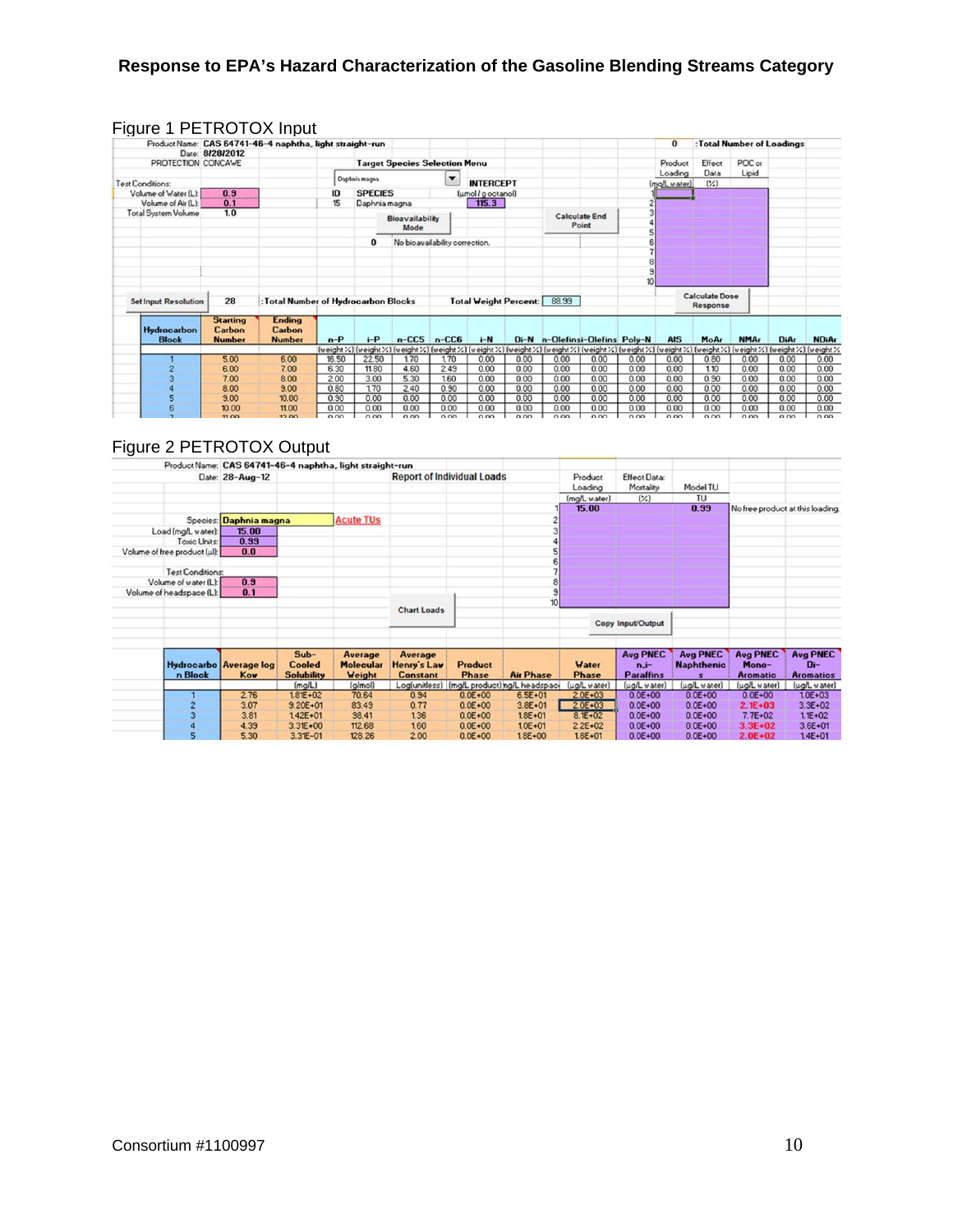Also in Section 4, Hazard to the Environment, EPA cites studies employing dilutions of water soluble fractions. (HC pages 128, 120). EPA cites the following two studies (one fish and one invertebrate) that used dilutions of a water soluble fraction as exposure solutions. Solvent naphtha (petroleum), light arom. (CASRN  $64742-95-6$ ) 96-h LC50 = 1.03 mg/L Solvent naphtha (petroleum), light arom. (CASRN 64742-95-6) 48-h EC50 = 1.2 mg/L

Results for petroleum UVCBs (multi-constituent, poorly soluble hydrocarbons) are expressed as lethal loadings (LL) rather than lethal concentrations (LC). Additionally, an inherent limitation of the dilution method is that the concentration of dissolved hydrocarbons in each successive dilution cannot be related back to a known amount of petroleum substance required to produce the observed effect. This is because the amount and composition of hydrocarbons in the dissolved phase is dependent upon the composition of the petroleum substance, temperature, and principally on the ratio of the volume of water to oil that comes in contact (Shiu et al. 1990). These factors led to the concept of 'loading rate' that is used to describe the total amount of petroleum product per unit volume of water used to prepare the WAFs. Loading rates provide a unifying concept for expressing the results of a toxicity test with poorly-soluble substances (European Eco-Labeling Criteria; ASTM 2009; GESAMP; OECD 2006; ECHA). Preparation of independent WAFs based on test substance loading rates is the appropriate procedure for substances in this category because they are petroleum UVCBs (multi-constituent hydrocarbons) whose constituent hydrocarbons vary in water solubility. The dissolution thermodynamics of a multi-constituent hydrocarbon in an aqueous medium limit the likelihood of consistent proportional concentrations of the constituent hydrocarbons at various test substance loading rates. For this reason,

- exposure solutions are not prepared from dilutions of a stock solution (the relative proportion of hydrocarbon constituents in the dilutions would not accurately reflect the relative concentration of those constituent chemicals in individually prepared, successively lower exposure solutions of the test material);
- separate exposure solutions are prepared at each exposure loading for products that are multi- constituent hydrocarbons; and

When compared on the basis of standard test methods and exposure solution preparation procedures, these gasoline blending streams are expected to produce a similar range of toxicity for the three trophic level species. Results expressed as measured concentrations of the fraction of the substance in solution are of little value since it will be virtually impossible to extrapolate to spill situations where the only relevant measures of concentration will be the amount of product spilled and the volume of the receiving environment (i.e., the loading rates).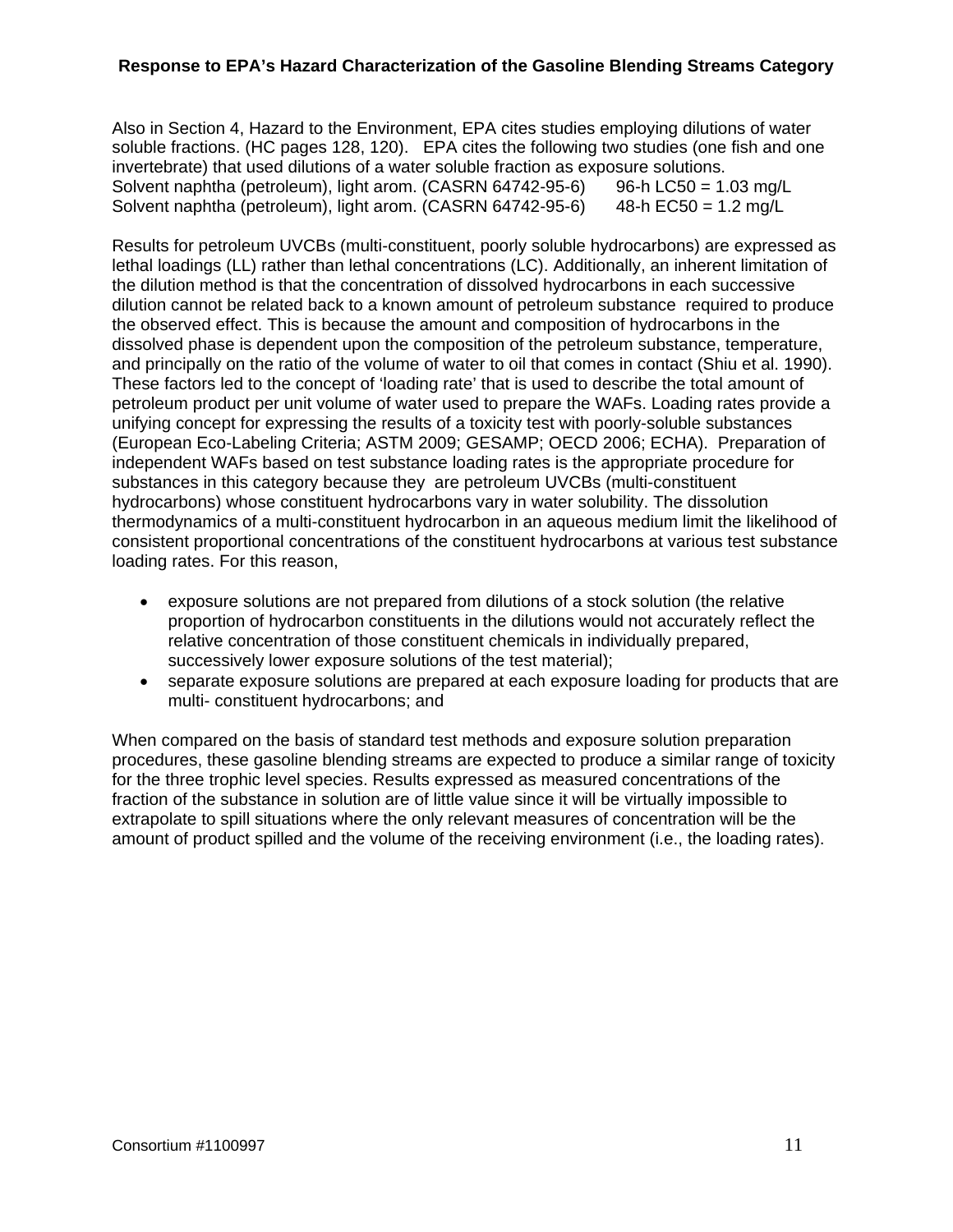#### **References used in this response to EPA's HC of the Gasoline Blending Stream Category**

ASTM. 2009. ASTM D6081 – 98 (2009) Standard Practice for Aquatic Toxicity Testing of Lubricants: Sample Preparation and Results Interpretation.

Benson, J; Gigliotti, A; March, T; Barr, E; Tibbetts, B; Skipper, B; Clark, C; and Twerdok, L. (2011). Chronic Carcinogenicity Study of Gasoline Vapor Condensate (GVC) and GVC Containing Methyl Tertiary-Butyl Ether in F344 Rats. Journal of Toxicology and Environmental Health Part A, Volume 74, Number 10, pp. 638-657(20) DOI: http://dx.doi.org/10.1080/15287394.2011.538837

Cline PV, et al. (1991). Partitioning of aromatic constituents into water from gasoline and other complex solvent mixtures. Environ Sci Technol 25:914-920.

CONCAWE (1996). Environmental risk assessment of petroleum substances: the hydrocarbon block method. Report No. 96/52. Brussels, Belgium.

Deneer JW, et al. (1988). The joint toxicity to *Daphnia magna* of industrial organic chemicals at low concentrations. Aquat Toxicol 12:33-38.

Di Toro DM, McGrath JA, Hansen DJ. (2000). Technical basis for narcotic chemicals and polycyclic aromatic hydrocarbon criteria. I. Water and tissue. Environ Toxicol Chem. 19:1951- 1970.

ECHA Guidance on information requirements and chemical safety assessment. Chapter R.7b: Endpoint http://echa.europa.eu/documents/10162/13632/information\_requirements\_r7b\_en.pdf

European eco-lubricant labeling criteria: http://eur-lex.europa.eu/LexUriServ/LexUriServ.do?uri=OJ:L:2005:118:0026:0034:EN:PDF

GESAMP: The Revised GESAMP Hazard Evaluation Procedure for Chemical Substances Carried by Ships

http://www.gesamp.org/publications/publicationdisplaypages/rs64

Hemptinne et al. (1998). Aqueous solubility of hydrocarbon mixtures. Revue de L'Institut Francais du Petrole. 53(4):409-419.

Hermens JLM, et al. (1985). Quantitative structure-activity relationships in aquatic toxicity studies of chemicals and complex mixtures. Environ Toxicol Chem 4:273-279.

McGrath JA, Di Toro DM. (2009). Validation of the target limpid model for toxicity assessment of residual petroleum constituents: moncyclic and polycyclic aromatic hydrocarbons. Environ Toxicol Chem 28:1130-1148.

OECD: Guidance for Testing of difficult substances and mixtures: http://search.oecd.org/officialdocuments/displaydocumentpdf/?cote=env/jm/mono(2000)6&docla nguage=en.

Peterson DR. (1994). Calculating the aquatic toxicity of hydrocarbon mixtures. Chemosphere 29:2493-2506.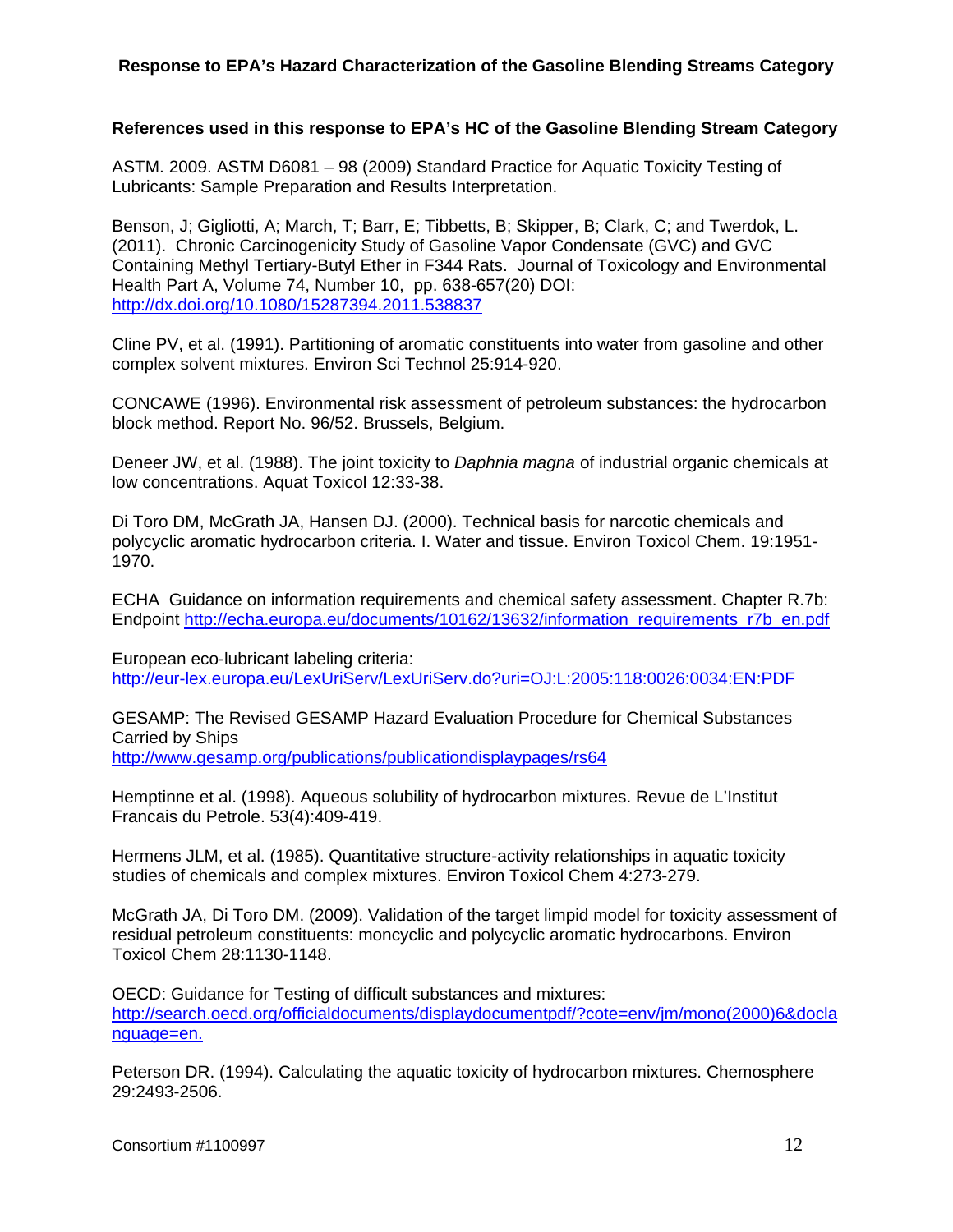Redman AD, Parkerton TF, McGrath JA, Di Toro DM. (2012). PETROTOX: An aquatic toxicity model for petroleum substances. Environ Toxicol Chem. Aug 7. doi: 10.1002/etc.1982.)

Shiu, WY, Bobra M, Bobra AM, Maijanen A, Suntio L, and Mackay D. (1990). The water solubility of crude oils and petroleum products. Oil Chem Pollut. 7:57-84.

Toxic Substances Control Act Inventory Representation for Chemical Substances of Unknown or Variable Composition, Complex Reaction Products and Biological Materials: UVCB Substances (March 29, 1995a); available from http://www.epa.gov/oppt/newchems/pubs/uvcb.txt

Toxic Substances Control Act Inventory Representation for Certain Chemical Substances containing Varying Carbon Chain Lengths (Alkyl Ranges Using the Cx-y Notation) (March 29, 1995b); available from: http://www.epa.gov/oppt/newchems/pubs/alkyl-rg.txt

United Nations (2011). Globally Harmonized System of Classification and Labelling of Chemicals (GHS). Fourth revised edition. http://www.unece.org/trans/danger/publi/ghs/ghs\_rev04/04files\_e.html

U.S. EPA (1991). Alpha 2 microglobulin: association with chemically induced renal toxicity and neoplasia in the male rat. In Risk Assessment Forum. US Government Printing Office, Washington, DC: EPA: 85.

U. S. EPA (2011). Screening Level Hazard Characterization of High Production Volume Chemicals; Gasoline blending streams category. http://www.epa.gov/chemrtk/hpvis/hazchar/Category\_Gasoline%20Blending%20Streams\_Dece mber\_2011.pdf

van Wezel AP, Opperhuizen A. (1995). Narcosis due to environmental pollutants in aquatic organisms: residue-based toxicity, mechanisms, and membrane burdens. Critical Rev Toxicol. 25(3):255-279.

Verbruggen EMJ, Vaes WHJ, Parkerton TH, and Hermens JLM. (2000). Polyacrylate-coated SPME fibers as a tool to simulate body residues and target concentrations of complex organic mixtures for estimation of baseline toxicity. Environ Sci Technol. 34:324-331.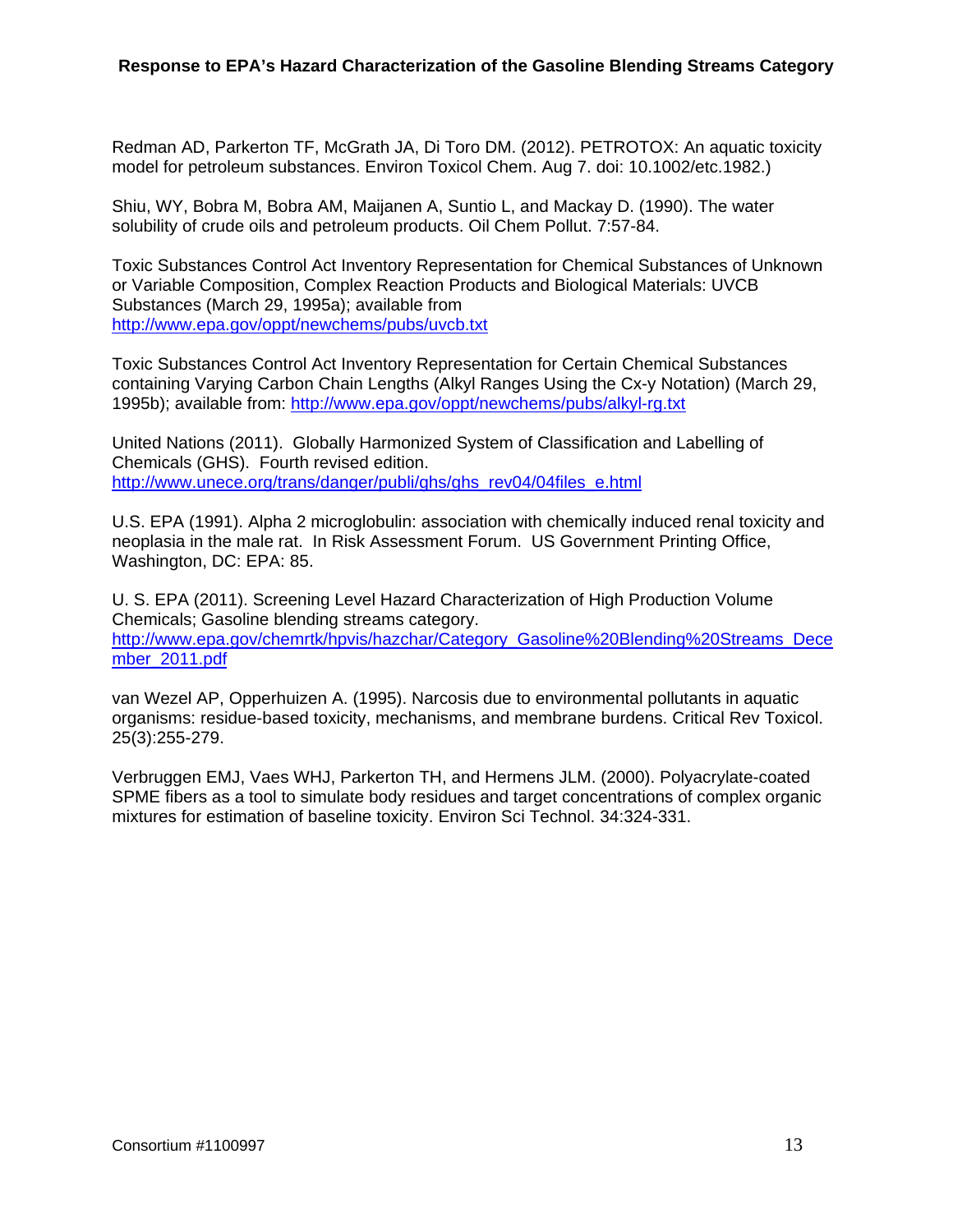# **Appendix A Estimation of Dissolved Hydrocarbon Concentration Corresponding to Petrotox EL/LL50 Output**

The measured hydrocarbon concentrations used in the calculation of EC/LC50 endpoints cited in the EPA hazard characterization was shown to be an incomplete analysis of the potential dissolved hydrocarbon concentration. In spite of this, an estimate of those endpoints can be made using the available data for these streams. The table below provides the Petrotox modeled endpoints based on detailed hydrocarbon analyses of each CAS number, the water-phase hydrocarbon concentration corresponding to the effective or lethal loading rate (EL/LL50) from the Petrotox model, and the empirical data from the toxicity tests cited in the robust summaries.

|                                                                                         | Acute EL/LL50, mg/L |                         |                |
|-----------------------------------------------------------------------------------------|---------------------|-------------------------|----------------|
|                                                                                         | Algae               | Daphnia                 | Fish           |
| (P) Light Alkylate Naphtha<br>(64741-66-8) Petrotox EL/LL50<br><b>Total HC</b>          | 2.13<br>0.34        | 5.06<br>0.80            | 5.36<br>0.85   |
| Empirical, EL/LL50<br>EC/LC50                                                           | 45<br>0.74          | 32<br>0.56              | 8.2<br>0.31    |
| (O) Light Catalytic Cracked Naphtha<br>(64741-55-5) Petrotox EL/LL50<br><b>Total HC</b> | 3.44<br>1.63        | 8.15<br>3.85            | 8.71<br>4.08   |
| Empirical, EL/LL50<br>EC/LC50                                                           | 64<br>4.6           | 18<br>1.4               | 46<br>4.1      |
| (N) Light Straight Run Naphtha<br>(64741-46-6) Petrotox EL/LL50<br><b>Total HC</b>      | 6.36<br>2.14        | 15 <sub>1</sub><br>5.08 | 16<br>5.40     |
| Empirical, EL/LL50<br>EC/LC50                                                           | 6.4<br>0.26         | 18<br>0.65              | 15<br>0.689    |
| (A) Light Catalytic Reformed Naphtha<br>(64741-63-5) Perotox EL/LL50<br><b>Total HC</b> | 8.35<br>4.28        | 19.79<br>10.14          | 20.97<br>10.74 |
| Empirical, EL/LL50<br>EC/LC50                                                           | 8.5<br>1.7          | 10<br>2.6               | 34<br>11       |

Appendix Table A1. Petrotox Summary – Gasoline Naphthas Model Results and Empirical Data.

Petrotox EL/LL50 = Petrotox output estimated toxicity endpoints for loading rates.

Total HC = Sum of Petrotox estimated water-phase hydrocarbon concentrations based on hydrocarbon block partitioning and solubility input.

Empirical EL/LL50 = endpoints provided by test data and summarized in the robust summary file of gasoline blending stream naphthas.

EC/LC50 = EPA-cited endpoints based on hydrocarbon analyses of WAF solutions used in testing.

One observation in the above table is that the modeled endpoints are more conservative than the empirical data (example: LAN (CAS 64741-66-8) modeled algal  $E L 50 = 2.13$  mg/L vs empirical  $E L 50 = 45$ mg/L). As discussed in the HC response, the Petrotox model may generate conservative endpoints since Petrotox assumes ideal behavior of the individual hydrocarbons in the WAFs with respect to partitioning and no losses of volatile components to the headspace during WAF preparation.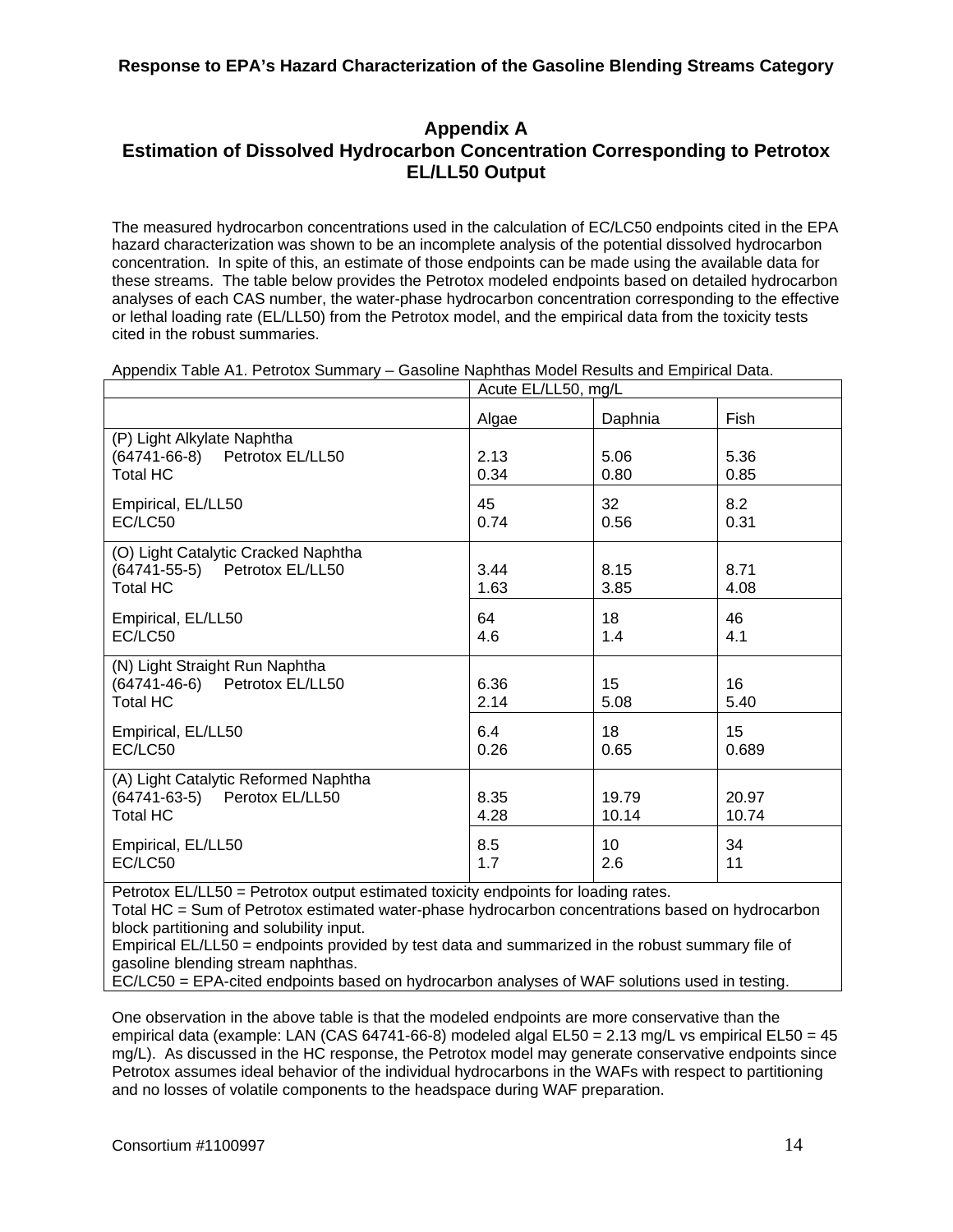A second observation is that the dissolved hydrocarbon concentration corresponding to the Petrotox EL/LL50 values are generally higher than the empirical EC/LC50 endpoints. This is reasonable since it was shown that those values are based on analysis of several constituent compounds rather than all the dissolved components. By using the Petrotox EL/LL50 values:Total HC ratios, an estimate of the EC/LC50 values can be calculated. These ratios tend to be nearly constant across the different species, but unique for each naphtha stream. For the different PONA streams, the ratios of model EL/LL50:total HC are 6.3 (CAS# 64741-66-8), 2.1 (CAS# 64741-55-5), 3.0 (CAS# 64741-46-6), and 2.0 (CAS# 64741- 63-5), respectively.

By dividing that ratio into the empirical EL/LL50 values, the revised EC/LC50 endpoints can be obtained. The resulting quotient reflects the adjusted dissolved hydrocarbon concentration corresponding to the EL/LL50 values. For the light alkylate naphtha stream (CAS# 64741-66-8) the revised endpoints for the three trophic level species are as follows:

Algae EC50:  $45/6.3 = 7.1$  mg/L

Daphnia EC50: 32/6.3 = 5.1 mg/L

Fish LC50:  $8.2/6.3 = 1.3$  mg/L

In each case, concentrations estimated in this manner are higher than the empirical data. This calculation represents the endpoint values if the full complement of dissolved hydrocarbons in the WAF had been quantified. For this exercise to be valid it is assumed that the empirical endpoints were derived using valid exposure solutions preparations and testing methods (i.e., WAFs prepared in a manner to prevent loss of hydrocarbons and testing in closed vessels with zero or minimal headspace). These conditions appeared to be met in the naphtha tests. Additionally, the Petrotox-derived ratio of modeled EL/LL50 to dissolved hydrocarbon should be a valid representation of dissolution dynamics since the model is based on known physico-chemical properties assigned to the respective blocks.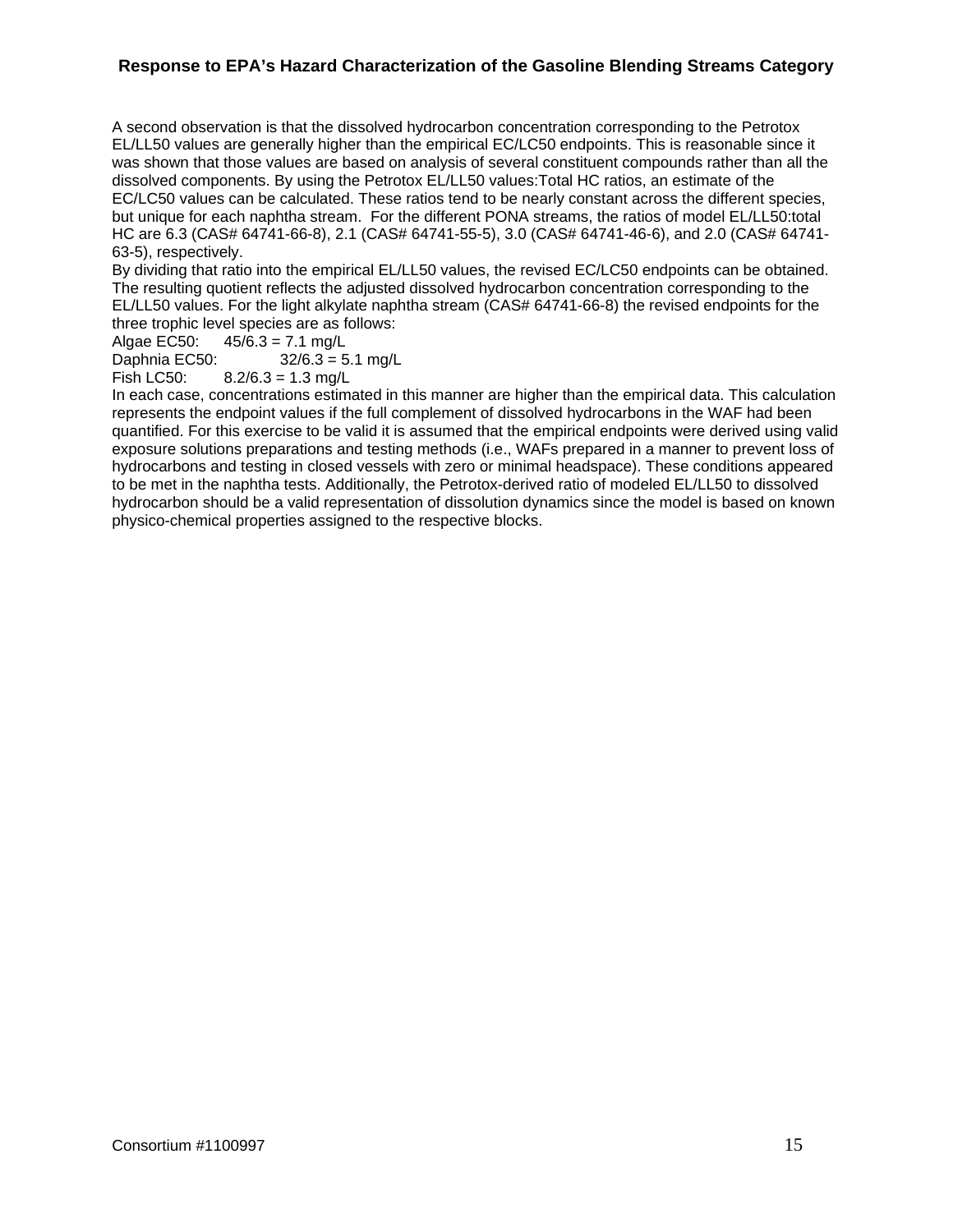|                          |                 | Product Name: CAS #64741-66-8, light alkylate naphtha |              |                       |                                      |                                |                                        |              |                     |              |                 | $\mathbf{0}$          |              | :Total Number of Loadings |              |              |              |              |
|--------------------------|-----------------|-------------------------------------------------------|--------------|-----------------------|--------------------------------------|--------------------------------|----------------------------------------|--------------|---------------------|--------------|-----------------|-----------------------|--------------|---------------------------|--------------|--------------|--------------|--------------|
|                          | Date: 8/30/2012 |                                                       |              |                       |                                      |                                |                                        |              |                     |              |                 |                       |              |                           |              |              |              |              |
| PROTECTION CONCAWE       |                 |                                                       |              |                       | <b>Target Species Selection Menu</b> |                                |                                        |              |                     |              |                 | Product               | Effect       | POC or                    |              |              |              |              |
|                          |                 |                                                       |              |                       |                                      |                                |                                        |              |                     |              |                 | Loading               | Data         | Lipid                     |              |              |              |              |
| <b>Test Conditions:</b>  |                 |                                                       |              |                       |                                      |                                | <b>INTERCEPT</b>                       |              |                     |              |                 | (mg/L water)          | (%)          |                           |              |              |              |              |
| Volume of Water (L):     | 0.9             |                                                       | ID           | <b>SPECIES</b>        |                                      |                                | $\frac{1}{2}$ ( $\frac{1}{2}$ octanol) |              |                     |              |                 |                       |              |                           |              |              |              |              |
| Volume of Air (L):       | 0.1             |                                                       | 40           |                       | Selenastrum capricomutum             |                                | 48.6                                   |              |                     |              |                 |                       |              |                           |              |              |              |              |
| Total System Volume (L): | 1.0             |                                                       |              |                       |                                      |                                |                                        |              |                     |              |                 |                       |              |                           |              |              |              |              |
|                          |                 |                                                       |              |                       |                                      |                                |                                        |              |                     |              |                 |                       |              |                           |              |              |              |              |
|                          |                 |                                                       |              | 0                     |                                      | No bioavailability correction. |                                        |              |                     |              |                 |                       |              |                           |              |              |              |              |
|                          |                 |                                                       |              |                       |                                      |                                |                                        |              |                     |              |                 |                       |              |                           |              |              |              |              |
|                          |                 |                                                       |              |                       |                                      |                                |                                        |              |                     |              |                 |                       |              |                           |              |              |              |              |
|                          |                 |                                                       |              |                       |                                      |                                |                                        |              |                     |              |                 |                       |              |                           |              |              |              |              |
|                          |                 |                                                       |              |                       |                                      |                                |                                        |              |                     |              | 10 <sup>1</sup> |                       |              |                           |              |              |              |              |
|                          |                 |                                                       |              |                       |                                      |                                |                                        |              |                     |              |                 |                       |              |                           |              |              |              |              |
|                          | 27              | :Total Number of Hydrocarbon Blocks                   |              |                       |                                      |                                | <b>Total Weight Percent:</b>           |              | 98.60               |              |                 |                       |              |                           |              |              |              |              |
|                          |                 |                                                       |              |                       |                                      |                                |                                        |              |                     |              |                 |                       |              |                           |              |              |              |              |
|                          |                 |                                                       |              |                       |                                      |                                |                                        |              |                     |              |                 |                       |              |                           |              |              |              |              |
|                          | <b>Starting</b> |                                                       |              |                       |                                      |                                |                                        |              |                     |              |                 |                       |              |                           |              |              |              |              |
| Hydrocarbon              | Carbon          | <b>Ending Carbon</b>                                  |              |                       |                                      |                                |                                        |              |                     |              |                 |                       |              |                           |              |              |              |              |
| <b>Block</b>             | <b>Number</b>   | <b>Number</b>                                         | $n-P$        | i-P                   | $n-CC5$                              | $n-CC6$                        | i-N                                    | Di-N         | n-Olefins i-Olefins |              | Poly-N          | <b>AIS</b>            | <b>MoAr</b>  | <b>NMAr</b>               | <b>DiAr</b>  | <b>NDiAr</b> | PolyAr       | <b>ArS</b>   |
|                          |                 |                                                       |              | (weight %) (weight %) | (weight %)                           | (weight %)                     | (weight %) (weight %)                  |              | (weight %)          | (weight %)   |                 | (weight %) (weight %) | (weight %)   | (weight %)                | (weight %)   | (weight %)   | (weight %)   | (weight %)   |
| -1                       | 5.00            | 6.00                                                  | 0.23         | 12.62                 | 0.00                                 | 0.00                           | 0.00                                   | 0.00         | 0.00                | 0.00         | 0.00            | 0.00                  | 0.00         | 0.00                      | 0.00         | 0.00         | 0.00         | 0.00         |
| $\overline{2}$           | 6.00            | 7.00                                                  | 0.00         | 7.06                  | 0.00                                 | 0.00                           | 0.00                                   | 0.00         | 0.00                | 0.00         | 0.00            | 0.00                  | 0.00         | 0.00                      | 0.00         | 0.00         | 0.00         | 0.00         |
| 3                        | 7.00            | 8.00                                                  | 0.00         | 7.17                  | 0.00                                 | 0.00                           | 0.00                                   | 0.00         | 0.00                | 0.00         | 0.00            | 0.00                  | 0.00         | 0.00                      | 0.00         | 0.00         | 0.00         | 0.00         |
| $\overline{4}$           | 8.00            | 9.00                                                  | 0.00         | 57.58                 | 0.00                                 | 0.00                           | 9.44                                   | 0.00         | 0.00                | 0.00         | 0.00            | 0.00                  | 0.00         | 0.00                      | 0.00         | 0.00         | 0.00         | 0.00         |
| 5                        | 9.00            | 10.00                                                 | 0.00         | 2.70                  | 0.00                                 | 0.00                           | 1.29                                   | 0.00         | 0.00                | 0.00         | 0.00            | 0.00                  | 0.00         | 0.00                      | 0.00         | 0.00         | 0.00         | 0.00         |
| 6                        | 10.00           | 11.00                                                 | 0.04         | 0.40                  | 0.00                                 | 0.00                           | 0.03                                   | 0.00         | 0.00                | 0.00         | 0.00            | 0.00                  | 0.04         | 0.00                      | 0.00         | 0.00         | 0.00         | 0.00         |
| $\overline{7}$           | 11.00           | 12.00                                                 | 0.00         | 0.00                  | 0.00                                 | 0.00                           | 0.00                                   | 0.00         | 0.00                | 0.00         | 0.00            | 0.00                  | 0.00         | 0.00                      | 0.00         | 0.00         | 0.00         | 0.00         |
| 8                        | 12.00           | 13.00                                                 | 0.00         | 0.00                  | 0.00                                 | 0.00                           | 0.00                                   | 0.00         | 0.00                | 0.00         | 0.00            | 0.00                  | 0.00         | 0.00                      | 0.00         | 0.00         | 0.00         | 0.00         |
| 9                        | 13.00           | 14.00                                                 | 0.00         | 0.00                  | 0.00                                 | 0.00                           | 0.00                                   | 0.00         | 0.00                | 0.00         | 0.00            | 0.00                  | 0.00         | 0.00                      | 0.00         | 0.00         | 0.00         | 0.00         |
| 10                       | 14.00           | 15.00                                                 | 0.00         | 0.00                  | 0.00                                 | 0.00                           | 0.00                                   | 0.00         | 0.00                | 0.00         | 0.00            | 0.00                  | 0.00         | 0.00                      | 0.00         | 0.00         | 0.00         | 0.00         |
| 11                       | 15.00           | 16.00                                                 | 0.00         | 0.00                  | 0.00                                 | 0.00                           | 0.00                                   | 0.00         | 0.00                | 0.00         | 0.00            | 0.00                  | 0.00         | 0.00                      | 0.00         | 0.00         | 0.00         | 0.00         |
| 12                       | 16.00           | 17.00                                                 | 0.00         | 0.00                  | 0.00                                 | 0.00                           | 0.00                                   | 0.00         | 0.00                | 0.00         | 0.00            | 0.00                  | 0.00         | 0.00                      | 0.00         | 0.00         | 0.00         | 0.00         |
| 13<br>14                 | 17.00<br>18.00  | 18.00<br>19.00                                        | 0.00<br>0.00 | 0.00<br>0.00          | 0.00<br>0.00                         | 0.00<br>0.00                   | 0.00<br>0.00                           | 0.00<br>0.00 | 0.00<br>0.00        | 0.00<br>0.00 | 0.00<br>0.00    | 0.00<br>0.00          | 0.00<br>0.00 | 0.00<br>0.00              | 0.00<br>0.00 | 0.00<br>0.00 | 0.00<br>0.00 | 0.00<br>0.00 |

## Figure A1. Light Alkylate Naphtha (64741-66-8) Input modeled for S. capricornutum.

Figure A2. Light Alkylate Naphtha (64741-66-8) Output modeled for S. capricornutum.

|                                                    |                                    | Product Name: CAS #64741-66-8, light alkylate naphtha |                  |                    |                                  |                               |                    |                  |                    |                 |                  |                  |
|----------------------------------------------------|------------------------------------|-------------------------------------------------------|------------------|--------------------|----------------------------------|-------------------------------|--------------------|------------------|--------------------|-----------------|------------------|------------------|
|                                                    | Date: 30-Aug-12                    |                                                       |                  |                    | <b>LL50/NOEL and PNEC Report</b> |                               |                    |                  |                    |                 |                  |                  |
|                                                    |                                    |                                                       |                  |                    |                                  |                               |                    | Load             | TU                 |                 |                  |                  |
|                                                    |                                    |                                                       |                  |                    |                                  |                               |                    | (mg/L water)     | Acute TUs          |                 |                  |                  |
|                                                    |                                    |                                                       |                  |                    |                                  |                               | LL50:              | 2.13             | 1.00               |                 |                  |                  |
|                                                    | Species: Selenastrum capricornutum |                                                       | <b>Acute TUs</b> |                    |                                  |                               |                    |                  |                    |                 |                  |                  |
| Model LL50 (mg/L water)                            | 2.13                               | No free product at this loading.                      |                  |                    |                                  |                               |                    |                  |                    |                 |                  |                  |
|                                                    |                                    |                                                       |                  |                    |                                  |                               |                    |                  |                    |                 |                  |                  |
| <b>Total Toxic Units:</b>                          | 1.00                               |                                                       |                  |                    |                                  |                               |                    |                  |                    |                 |                  |                  |
|                                                    |                                    |                                                       |                  |                    |                                  |                               |                    |                  |                    |                 |                  |                  |
| <b>Test Conditions:</b><br>Volume of water (L):    | 0.9                                |                                                       |                  |                    |                                  |                               |                    |                  |                    |                 |                  |                  |
|                                                    | 0.1                                |                                                       |                  |                    |                                  |                               |                    |                  |                    |                 |                  |                  |
| Volume of headspace (L):<br>Volume of free product | 0.0                                |                                                       |                  |                    |                                  |                               |                    |                  |                    |                 |                  |                  |
|                                                    |                                    |                                                       |                  |                    |                                  |                               |                    |                  |                    |                 |                  |                  |
|                                                    |                                    |                                                       |                  |                    |                                  |                               |                    |                  |                    |                 |                  |                  |
|                                                    |                                    |                                                       |                  |                    |                                  |                               |                    |                  |                    |                 |                  |                  |
|                                                    |                                    |                                                       |                  |                    |                                  |                               |                    |                  |                    |                 |                  |                  |
|                                                    |                                    |                                                       |                  |                    |                                  |                               |                    |                  |                    |                 |                  |                  |
|                                                    |                                    |                                                       |                  |                    |                                  |                               |                    |                  |                    |                 |                  |                  |
|                                                    |                                    | <b>Average Sub-</b>                                   | Average          | Average            |                                  |                               |                    |                  |                    | <b>Avg PNEC</b> |                  | <b>Avg PNEC</b>  |
| Hydrocarbon                                        | <b>Average log</b>                 | <b>Cooled</b>                                         | <b>Molecular</b> | <b>Henry's Law</b> | <b>Product</b>                   |                               |                    | Avg PNEC n.i-    | <b>Avg PNEC</b>    | Mono-           | Avg PNEC Di-     | Poly-            |
| <b>Block</b>                                       | Kow                                | <b>Solubility</b>                                     | Weight           | <b>Constant</b>    | Phase                            | <b>Air Phase</b>              | <b>Water Phase</b> | <b>Paraffins</b> | <b>Naphthenics</b> | <b>Aromatic</b> | <b>Aromatics</b> | <b>Aromatics</b> |
|                                                    |                                    | (mg/L)                                                | (q/mol)          | Log(unitless)      |                                  | (mg/L product) mg/L headspace | (µg/L water)       | (µg/L water)     | (µg/L water)       | (ug/L water)    | (ug/L water)     | (ug/L water)     |
| $\mathbf{1}$                                       | 3.09                               | $6.79E + 01$                                          | 72.15            | 1.56               | $0.0E + 00$                      | $2.7E + 00$                   | $7.1E + 01$        | $1.2E + 02$      | $1.0E + 03$        | $0.0E + 00$     | $0.0E + 00$      | $0.0E + 00$      |
| $\overline{2}$                                     | 3.66                               | $1.69E + 01$                                          | 86.18            | 1.84               | $0.0E + 00$                      | $1.7E + 00$                   | $2.5E + 01$        | $4.2E + 01$      | $3.3E + 02$        | $2.1E + 03$     | $0.0E + 00$      | $0.0E + 00$      |
| 3                                                  | 4.21                               | $4.43E + 00$                                          | 100.20           | 2.09               | $0.0E + 00$                      | $1.9E + 00$                   | $1.5E + 01$        | $2.0E + 01$      | $1.1E + 02$        | $7.7E+02$       | $0.0E + 00$      | $0.0E + 00$      |
| $\overline{4}$                                     | 4.59                               | $1.94E + 00$                                          | 113.56           | 1.80               | $0.0E + 00$                      | $1.6E + 01$                   | $2.1E + 02$        | $4.0E + 00$      | $3.6E + 01$        | $3.3E + 02$     | $0.0E + 00$      | $0.0E + 00$      |
| 5                                                  | 5.19                               | 4.32E-01                                              | 127.85           | 2.09               | $0.0E + 00$                      | $9.7E - 01$                   | $1.3E + 01$        | $2.4E + 00$      | $1.4E + 01$        | $2.0E + 02$     | $0.0E + 00$      | $0.0E + 00$      |
| 6                                                  | 4.97                               | $1.05E + 00$                                          | 138.54           | 1.06               | $0.0E + 00$                      | $1.3E - 01$                   | $1.6E + 00$        | $7.2E - 01$      | $3.9E + 00$        | $6.9E + 01$     | $1.1E + 02$      | $0.0E + 00$      |
| $\overline{7}$                                     | 0.00                               | $1.00E + 00$                                          | 0.00             | 0.00               | $0.0E + 00$                      | $0.0E + 00$                   | $0.0E + 00$        | 5.4E-01          | $1.3E + 00$        | $3.0E + 01$     | $4.6E + 01$      | $0.0E + 00$      |
| 8                                                  | 0.00                               | $1.00E + 00$                                          | 0.00             | 0.00               | $0.0E + 00$                      | $0.0E + 00$                   | $0.0E + 00$        | 5.7E-01          | 9.9E-01            | $1.4E + 01$     | $2.3E + 01$      | $6.3E + 01$      |
| $\overline{9}$                                     | 0.00                               | $1.00E + 00$                                          | 0.00             | 0.00               | $0.0E + 00$                      | $0.0E + 00$                   | $0.0E + 00$        | 6.7E-01          | $1.0E + 00$        | $6.7E + 00$     | $1.0E + 01$      | $2.9E + 01$      |
| 10                                                 | 0.00                               | $1.00E + 00$                                          | 0.00             | 0.00               | $0.0E + 00$                      | $0.0E + 00$                   | $0.0E + 00$        | 7.2E-01          | $1.1E+00$          | $2.6E + 00$     | $5.4E + 00$      | $1.1E + 01$      |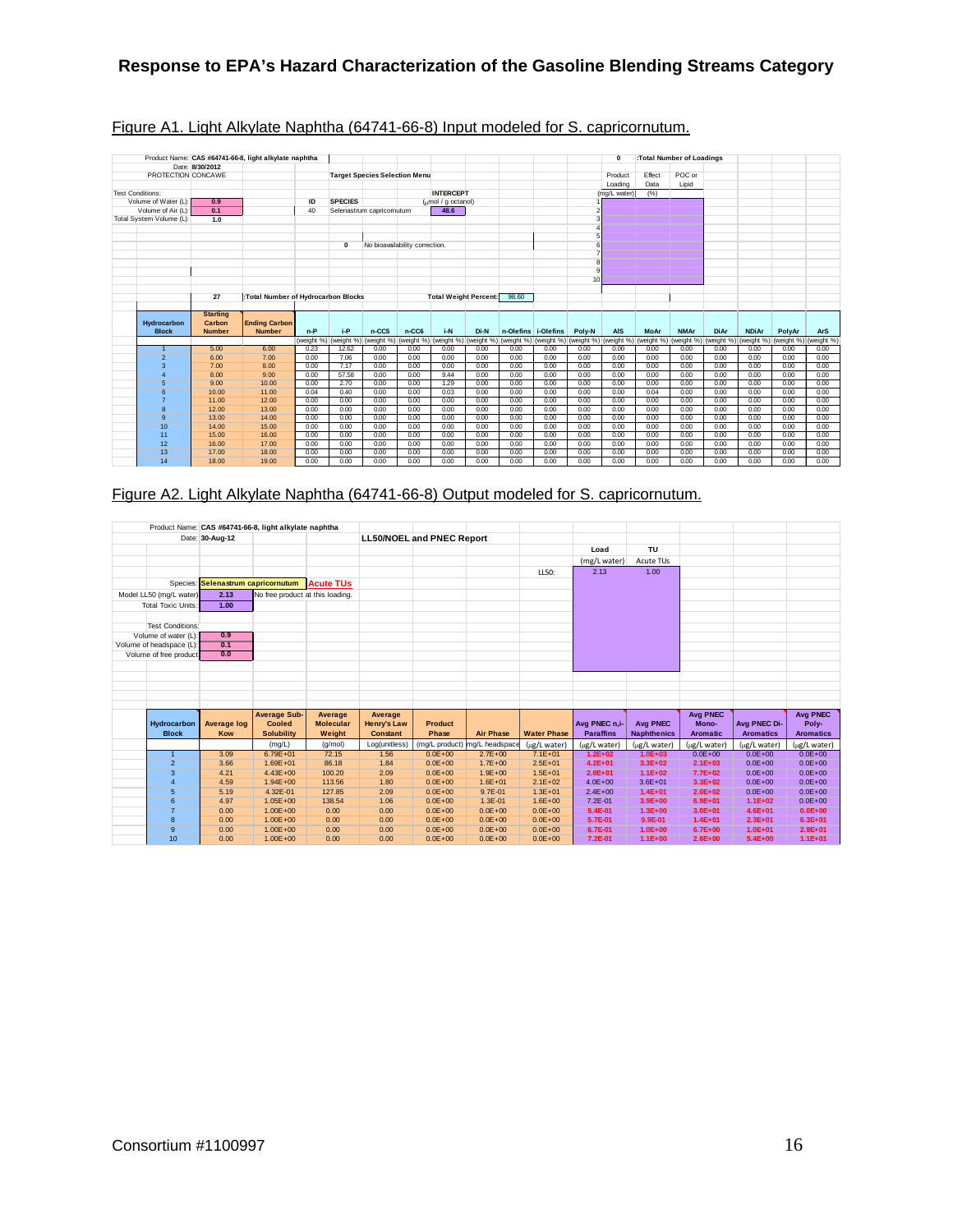|                                |                           | Product Name: CAS #64741-66-8, light allolate naphths |       |                |                                      |                          |                             |      |       |                                      |        |            |                       | :Total Number of Londings                                                                                                                                            |                      |              |        |                         |
|--------------------------------|---------------------------|-------------------------------------------------------|-------|----------------|--------------------------------------|--------------------------|-----------------------------|------|-------|--------------------------------------|--------|------------|-----------------------|----------------------------------------------------------------------------------------------------------------------------------------------------------------------|----------------------|--------------|--------|-------------------------|
|                                | Date: 8/30/2012           |                                                       |       |                |                                      |                          |                             |      |       |                                      |        |            |                       |                                                                                                                                                                      |                      |              |        |                         |
| <b>PROTECTION CONCAVE</b>      |                           |                                                       |       |                | <b>Target Species Selection Menu</b> |                          |                             |      |       |                                      |        | Product    | Ethat                 | POC or                                                                                                                                                               |                      |              |        |                         |
|                                |                           |                                                       |       | Daphnia magna  |                                      | $\overline{\phantom{a}}$ |                             |      |       |                                      |        | Loading    | Data                  | Lipid                                                                                                                                                                |                      |              |        |                         |
| <b>Test Conditions:</b>        |                           |                                                       |       |                |                                      |                          | <b>INTERCEPT</b>            |      |       |                                      |        | inol, wied | 69                    |                                                                                                                                                                      |                      |              |        |                         |
| Volume of Water 6.1            | 0.9                       |                                                       | m     | <b>SPECIES</b> |                                      |                          | (umd / c ochaol)            |      |       |                                      |        |            |                       |                                                                                                                                                                      |                      |              |        |                         |
| Volume of Air 0.1              | 0.1                       |                                                       | 15    | Daphaia magna  |                                      |                          | 115.3                       |      |       |                                      | 2      |            |                       |                                                                                                                                                                      |                      |              |        |                         |
| <b>Total System Volume 6.1</b> | 1.8                       |                                                       |       |                | <b>Boratsbilty</b><br>Mode           |                          |                             |      |       | <b>Calculate Fod</b><br><b>Point</b> |        |            |                       |                                                                                                                                                                      |                      |              |        |                         |
|                                |                           |                                                       |       |                | No bioavailability correction.       |                          |                             |      |       |                                      |        |            |                       |                                                                                                                                                                      |                      |              |        |                         |
|                                |                           |                                                       |       |                |                                      |                          |                             |      |       |                                      |        |            |                       |                                                                                                                                                                      |                      |              |        |                         |
|                                |                           |                                                       |       |                |                                      |                          |                             |      |       |                                      |        |            |                       |                                                                                                                                                                      |                      |              |        |                         |
|                                |                           |                                                       |       |                |                                      |                          |                             |      |       |                                      |        |            |                       |                                                                                                                                                                      |                      |              |        |                         |
|                                |                           |                                                       |       |                |                                      |                          |                             |      |       |                                      | 10     |            |                       |                                                                                                                                                                      |                      |              |        |                         |
|                                |                           |                                                       |       |                |                                      |                          |                             |      |       |                                      |        |            | <b>Calculate Dose</b> |                                                                                                                                                                      |                      |              |        |                         |
| <b>Setingut Resolution</b>     | 27                        | : Total Number of Hydrocarbon Blocks                  |       |                |                                      |                          | <b>Total Weight Percent</b> |      | 98.60 |                                      |        |            | Response              |                                                                                                                                                                      |                      |              |        |                         |
|                                |                           |                                                       |       |                |                                      |                          |                             |      |       |                                      |        |            |                       |                                                                                                                                                                      |                      |              |        |                         |
| Hydrocarbon                    | <b>Starting</b><br>Carbon | <b>Ending Carbon</b>                                  |       |                |                                      |                          |                             |      |       |                                      |        |            |                       |                                                                                                                                                                      |                      |              |        |                         |
| <b>Block</b>                   | <b>Number</b>             | <b>Number</b>                                         | $n-P$ | $i-P$          | $n-C5$                               | $n-CC6$                  | i-N                         | Di-N |       | n-Olefins i-Olefins                  | Poly-N | <b>AIS</b> | <b>MoAr</b>           | <b>NMAr</b>                                                                                                                                                          | <b>DiAr</b>          | <b>NDiAr</b> | PolyAr | <b>ArS</b>              |
|                                |                           |                                                       |       |                |                                      |                          |                             |      |       |                                      |        |            |                       | (weight %) (weight %) (weight %) (weight %) (weight %) (weight %) (weight %) (weight %) (weight %) (weight %) (weight %) (weight %) (weight %) (weight %) (weight %) |                      |              |        |                         |
|                                | 5.00                      | 6.00                                                  | 023   | 1262           | 0.00                                 | 000                      | 0.00                        | 000  | 0.00  | 0.00                                 | 9.00   | 0.00       | 0.00                  | 900                                                                                                                                                                  | 0.00                 | 0.00         | 000    | 0.00                    |
| $\overline{2}$                 | 6.00                      | 7.00                                                  | 0.00  | 7.06           | 0.00                                 | 0.00                     | 0.00                        | 000  | 0.00  | 0.00                                 | 0.00   | 0.00       | 0.00                  | 900                                                                                                                                                                  | 0.00                 | 0.00         | 000    | 0.00                    |
| 3                              | 7.00                      | 8.00                                                  | 0.00  | 7.17           | 0.00                                 | 800                      | 000                         | 000  | 0.00  | 800                                  | 0.00   | 888        | 0.00                  | 000                                                                                                                                                                  | 0.00                 | 000          | 000    | 000                     |
| 4                              | 8.00                      | 9.00                                                  | 0.00  | 57.58          | 0.00                                 | 000                      | 9.44                        | œ    | 0.00  | 800                                  | 000    | 000        | 0.00                  | 800                                                                                                                                                                  | $\overline{\bullet}$ | 000          | 000    | $\overline{\mathbf{a}}$ |
| 5                              | 9.00                      | 10.00                                                 | 0.00  | 270            | 0.00                                 | 800                      | 129                         | 000  | 0.00  | 0.00                                 | 0.00   | 0.00       | 0.00                  | 800                                                                                                                                                                  | 0.00                 | 0.00         | 0.00   | 000                     |
| 6                              | 10.00                     | 11.00                                                 | 884   | 0.40           | 800                                  | 800                      | 883                         | 800  | 800   | 800                                  | 000    | 808        | 884                   | 800                                                                                                                                                                  | 000                  | 800          | 800    | 000                     |
| 7                              | 11.00                     | 12.00                                                 | 0.00  | 800            | 000                                  | 800                      | 800                         | 000  | 800   | 800                                  | 888    | 000        | 800                   | 800                                                                                                                                                                  | 000                  | 000          | 000    | 000                     |
| 8                              | 1200                      | 13.00                                                 | 888   | 800            | 000                                  | 800                      | 888                         | om.  | 800   | 800                                  | 888    | 888        | 800                   | 800                                                                                                                                                                  | 000                  | 000          | 800    | 000                     |
| 9                              | 13.00                     | 14.00                                                 | 0.00  | 0.00           | 000                                  | 800                      | 888                         | 0.00 | 800   | 800                                  | 000    | 800        | 800                   | 800                                                                                                                                                                  | 000                  | 000          | 800    | 000                     |
| 10                             | 14.00                     | 15.00                                                 | 888   | 800            | 000                                  | 900                      | 888                         | 000  | 000   | 800                                  | 888    | 888        | 800                   | 800                                                                                                                                                                  | 000                  | 000          | 000    | 000                     |
| 11                             | 15.00                     | 16.00                                                 | 9.00  | 9.00           | 000                                  | 9.00                     | 9.00                        | 000  | 000   | 800                                  | 888    | 888        | 800                   | 900                                                                                                                                                                  | 000                  | 000          | 000    | 0.00                    |
| 12                             | 16.00                     | 17.00                                                 | 0.00  | 000            | 000                                  | 000                      | 000                         | 000  | 000   | 000                                  | 000    | 000        | 000                   | 000                                                                                                                                                                  | 000                  | 000          | 000    | 000                     |
| 13                             | 17.00                     | 18.00                                                 | 0.00  | 9.00           | 0.00                                 | 0.00                     | 0.00                        | 000  | 000   | 0.00                                 | 0.00   | 0.00       | 000                   | 900                                                                                                                                                                  | 000                  | 0.00         | 000    | 000                     |
| 14                             | 18.00                     | 19.00                                                 | 0.00  | 9.00           | 0.00                                 | 0.00                     | 0.00                        | 000  | 0.00  | 0.00                                 | 0.00   | 0.00       | 0.00                  | 000                                                                                                                                                                  | 0.00                 | 0.00         | 000    | 0.00                    |

## Figure A3. Light Alkylate Naphtha (64741-66-8) Input modeled for D. magna.

## Figure A4. Light Alkylate Naphtha (64741-66-8) Output modeled for D. magna.

|                           |                        | Product Name: CAS #64741-66-8, light alkylate naphtha |                  |                    |                            |                               |                            |                            |                            |                            |                            |                            |
|---------------------------|------------------------|-------------------------------------------------------|------------------|--------------------|----------------------------|-------------------------------|----------------------------|----------------------------|----------------------------|----------------------------|----------------------------|----------------------------|
|                           | Date: 30-Aug-12        |                                                       |                  |                    | LL50/NOEL and PNEC Report  |                               |                            |                            |                            |                            |                            |                            |
|                           |                        |                                                       |                  |                    |                            |                               |                            | Load                       | TU                         |                            |                            |                            |
|                           |                        |                                                       |                  |                    |                            |                               |                            | (mg/L water)               | Acute TUs                  |                            |                            |                            |
|                           |                        |                                                       |                  |                    |                            |                               | LL50:                      | 5.06                       | 1.00                       |                            |                            |                            |
|                           | Species: Daphnia magna |                                                       | <b>Acute TUs</b> |                    |                            |                               |                            |                            |                            |                            |                            |                            |
| Model LL50 (mg/L water)   | 5.06                   | No free product at this loading.                      |                  |                    |                            |                               |                            |                            |                            |                            |                            |                            |
| <b>Total Toxic Units:</b> | 1.00                   |                                                       |                  |                    |                            |                               |                            |                            |                            |                            |                            |                            |
|                           |                        |                                                       |                  |                    |                            |                               |                            |                            |                            |                            |                            |                            |
| <b>Test Conditions:</b>   |                        |                                                       |                  |                    |                            |                               |                            |                            |                            |                            |                            |                            |
| Volume of water (L):      | 0.9                    |                                                       |                  |                    |                            |                               |                            |                            |                            |                            |                            |                            |
| Volume of headspace (L):  | 0.1                    |                                                       |                  |                    |                            |                               |                            |                            |                            |                            |                            |                            |
| Volume of free product    | 0.0                    |                                                       |                  |                    |                            |                               |                            |                            |                            |                            |                            |                            |
|                           |                        |                                                       |                  |                    |                            |                               |                            |                            |                            |                            |                            |                            |
|                           |                        |                                                       |                  |                    |                            |                               |                            |                            |                            |                            |                            |                            |
|                           |                        |                                                       |                  |                    |                            |                               |                            |                            |                            |                            |                            |                            |
|                           |                        |                                                       |                  |                    |                            |                               |                            |                            |                            |                            |                            |                            |
|                           |                        |                                                       |                  |                    |                            |                               |                            |                            |                            |                            |                            |                            |
|                           |                        |                                                       |                  |                    |                            |                               |                            |                            |                            |                            |                            |                            |
|                           |                        |                                                       |                  |                    |                            |                               |                            |                            |                            |                            |                            |                            |
|                           |                        | <b>Average Sub-</b>                                   | Average          | Average            |                            |                               |                            |                            |                            | <b>Avg PNEC</b>            |                            | <b>Avg PNEC</b>            |
| Hydrocarbon               | <b>Average log</b>     | <b>Cooled</b>                                         | <b>Molecular</b> | <b>Henry's Law</b> | <b>Product</b>             |                               |                            | Ava PNEC n.i-              | <b>Avg PNEC</b>            | Mono-                      | <b>Ava PNEC Di-</b>        | Poly-                      |
| <b>Block</b>              | Kow                    | <b>Solubility</b>                                     | Weight           | <b>Constant</b>    | Phase                      | <b>Air Phase</b>              | <b>Water Phase</b>         | <b>Paraffins</b>           | <b>Naphthenics</b>         | <b>Aromatic</b>            | <b>Aromatics</b>           | <b>Aromatics</b>           |
| $\overline{1}$            |                        | (mg/L)                                                | (g/mol)          | Log(unitless)      |                            | (mg/L product) mg/L headspace | (µg/L water)               | (ug/L water)               | (µg/L water)               | (ug/L water)               | (µg/L water)               | (µg/L water)               |
|                           | 3.09                   | $6.79E + 01$                                          | 72.15            | 1.56               | $0.0E + 00$                | $6.5E + 00$                   | $1.7E + 02$                | $1.2E + 02$                | $1.0E + 03$                | $0.0E + 00$                | $0.0E + 00$                | $0.0E + 00$                |
| $\overline{2}$            | 3.66                   | $1.69E + 01$                                          | 86.18            | 1.84               | $0.0E + 00$                | $4.0E + 00$                   | $5.9E + 01$                | $4.2E + 01$                | $3.3E + 02$                | $2.1E + 03$                | $0.0E + 00$                | $0.0E + 00$                |
| 3<br>$\overline{4}$       | 4.21<br>4.59           | $4.43E + 00$<br>$1.94E + 00$                          | 100.20<br>113.56 | 2.09<br>1.80       | $0.0E + 00$<br>$0.0E + 00$ | $4.4E + 00$<br>$3.9E + 01$    | $3.6E + 01$<br>$5.0E + 02$ | $2.0E + 01$<br>$4.0E + 00$ | $1.1E + 02$<br>$3.6E + 01$ | $7.7E+02$<br>$3.3E + 02$   | $0.0E + 00$<br>$0.0E + 00$ | $0.0E + 00$<br>$0.0E + 00$ |
| 5                         | 5.19                   | 4.32E-01                                              | 127.85           | 2.09               | $0.0E + 00$                | $2.3E + 00$                   | $3.2E + 01$                | $2.4E + 00$                | $1.4E + 01$                | $2.0E + 02$                | $0.0E + 00$                | $0.0E + 00$                |
| 6                         | 4.97                   | $1.05E + 00$                                          | 138.54           | 1.06               | $0.0E + 00$                | $3.0E - 01$                   | $3.7E + 00$                | 7.2E-01                    | $3.9E + 00$                | $6.9E + 01$                | $1.1E + 02$                | $0.0E + 00$                |
| $\overline{7}$            | 0.00                   | $1.00E + 00$                                          | 0.00             | 0.00               | $0.0E + 00$                | $0.0E + 00$                   | $0.0E + 00$                | 5.4E-01                    | $1.3E + 00$                | $3.0E + 01$                | $4.6E + 01$                | $0.0E + 00$                |
| 8                         | 0.00                   | $1.00E + 00$                                          | 0.00             | 0.00               | $0.0E + 00$                | $0.0E + 00$                   | $0.0E + 00$                | 5.7E-01                    | 9.9E-01                    | $1.4E + 01$                | $2.3E + 01$                | $6.3E + 01$                |
| 9                         | 0.00                   | $1.00E + 00$                                          | 0.00             | 0.00               | $0.0E + 00$                | $0.0E + 00$                   | $0.0E + 00$                | 6.7E-01                    | $1.0E + 00$                | $6.7E + 00$                | $1.0E + 01$                | $2.9E + 01$                |
| 10                        | 0.00                   | $1.00E + 00$                                          | 0.00             | 0.00               | $0.0E + 00$                | $0.0E + 00$                   | $0.0E + 00$                | 7.2E-01                    | $1.1E+00$                  | $2.6E+00$                  | $5.4E + 00$                | $1.1E + 01$                |
| 11                        | 0.00                   | $1.00E + 00$                                          | 0.00             | 0.00               | $0.0E + 00$                | $0.0E + 00$                   | $0.0E + 00$                | 6.9E-01                    | $1.1E+00$                  | $1.2E + 00$                | $2.4E + 00$                | $5.0E + 00$                |
| 12                        | 0.00                   | $1.00E + 00$                                          | 0.00             | 0.00               | $0.0E + 00$                | $0.0E + 00$                   | $0.0E + 00$                | $1.0E + 00$                | $1.2E + 00$                | $1.0E + 00$                | $1.0E + 00$                | $2.2E+00$                  |
| 13                        | 0.00<br>0.00           | $1.00E + 00$<br>$1.00E + 00$                          | 0.00<br>0.00     | 0.00<br>0.00       | $0.0E + 00$<br>$0.0E + 00$ | $0.0E + 00$<br>$0.0E + 00$    | $0.0E + 00$<br>$0.0E + 00$ | $1.1E + 00$<br>$1.1E + 00$ | $1.4E + 00$                | $1.0E + 00$<br>$1.0E + 00$ | 7.2E-01<br>6.5E-01         | $1.0E + 00$<br>8.3E-01     |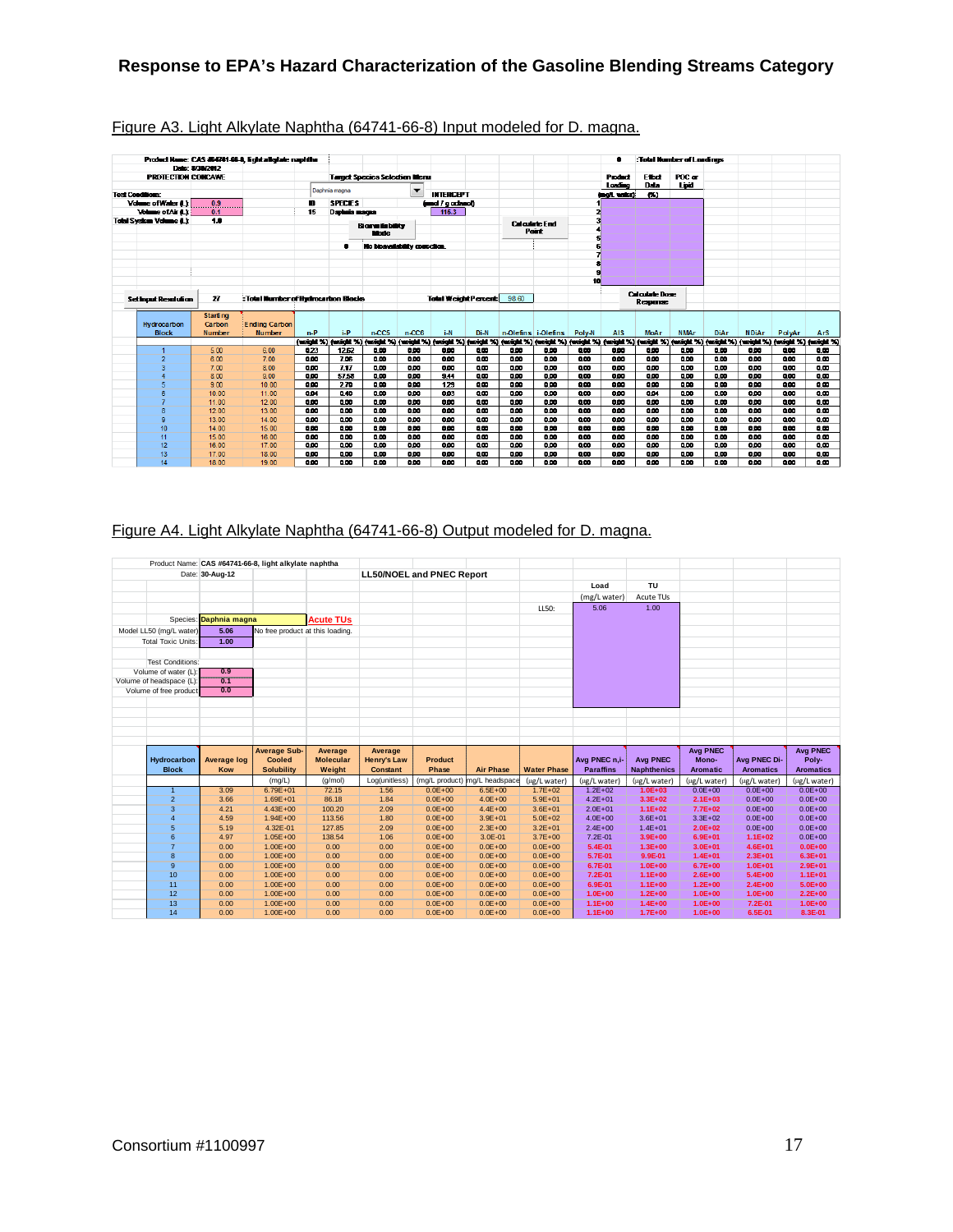|                                    |                         | Product Name: CAS 64741-66-8; light alkylate naphtha (LAN) |              |                       |              |                                      |                              |              |              |                               |                 | $\Omega$                      |                    | :Total Number of Loadings |              |              |              |              |
|------------------------------------|-------------------------|------------------------------------------------------------|--------------|-----------------------|--------------|--------------------------------------|------------------------------|--------------|--------------|-------------------------------|-----------------|-------------------------------|--------------------|---------------------------|--------------|--------------|--------------|--------------|
|                                    | Date: 9/14/2012         |                                                            |              |                       |              |                                      |                              |              |              |                               |                 |                               |                    |                           |              |              |              |              |
| PROTECTION CONCAWE                 |                         |                                                            |              |                       |              | <b>Target Species Selection Menu</b> |                              |              |              |                               |                 | Product                       | Effect             | POC or                    |              |              |              |              |
|                                    |                         |                                                            |              |                       |              |                                      |                              |              |              |                               |                 | Loading                       | Data               | Lipid                     |              |              |              |              |
| <b>Test Conditions:</b>            |                         |                                                            |              |                       |              |                                      | <b>INTERCEPT</b>             |              |              |                               |                 | (mg/L water)                  | (% )               |                           |              |              |              |              |
| Volume of Water (L)                | 0.9                     |                                                            | ID           | <b>SPECIES</b>        |              |                                      | (nmol / q octanol)           |              |              |                               |                 |                               |                    |                           |              |              |              |              |
| Volume of Air (L):                 | $\overline{0.1}$        |                                                            | 34           | Pimephales promelas   |              |                                      | 122.2                        |              |              |                               |                 |                               |                    |                           |              |              |              |              |
| Total System Volume (L):           | 1.0                     |                                                            |              |                       |              |                                      |                              |              |              |                               |                 |                               |                    |                           |              |              |              |              |
|                                    |                         |                                                            |              |                       |              |                                      |                              |              |              |                               |                 |                               |                    |                           |              |              |              |              |
|                                    |                         |                                                            |              |                       |              |                                      |                              |              |              |                               |                 |                               |                    |                           |              |              |              |              |
|                                    |                         |                                                            |              | $\mathbf 0$           |              | No bioavailability correction.       |                              |              |              |                               |                 |                               |                    |                           |              |              |              |              |
|                                    |                         |                                                            |              |                       |              |                                      |                              |              |              |                               |                 |                               |                    |                           |              |              |              |              |
|                                    |                         |                                                            |              |                       |              |                                      |                              |              |              |                               |                 |                               |                    |                           |              |              |              |              |
|                                    |                         |                                                            |              |                       |              |                                      |                              |              |              |                               |                 |                               |                    |                           |              |              |              |              |
|                                    |                         |                                                            |              |                       |              |                                      |                              |              |              |                               | 10 <sup>1</sup> |                               |                    |                           |              |              |              |              |
|                                    | 27                      |                                                            |              |                       |              |                                      |                              |              | 98.60        |                               |                 |                               |                    |                           |              |              |              |              |
|                                    |                         | :Total Number of Hydrocarbon Blocks                        |              |                       |              |                                      | <b>Total Weight Percent:</b> |              |              |                               |                 |                               |                    |                           |              |              |              |              |
|                                    | <b>Starting</b>         |                                                            |              |                       |              |                                      |                              |              |              |                               |                 |                               |                    |                           |              |              |              |              |
| <b>Hydrocarbon</b><br><b>Block</b> | Carbon<br><b>Number</b> | <b>Ending Carbon</b><br><b>Number</b>                      | $n-P$        | $i-P$                 | n-CC5        | n-CC6                                | i-N                          | Di-N         |              | n-Olefins i-Olefins           | Poly-N          | <b>AIS</b>                    | MoAr               | <b>NMAr</b>               | <b>DiAr</b>  | <b>NDiAr</b> | PolyAr       | <b>ArS</b>   |
|                                    |                         |                                                            |              | (weight %) (weight %) | (weight %)   | (weight %)                           | (weight %) (weight %)        |              |              |                               |                 |                               |                    | (weight %)                | (weight %)   | (weight %)   | (weight %)   | (weight %)   |
| $\overline{1}$                     | 5.00                    | 6.00                                                       | 0.23         | 12.62                 | 0.00         | 0.00                                 | 0.00                         | 0.00         | 0.00         | (weight %) (weight %)<br>0.00 | 0.00            | (weight %) (weight %)<br>0.00 | (weight %)<br>0.00 | 0.00                      | 0.00         | 0.00         | 0.00         | 0.00         |
| $\overline{2}$                     | 6.00                    | 7.00                                                       | 0.00         | 7.06                  | 0.00         | 0.00                                 | 0.00                         | 0.00         | 0.00         | 0.00                          | 0.00            | 0.00                          | 0.00               | 0.00                      | 0.00         | 0.00         | 0.00         | 0.00         |
| 3                                  | 7.00                    | 8.00                                                       | 0.00         | 7.17                  | 0.00         | 0.00                                 | 0.00                         | 0.00         | 0.00         | 0.00                          | 0.00            | 0.00                          | 0.00               | 0.00                      | 0.00         | 0.00         | 0.00         | 0.00         |
| $\overline{4}$                     | 8.00                    | 9.00                                                       | 0.00         | 57.58                 | 0.00         | 0.00                                 | 9.44                         | 0.00         | 0.00         | 0.00                          | 0.00            | 0.00                          | 0.00               | 0.00                      | 0.00         | 0.00         | 0.00         | 0.00         |
| 5                                  | 9.00                    | 10.00                                                      | 0.00         | 2.70                  | 0.00         | 0.00                                 | 1.29                         | 0.00         | 0.00         | 0.00                          | 0.00            | 0.00                          | 0.00               | 0.00                      | 0.00         | 0.00         | 0.00         | 0.00         |
| 6                                  | 10.00                   | 11.00                                                      | 0.04         | 0.40                  | 0.00         | 0.00                                 | 0.03                         | 0.00         | 0.00         | 0.00                          | 0.00            | 0.00                          | 0.04               | 0.00                      | 0.00         | 0.00         | 0.00         | 0.00         |
| $\overline{7}$                     | 11.00                   | 12.00                                                      | 0.00         | 0.00                  | 0.00         | 0.00                                 | 0.00                         | 0.00         | 0.00         | 0.00                          | 0.00            | 0.00                          | 0.00               | 0.00                      | 0.00         | 0.00         | 0.00         | 0.00         |
| 8                                  | 12.00                   | 13.00                                                      | 0.00         | 0.00                  | 0.00         | 0.00                                 | 0.00                         | 0.00         | 0.00         | 0.00                          | 0.00            | 0.00                          | 0.00               | 0.00                      | 0.00         | 0.00         | 0.00         | 0.00         |
| 9                                  | 13.00                   | 14.00                                                      | 0.00         | 0.00                  | 0.00         | 0.00                                 | 0.00                         | 0.00         | 0.00         | 0.00                          | 0.00            | 0.00                          | 0.00               | 0.00                      | 0.00         | 0.00         | 0.00         | 0.00         |
| 10                                 | 14.00                   | 15.00                                                      | 0.00         | 0.00                  | 0.00         | 0.00                                 | 0.00                         | 0.00         | 0.00         | 0.00                          | 0.00            | 0.00                          | 0.00               | 0.00                      | 0.00         | 0.00         | 0.00         | 0.00         |
| 11                                 | 15.00                   | 16.00                                                      | 0.00         | 0.00                  | 0.00         | 0.00                                 | 0.00                         | 0.00         | 0.00         | 0.00                          | 0.00            | 0.00                          | 0.00               | 0.00                      | 0.00         | 0.00         | 0.00         | 0.00         |
| 12                                 | 16.00                   | 17.00                                                      | 0.00         | 0.00                  | 0.00         | 0.00                                 | 0.00                         | 0.00         | 0.00         | 0.00                          | 0.00            | 0.00                          | 0.00               | 0.00                      | 0.00         | 0.00         | 0.00         | 0.00         |
| 13<br>14                           | 17.00<br>18.00          | 18.00<br>19.00                                             | 0.00<br>0.00 | 0.00<br>0.00          | 0.00<br>0.00 | 0.00<br>0.00                         | 0.00<br>0.00                 | 0.00<br>0.00 | 0.00<br>0.00 | 0.00<br>0.00                  | 0.00<br>0.00    | 0.00<br>0.00                  | 0.00<br>0.00       | 0.00<br>0.00              | 0.00<br>0.00 | 0.00<br>0.00 | 0.00<br>0.00 | 0.00<br>0.00 |

## Figure A5. Light Alkylate Naphtha (64741-66-8) Input modeled for P. promelas.

## Figure A6. Light Alkylate Naphtha (64741-66-8) Output modeled for P. promelas.

|                             |                              |                                      | Product Name: CAS 64741-66-8; light alkylate naphtha (LAN) |                                       |                                  |                               |                            |                                   |                                       |                            |                                  |                           |
|-----------------------------|------------------------------|--------------------------------------|------------------------------------------------------------|---------------------------------------|----------------------------------|-------------------------------|----------------------------|-----------------------------------|---------------------------------------|----------------------------|----------------------------------|---------------------------|
|                             | Date: 14-Sep-12              |                                      |                                                            |                                       | <b>LL50/NOEL and PNEC Report</b> |                               |                            |                                   |                                       |                            |                                  |                           |
|                             |                              |                                      |                                                            |                                       |                                  |                               |                            |                                   |                                       |                            |                                  |                           |
|                             |                              |                                      |                                                            |                                       |                                  |                               |                            |                                   |                                       |                            |                                  |                           |
|                             |                              |                                      |                                                            |                                       |                                  |                               |                            |                                   |                                       |                            |                                  |                           |
|                             | Species: Pimephales promelas |                                      | <b>Acute TUs</b>                                           |                                       | (mg/L water)                     | Acute TUs                     |                            |                                   |                                       |                            |                                  |                           |
| Model LL50 (mg/L water)     | 5.36                         | No free product at this loading.     |                                                            |                                       | 5.36                             | 1.00                          |                            |                                   |                                       |                            |                                  |                           |
|                             |                              |                                      |                                                            | LL50:                                 |                                  |                               |                            |                                   |                                       |                            |                                  |                           |
| <b>Total Toxic Units:</b>   | 1.00                         |                                      |                                                            |                                       |                                  |                               |                            |                                   |                                       |                            |                                  |                           |
|                             |                              |                                      |                                                            |                                       |                                  |                               |                            |                                   |                                       |                            |                                  |                           |
| <b>Test Conditions:</b>     |                              |                                      |                                                            |                                       |                                  |                               |                            |                                   |                                       |                            |                                  |                           |
| Volume of water (L):        | 0.9                          |                                      |                                                            |                                       |                                  |                               |                            |                                   |                                       |                            |                                  |                           |
| Volume of headspace (L):    | 0.1<br>0.0                   |                                      |                                                            |                                       |                                  |                               |                            |                                   |                                       |                            |                                  |                           |
| Volume of free product      |                              |                                      |                                                            |                                       |                                  |                               |                            |                                   |                                       |                            |                                  |                           |
|                             |                              |                                      |                                                            |                                       |                                  |                               |                            |                                   |                                       |                            |                                  |                           |
|                             |                              |                                      |                                                            |                                       |                                  |                               |                            |                                   |                                       |                            |                                  |                           |
|                             |                              |                                      |                                                            |                                       |                                  |                               |                            |                                   |                                       |                            |                                  |                           |
|                             |                              |                                      |                                                            |                                       |                                  |                               |                            |                                   |                                       |                            |                                  |                           |
|                             |                              |                                      |                                                            |                                       |                                  |                               |                            |                                   |                                       |                            |                                  |                           |
|                             |                              |                                      |                                                            |                                       |                                  |                               |                            |                                   |                                       |                            |                                  |                           |
|                             |                              | <b>Average Sub-</b><br><b>Cooled</b> | Average<br><b>Molecular</b>                                | Average                               | <b>Product</b>                   |                               |                            |                                   |                                       | <b>Avg PNEC</b><br>Mono-   |                                  | <b>Avg PNEC</b>           |
| Hydrocarbon<br><b>Block</b> | <b>Average log</b><br>Kow    | <b>Solubility</b>                    | Weight                                                     | <b>Henry's Law</b><br><b>Constant</b> | Phase                            | <b>Air Phase</b>              | <b>Water Phase</b>         | Avg PNEC n.i-<br><b>Paraffins</b> | <b>Avg PNEC</b><br><b>Naphthenics</b> | <b>Aromatic</b>            | Avg PNEC Di-<br><b>Aromatics</b> | Poly-<br><b>Aromatics</b> |
|                             |                              | (mg/L)                               | (q/mol)                                                    | Log(unitless)                         |                                  | (mg/L product) mg/L headspace | (µg/L water)               | (ug/L water)                      | (µg/L water)                          | (ug/L water)               | (ug/L water)                     | (µg/L water)              |
| $\overline{1}$              | 3.09                         | $6.79E + 01$                         | 72.15                                                      | 1.56                                  | $0.0E + 00$                      | $6.9E + 00$                   | $1.8E + 02$                | $1.2E + 02$                       | $1.0E + 03$                           | $0.0E + 00$                | $0.0E + 00$                      | $0.0E + 00$               |
| $\overline{a}$              | 3.66                         | $1.69E + 01$                         | 86.18                                                      | 1.84                                  | $0.0E + 00$                      | $4.3E + 00$                   | $6.2E + 01$                | $4.2E + 01$                       | $3.3E + 02$                           | $2.1E+03$                  | $0.0E + 00$                      | $0.0E + 00$               |
| $\overline{3}$              | 4.21                         | $4.43E + 00$                         | 100.20                                                     | 2.09                                  | $0.0E + 00$                      | $4.7E + 00$                   | $3.9E + 01$                | $2.0E + 01$                       | $1.1E + 02$                           | $7.7E + 02$                | $0.0E + 00$                      | $0.0E + 00$               |
| $\overline{4}$              | 4.59                         | $1.94E + 00$                         | 113.56                                                     | 1.80                                  | $0.0E + 00$                      | $4.1E + 01$                   | $5.3E + 02$                | $4.0E + 00$                       | $3.6E + 01$                           | $3.3E + 02$                | $0.0E + 00$                      | $0.0E + 00$               |
| 5                           | 5.19                         | 4.32E-01                             | 127.85                                                     | 2.09                                  | $0.0E + 00$                      | $2.4E + 00$                   | $3.4E + 01$                | $2.4E + 00$                       | $1.4E + 01$                           | $2.0E + 02$                | $0.0E + 00$                      | $0.0E + 00$               |
| 6                           | 4.97                         | $1.05E + 00$                         | 138.54                                                     | 1.06                                  | $0.0E + 00$                      | $3.2E - 01$                   | $3.9E + 00$                | $7.2E - 01$                       | $3.9E + 00$                           | $6.9E + 01$                | $1.1E + 02$                      | $0.0E + 00$               |
| $\overline{7}$              | 0.00                         | $1.00E + 00$                         | 0.00                                                       | 0.00                                  | $0.0E + 00$                      | $0.0E + 00$                   | $0.0E + 00$                | 5.4E-01                           | $1.3E + 00$                           | $3.0E + 01$                | $4.6E + 01$                      | $0.0E + 00$               |
| $\overline{8}$              | 0.00                         | $1.00E + 00$                         | 0.00                                                       | 0.00                                  | $0.0E + 00$                      | $0.0E + 00$                   | $0.0E + 00$                | 5.7E-01                           | 9.9E-01                               | $1.4E + 01$                | $2.3E + 01$                      | $6.3E + 01$               |
| $\overline{9}$              | 0.00                         | $1.00E + 00$                         | 0.00                                                       | 0.00                                  | $0.0E + 00$                      | $0.0E + 00$                   | $0.0E + 00$                | 6.7E-01                           | $1.0E + 00$                           | $6.7E + 00$                | $1.0E + 01$                      | $2.9E + 01$               |
| 10                          | 0.00                         | $1.00E + 00$                         | 0.00                                                       | 0.00                                  | $0.0E + 00$                      | $0.0E + 00$                   | $0.0E + 00$                | 7.2E-01                           | $1.1E+00$                             | $2.6E + 00$                | $5.4E + 00$                      | $1.1E + 01$               |
| 11                          | 0.00                         | $1.00E + 00$                         | 0.00                                                       | 0.00                                  | $0.0E + 00$                      | $0.0E + 00$                   | $0.0E + 00$                | 6.9E-01                           | $1.1E+00$                             | $1.2E + 00$                | $2.4E + 00$                      | $5.0E + 00$               |
| 12                          | 0.00                         | $1.00E + 00$                         | 0.00                                                       | 0.00                                  | $0.0E + 00$                      | $0.0E + 00$                   | $0.0E + 00$                | $1.0E + 00$                       | $1.2E + 00$                           | $1.0E + 00$                | $1.0E + 00$                      | $2.2E + 00$               |
| 13<br>14                    | 0.00<br>0.00                 | $1.00E + 00$<br>$1.00E + 00$         | 0.00<br>0.00                                               | 0.00<br>0.00                          | $0.0E + 00$<br>$0.0E + 00$       | $0.0E + 00$<br>$0.0E + 00$    | $0.0E + 00$<br>$0.0E + 00$ | $1.1E + 00$<br>$1.1E + 00$        | $1.4E + 00$<br>$1.7E + 00$            | $1.0E + 00$<br>$1.0E + 00$ | 7.2E-01<br>6.5E-01               | $1.0E + 00$<br>8.3E-01    |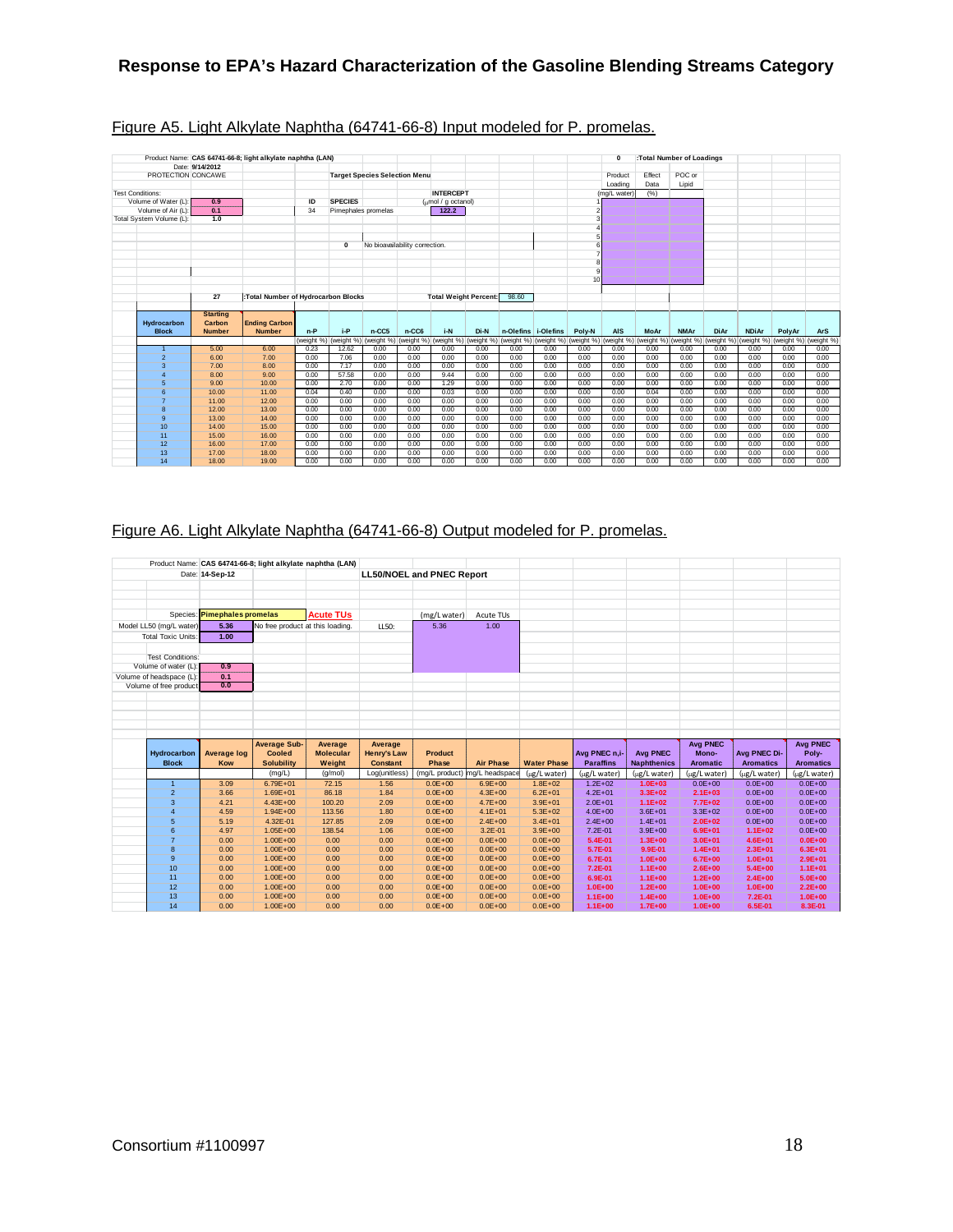|                             |                                            | Product Name: CAS 64741-55-5; light catalytic cracked naphtha (LCCN) |          |                                  |                                      |                                |                              |      |       |                     |        | 0                                                                                                                                                         |        | :Total Number of Loadings |             |              |        |            |
|-----------------------------|--------------------------------------------|----------------------------------------------------------------------|----------|----------------------------------|--------------------------------------|--------------------------------|------------------------------|------|-------|---------------------|--------|-----------------------------------------------------------------------------------------------------------------------------------------------------------|--------|---------------------------|-------------|--------------|--------|------------|
| PROTECTION CONCAWE          | Date: 8/30/2012                            |                                                                      |          |                                  | <b>Target Species Selection Menu</b> |                                |                              |      |       |                     |        | Product                                                                                                                                                   | Effect | POC or                    |             |              |        |            |
|                             |                                            |                                                                      |          |                                  |                                      |                                |                              |      |       |                     |        | Loading                                                                                                                                                   | Data   | Lipid                     |             |              |        |            |
| <b>Test Conditions:</b>     |                                            |                                                                      |          |                                  |                                      |                                | <b>INTERCEPT</b>             |      |       |                     |        |                                                                                                                                                           |        |                           |             |              |        |            |
| Volume of Water (L)         |                                            |                                                                      |          | <b>SPECIES</b>                   |                                      |                                | (nmol / q octanol)           |      |       |                     |        | (mg/L water)                                                                                                                                              | (%)    |                           |             |              |        |            |
| Volume of Air (L)           | 0.9<br>0.1                                 |                                                                      | ID<br>40 |                                  | Selenastrum capricomutum             |                                | 48.6                         |      |       |                     |        |                                                                                                                                                           |        |                           |             |              |        |            |
| Total System Volume (L):    | 1.0                                        |                                                                      |          |                                  |                                      |                                |                              |      |       |                     |        |                                                                                                                                                           |        |                           |             |              |        |            |
|                             |                                            |                                                                      |          |                                  |                                      |                                |                              |      |       |                     |        |                                                                                                                                                           |        |                           |             |              |        |            |
|                             |                                            |                                                                      |          |                                  |                                      |                                |                              |      |       |                     |        |                                                                                                                                                           |        |                           |             |              |        |            |
|                             |                                            |                                                                      |          | $\mathbf 0$                      |                                      | No bioavailability correction. |                              |      |       |                     |        |                                                                                                                                                           |        |                           |             |              |        |            |
|                             |                                            |                                                                      |          |                                  |                                      |                                |                              |      |       |                     |        |                                                                                                                                                           |        |                           |             |              |        |            |
|                             |                                            |                                                                      |          |                                  |                                      |                                |                              |      |       |                     |        |                                                                                                                                                           |        |                           |             |              |        |            |
|                             |                                            |                                                                      |          |                                  |                                      |                                |                              |      |       |                     |        |                                                                                                                                                           |        |                           |             |              |        |            |
|                             |                                            |                                                                      |          |                                  |                                      |                                |                              |      |       |                     | 10     |                                                                                                                                                           |        |                           |             |              |        |            |
|                             |                                            |                                                                      |          |                                  |                                      |                                |                              |      |       |                     |        |                                                                                                                                                           |        |                           |             |              |        |            |
|                             | 27                                         | :Total Number of Hydrocarbon Blocks                                  |          |                                  |                                      |                                | <b>Total Weight Percent:</b> |      | 96.73 |                     |        |                                                                                                                                                           |        |                           |             |              |        |            |
|                             |                                            |                                                                      |          |                                  |                                      |                                |                              |      |       |                     |        |                                                                                                                                                           |        |                           |             |              |        |            |
| Hydrocarbon<br><b>Block</b> | <b>Starting</b><br>Carbon<br><b>Number</b> | <b>Ending Carbon</b><br><b>Number</b>                                | $n-P$    | i-P                              | $n-CC5$                              | n-CC6                          | i-N                          | Di-N |       | n-Olefins i-Olefins | Poly-N | <b>AIS</b>                                                                                                                                                | MoAr   | <b>NMAr</b>               | <b>DiAr</b> | <b>NDiAr</b> | PolyAr | <b>ArS</b> |
|                             |                                            |                                                                      |          | (weight %) (weight %) (weight %) |                                      |                                |                              |      |       |                     |        | (weight %) (weight %) (weight %) (weight %) (weight %) (weight %) (weight %) (weight %) (weight %) (weight %) (weight %) (weight %) (weight %) (weight %) |        |                           |             |              |        |            |
| $\overline{1}$              | 5.00                                       | 6.00                                                                 | 1.69     | 4.70                             | 0.50                                 | 0.00                           | 0.00                         | 0.00 | 15.65 | 0.00                | 0.00   | 0.00                                                                                                                                                      | 0.00   | 0.00                      | 0.00        | 0.00         | 0.00   | 0.00       |
| $\overline{2}$              | 6.00                                       | 7.00                                                                 | 1.71     | 6.71                             | 0.00                                 | 2.16                           | 0.00                         | 0.00 | 15.27 | 0.00                | 0.00   | 0.00                                                                                                                                                      | 1.48   | 0.00                      | 0.00        | 0.00         | 0.00   | 0.00       |
| 3                           | 7.00                                       | 8.00                                                                 | 0.66     | 5.10                             | 0.00                                 | 3.39                           | 0.00                         | 0.00 | 7.67  | 0.00                | 0.00   | 0.00                                                                                                                                                      | 6.73   | 0.00                      | 0.00        | 0.00         | 0.00   | 0.00       |
| $\overline{4}$              | 8.00                                       | 9.00                                                                 | 0.56     | 3.57                             | 0.00                                 | 2.62                           | 0.00                         | 0.00 | 1.64  | 0.00                | 0.00   | 0.00                                                                                                                                                      | 7.69   | 0.00                      | 0.00        | 0.00         | 0.00   | 0.00       |
| 5                           | 9.00                                       | 10.00                                                                | 0.15     | 2.26                             | 0.00                                 | 1.21                           | 0.00                         | 0.00 | 0.00  | 0.00                | 0.00   | 0.00                                                                                                                                                      | 2.57   | 0.00                      | 0.00        | 0.00         | 0.00   | 0.00       |
| 6                           | 10.00                                      | 11.00                                                                | 0.00     | 0.40                             | 0.00                                 | 0.03                           | 0.00                         | 0.00 | 0.00  | 0.00                | 0.00   | 0.00                                                                                                                                                      | 0.61   | 0.00                      | 0.00        | 0.00         | 0.00   | 0.00       |
| $\overline{7}$              | 11.00                                      | 12.00                                                                | 0.00     | 0.00                             | 0.00                                 | 0.00                           | 0.00                         | 0.00 | 0.00  | 0.00                | 0.00   | 0.00                                                                                                                                                      | 0.00   | 0.00                      | 0.00        | 0.00         | 0.00   | 0.00       |
| 8                           | 12.00                                      | 13.00                                                                | 0.00     | 0.00                             | 0.00                                 | 0.00                           | 0.00                         | 0.00 | 0.00  | 0.00                | 0.00   | 0.00                                                                                                                                                      | 0.00   | 0.00                      | 0.00        | 0.00         | 0.00   | 0.00       |
| $\mathbf{q}$                | 13.00                                      | 14.00                                                                | 0.00     | 0.00                             | 0.00                                 | 0.00                           | 0.00                         | 0.00 | 0.00  | 0.00                | 0.00   | 0.00                                                                                                                                                      | 0.00   | 0.00                      | 0.00        | 0.00         | 0.00   | 0.00       |
| 10                          | 14.00                                      | 15.00                                                                | 0.00     | 0.00                             | 0.00                                 | 0.00                           | 0.00                         | 0.00 | 0.00  | 0.00                | 0.00   | 0.00                                                                                                                                                      | 0.00   | 0.00                      | 0.00        | 0.00         | 0.00   | 0.00       |
| 11                          | 15.00                                      | 16.00                                                                | 0.00     | 0.00                             | 0.00                                 | 0.00                           | 0.00                         | 0.00 | 0.00  | 0.00                | 0.00   | 0.00                                                                                                                                                      | 0.00   | 0.00                      | 0.00        | 0.00         | 0.00   | 0.00       |
| 12                          | 16.00                                      | 17.00                                                                | 0.00     | 0.00                             | 0.00                                 | 0.00                           | 0.00                         | 0.00 | 0.00  | 0.00                | 0.00   | 0.00                                                                                                                                                      | 0.00   | 0.00                      | 0.00        | 0.00         | 0.00   | 0.00       |
| 13                          | 17.00                                      | 18.00                                                                | 0.00     | 0.00                             | 0.00                                 | 0.00                           | 0.00                         | 0.00 | 0.00  | 0.00                | 0.00   | 0.00                                                                                                                                                      | 0.00   | 0.00                      | 0.00        | 0.00         | 0.00   | 0.00       |
| 14                          | 18.00                                      | 19.00                                                                | 0.00     | 0.00                             | 0.00                                 | 0.00                           | 0.00                         | 0.00 | 0.00  | 0.00                | 0.00   | 0.00                                                                                                                                                      | 0.00   | 0.00                      | 0.00        | 0.00         | 0.00   | 0.00       |

## Figure A7. Light Catalytic Cracked Naphtha (64741-55-5) Input modeled for S. capricornutum.

# Figure A8. Light Catalytic Cracked Naphtha (64741-55-5) Output modeled for S. capricornutum.

|                           |                                    |                                      | Product Name: CAS 64741-55-5; light catalytic cracked naphtha (LCCN) |                               |                            |                            |                            |                          |                            |                            |                    |                          |
|---------------------------|------------------------------------|--------------------------------------|----------------------------------------------------------------------|-------------------------------|----------------------------|----------------------------|----------------------------|--------------------------|----------------------------|----------------------------|--------------------|--------------------------|
|                           | Date: 30-Aug-12                    |                                      |                                                                      |                               |                            |                            |                            |                          |                            |                            |                    |                          |
|                           |                                    |                                      |                                                                      |                               | LL50/NOEL and PNEC Report  |                            |                            |                          |                            |                            |                    |                          |
|                           |                                    |                                      |                                                                      |                               |                            |                            |                            |                          |                            |                            |                    |                          |
|                           |                                    |                                      |                                                                      |                               |                            |                            |                            |                          |                            |                            |                    |                          |
|                           |                                    |                                      |                                                                      |                               |                            |                            |                            | <b>TU</b>                |                            |                            |                    |                          |
|                           | Species: Selenastrum capricornutum |                                      | <b>Acute TUs</b>                                                     |                               |                            |                            | Load                       |                          |                            |                            |                    |                          |
| Model LL50 (mg/L water)   | 3.44                               | No free product at this loading.     |                                                                      |                               |                            |                            | (mg/L water)               | Acute TUs                |                            |                            |                    |                          |
| <b>Total Toxic Units:</b> | 1.00                               |                                      |                                                                      |                               |                            | LL50:                      | 3.44                       | 1.00                     |                            |                            |                    |                          |
|                           |                                    |                                      |                                                                      |                               |                            |                            |                            |                          |                            |                            |                    |                          |
| <b>Test Conditions:</b>   |                                    |                                      |                                                                      |                               |                            |                            |                            |                          |                            |                            |                    |                          |
| Volume of water (L):      | 0.9                                |                                      |                                                                      |                               |                            |                            |                            |                          |                            |                            |                    |                          |
| Volume of headspace (L):  | $\overline{0.1}$                   |                                      |                                                                      |                               |                            |                            |                            |                          |                            |                            |                    |                          |
| Volume of free product    | 0.0                                |                                      |                                                                      |                               |                            |                            |                            |                          |                            |                            |                    |                          |
|                           |                                    |                                      |                                                                      |                               |                            |                            |                            |                          |                            |                            |                    |                          |
|                           |                                    |                                      |                                                                      |                               |                            |                            |                            |                          |                            |                            |                    |                          |
|                           |                                    |                                      |                                                                      |                               |                            |                            |                            |                          |                            |                            |                    |                          |
|                           |                                    |                                      |                                                                      |                               |                            |                            |                            |                          |                            |                            |                    |                          |
|                           |                                    |                                      |                                                                      |                               |                            |                            |                            |                          |                            |                            |                    |                          |
|                           |                                    |                                      |                                                                      |                               |                            |                            |                            |                          |                            |                            |                    |                          |
|                           |                                    |                                      |                                                                      |                               |                            |                            |                            |                          |                            |                            |                    |                          |
| Hydrocarbon               |                                    | <b>Average Sub-</b><br><b>Cooled</b> | Average<br><b>Molecular</b>                                          | Average<br><b>Henry's Law</b> | <b>Product</b>             |                            |                            | Avg PNEC n.i-            | <b>Avg PNEC</b>            | <b>Avg PNEC</b><br>Mono-   | Avg PNEC Di-       | <b>Avg PNEC</b><br>Poly- |
| <b>Block</b>              | <b>Average log</b><br>Kow          | <b>Solubility</b>                    | Weight                                                               | <b>Constant</b>               | Phase                      | <b>Air Phase</b>           | <b>Water Phase</b>         | <b>Paraffins</b>         | <b>Naphthenics</b>         | <b>Aromatic</b>            | <b>Aromatics</b>   | <b>Aromatics</b>         |
|                           |                                    | (mg/L)                               | (q/mol)                                                              | Log(unitless)                 | (mg/L product)             | mg/L headspace             | (µg/L water)               | (µg/L water)             | (µg/L water)               | (µg/L water)               | (µg/L water)       | (µg/L water)             |
| $\mathbf{1}$              | 2.78                               | $1.81E + 02$                         | 70.54                                                                | 0.96                          | $0.0E + 00$                | $5.6E + 00$                | $3.8E + 02$                | $1.2E + 02$              | $1.0E + 03$                | $0.0E + 00$                | $0.0E + 00$        | $0.0E + 00$              |
| $\overline{2}$            | 3.17                               | $6.98E + 01$                         | 83.76                                                                | 0.97                          | $0.0E + 00$                | $8.0E + 00$                | $3.7E + 02$                | $4.2E + 01$              | $3.3E + 02$                | $2.1E + 03$                | $0.0E + 00$        | $0.0E + 00$              |
| 3                         | 3.85                               | $1.28E + 01$                         | 98.52                                                                | 1.42                          | $0.0E + 00$                | $3.2E + 00$                | $3.3E + 02$                | $2.0E + 01$              | $1.1E + 02$                | $7.7E+02$                  | $0.0E + 00$        | $0.0E + 00$              |
| 4                         | 4.03                               | $1.02E + 01$                         | 110.82                                                               | 0.95                          | $0.0E + 00$                | $5.7E + 00$                | $4.1E + 02$                | $4.0E + 00$              | $3.6E + 01$                | $3.3E + 02$                | $0.0E + 00$        | $0.0E + 00$              |
| 5                         | 4.54                               | $2.85E + 00$                         | 124.98                                                               | 1.14                          | $0.0E + 00$                | $1.5E + 00$                | $1.1E + 02$                | $2.4E + 00$              | $1.4E + 01$                | $2.0E + 02$                | $0.0E + 00$        | $0.0E + 00$              |
| 6                         | 5.04                               | 8.36E-01                             | 138.85                                                               | 1.21                          | $0.0E + 00$                | $2.0E - 01$                | $2.2E + 01$                | 7.2E-01                  | $3.9E + 00$                | $6.9E + 01$                | $1.1E + 02$        | $0.0E + 00$              |
| $\overline{7}$            | 0.00                               | $1.00E + 00$                         | 0.00                                                                 | 0.00                          | $0.0E + 00$                | $0.0E + 00$                | $0.0E + 00$                | 5.4E-01                  | $1.3E + 00$                | $3.0E + 01$                | $4.6E + 01$        | $0.0E + 00$              |
| 8                         | 0.00                               | $1.00E + 00$                         | 0.00                                                                 | 0.00                          | $0.0E + 00$                | $0.0E + 00$                | $0.0E + 00$                | 5.7E-01                  | 9.9E-01                    | $1.4E + 01$                | $2.3E + 01$        | $6.3E + 01$              |
| $\overline{9}$            | 0.00                               | $1.00E + 00$                         | 0.00                                                                 | 0.00                          | $0.0E + 00$                | $0.0E + 00$                | $0.0E + 00$                | 6.7E-01                  | $1.0E + 00$                | $6.7E + 00$                | $1.0E + 01$        | $2.9E + 01$              |
| 10                        | 0.00                               | $1.00E + 00$                         | 0.00                                                                 | 0.00                          | $0.0E + 00$                | $0.0E + 00$                | $0.0E + 00$                | 7.2E-01                  | $1.1E+00$                  | $2.6E + 00$                | $5.4E + 00$        | $1.1E + 01$              |
| 11                        | 0.00                               | $1.00E + 00$                         | 0.00                                                                 | 0.00                          | $0.0E + 00$                | $0.0E + 00$                | $0.0E + 00$                | 6.9E-01                  | $1.1E+00$                  | $1.2E + 00$                | $2.4E + 00$        | $5.0E + 00$              |
| 12                        | 0.00                               | $1.00E + 00$                         | 0.00                                                                 | 0.00                          | $0.0E + 00$                | $0.0E + 00$                | $0.0E + 00$                | $1.0E + 00$              | $1.2E + 00$                | $1.0E + 00$                | $1.0E + 00$        | $2.2E + 00$              |
| 13<br>14                  | 0.00<br>0.00                       | $1.00E + 00$<br>$1.00E + 00$         | 0.00<br>0.00                                                         | 0.00<br>0.00                  | $0.0E + 00$<br>$0.0E + 00$ | $0.0E + 00$<br>$0.0E + 00$ | $0.0E + 00$<br>$0.0E + 00$ | $1.1E + 00$<br>$1.1E+00$ | $1.4E + 00$<br>$1.7E + 00$ | $1.0E + 00$<br>$1.0E + 00$ | 7.2E-01<br>6.5E-01 | $1.0E + 00$<br>8.3E-01   |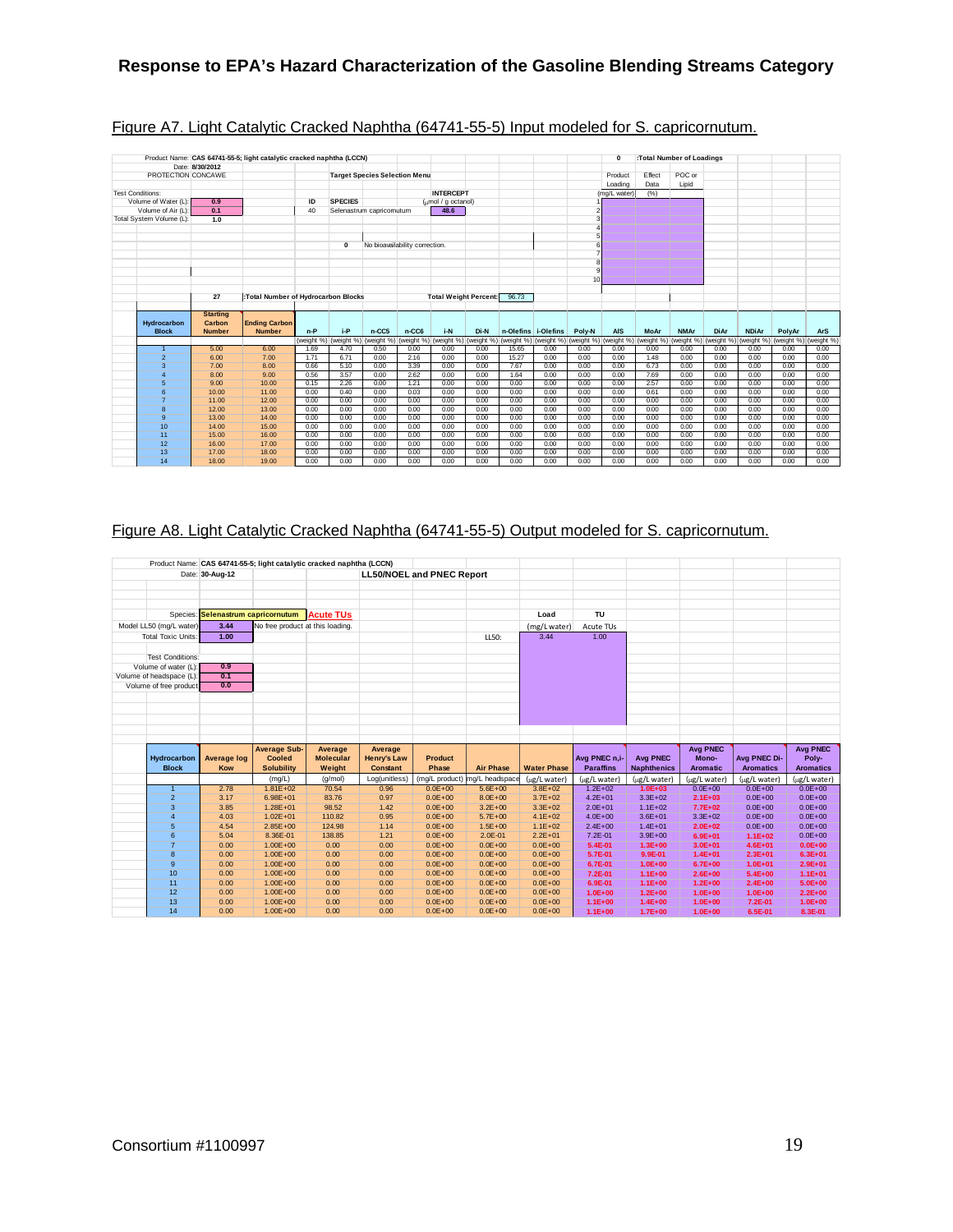|                          |                 | Product Name: CAS 64741-55-5; light catalytic cracked naphtha (LCCN) |              |                       |              |                                      |                              |                       |              |                       |                 | $\mathbf 0$           |              | :Total Number of Loadings |              |              |              |              |
|--------------------------|-----------------|----------------------------------------------------------------------|--------------|-----------------------|--------------|--------------------------------------|------------------------------|-----------------------|--------------|-----------------------|-----------------|-----------------------|--------------|---------------------------|--------------|--------------|--------------|--------------|
|                          | Date: 8/30/2012 |                                                                      |              |                       |              |                                      |                              |                       |              |                       |                 |                       |              |                           |              |              |              |              |
| PROTECTION CONCAWE       |                 |                                                                      |              |                       |              | <b>Target Species Selection Menu</b> |                              |                       |              |                       |                 | Product               | Effect       | POC or                    |              |              |              |              |
|                          |                 |                                                                      |              |                       |              |                                      |                              |                       |              |                       |                 | Loading               | Data         | Lipid                     |              |              |              |              |
| <b>Test Conditions:</b>  |                 |                                                                      |              |                       |              |                                      | <b>INTERCEPT</b>             |                       |              |                       |                 | (mg/L water)          | (% )         |                           |              |              |              |              |
| Volume of Water (L)      | 0.9             |                                                                      | ID           | <b>SPECIES</b>        |              |                                      | (umol / g octanol)           |                       |              |                       |                 |                       |              |                           |              |              |              |              |
| Volume of Air (L):       | 0.1             |                                                                      | 15           | Daphnia magna         |              |                                      | 115.3                        |                       |              |                       |                 |                       |              |                           |              |              |              |              |
| Total System Volume (L): | 1.0             |                                                                      |              |                       |              |                                      |                              |                       |              |                       |                 |                       |              |                           |              |              |              |              |
|                          |                 |                                                                      |              |                       |              |                                      |                              |                       |              |                       |                 |                       |              |                           |              |              |              |              |
|                          |                 |                                                                      |              |                       |              |                                      |                              |                       |              |                       |                 |                       |              |                           |              |              |              |              |
|                          |                 |                                                                      |              | $\mathbf 0$           |              | No bioavailability correction.       |                              |                       |              |                       |                 |                       |              |                           |              |              |              |              |
|                          |                 |                                                                      |              |                       |              |                                      |                              |                       |              |                       |                 |                       |              |                           |              |              |              |              |
|                          |                 |                                                                      |              |                       |              |                                      |                              |                       |              |                       |                 |                       |              |                           |              |              |              |              |
|                          |                 |                                                                      |              |                       |              |                                      |                              |                       |              |                       | 10 <sup>1</sup> |                       |              |                           |              |              |              |              |
|                          |                 |                                                                      |              |                       |              |                                      |                              |                       |              |                       |                 |                       |              |                           |              |              |              |              |
|                          | 27              | :Total Number of Hydrocarbon Blocks                                  |              |                       |              |                                      | <b>Total Weight Percent:</b> |                       | 96.73        |                       |                 |                       |              |                           |              |              |              |              |
|                          |                 |                                                                      |              |                       |              |                                      |                              |                       |              |                       |                 |                       |              |                           |              |              |              |              |
|                          | <b>Starting</b> |                                                                      |              |                       |              |                                      |                              |                       |              |                       |                 |                       |              |                           |              |              |              |              |
|                          |                 |                                                                      |              |                       |              |                                      |                              |                       |              |                       |                 |                       |              |                           |              |              |              |              |
| Hydrocarbon              | Carbon          | <b>Ending Carbon</b>                                                 |              |                       |              |                                      |                              |                       |              |                       |                 |                       |              |                           |              |              |              |              |
| <b>Block</b>             | <b>Number</b>   | <b>Number</b>                                                        | $n-P$        | i-P                   | $n-CC5$      | n-CC6                                | i-N                          | Di-N                  |              | n-Olefins i-Olefins   | Poly-N          | <b>AIS</b>            | <b>MoAr</b>  | <b>NMAr</b>               | <b>DiAr</b>  | <b>NDiAr</b> | PolvAr       | <b>ArS</b>   |
|                          |                 |                                                                      |              | (weight %) (weight %) | (weight %)   | (weight %)                           |                              | (weight %) (weight %) |              | (weight %) (weight %) |                 | (weight %) (weight %) | (weight %)   | (weight %)                | (weight %)   | (weight %)   | (weight %)   | (weight %    |
| $\overline{1}$           | 5.00            | 6.00                                                                 | 1.69         | 4.70                  | 0.50         | 0.00                                 | 0.00                         | 0.00                  | 15.65        | 0.00                  | 0.00            | 0.00                  | 0.00         | 0.00                      | 0.00         | 0.00         | 0.00         | 0.00         |
| $\overline{2}$           | 6.00            | 7.00                                                                 | 1.71         | 6.71                  | 0.00         | 2.16                                 | 0.00                         | 0.00                  | 15.27        | 0.00                  | 0.00            | 0.00                  | 1.48         | 0.00                      | 0.00         | 0.00         | 0.00         | 0.00         |
| 3                        | 7.00            | 8.00                                                                 | 0.66         | 5.10                  | 0.00         | 3.39                                 | 0.00                         | 0.00                  | 7.67         | 0.00                  | 0.00            | 0.00                  | 6.73         | 0.00                      | 0.00         | 0.00         | 0.00         | 0.00         |
| $\overline{4}$           | 8.00            | 9.00                                                                 | 0.56         | 3.57                  | 0.00         | 2.62                                 | 0.00                         | 0.00                  | 1.64         | 0.00                  | 0.00            | 0.00                  | 7.69         | 0.00                      | 0.00         | 0.00         | 0.00         | 0.00         |
| 5                        | 9.00            | 10.00                                                                | 0.15         | 2.26                  | 0.00         | 1.21                                 | 0.00                         | 0.00                  | 0.00         | 0.00                  | 0.00            | 0.00                  | 2.57         | 0.00                      | 0.00         | 0.00         | 0.00         | 0.00         |
| 6                        | 10.00           | 11.00                                                                | 0.00         | 0.40                  | 0.00         | 0.03                                 | 0.00                         | 0.00                  | 0.00         | 0.00                  | 0.00            | 0.00                  | 0.61         | 0.00                      | 0.00         | 0.00         | 0.00         | 0.00         |
| $\overline{7}$           | 11.00           | 12.00                                                                | 0.00         | 0.00                  | 0.00         | 0.00                                 | 0.00                         | 0.00                  | 0.00         | 0.00                  | 0.00            | 0.00                  | 0.00         | 0.00                      | 0.00         | 0.00         | 0.00         | 0.00         |
| 8                        | 12.00           | 13.00                                                                | 0.00         | 0.00                  | 0.00         | 0.00                                 | 0.00                         | 0.00                  | 0.00         | 0.00                  | 0.00            | 0.00                  | 0.00         | 0.00                      | 0.00         | 0.00         | 0.00         | 0.00         |
| 9                        | 13.00           | 14.00                                                                | 0.00         | 0.00                  | 0.00         | 0.00                                 | 0.00                         | 0.00                  | 0.00         | 0.00                  | 0.00            | 0.00                  | 0.00         | 0.00                      | 0.00         | 0.00         | 0.00         | 0.00         |
| 10                       | 14.00           | 15.00                                                                | 0.00         | 0.00                  | 0.00         | 0.00                                 | 0.00                         | 0.00                  | 0.00         | 0.00                  | 0.00            | 0.00                  | 0.00         | 0.00                      | 0.00         | 0.00         | 0.00         | 0.00         |
| 11                       | 15.00           | 16.00                                                                | 0.00         | 0.00                  | 0.00         | 0.00                                 | 0.00                         | 0.00                  | 0.00         | 0.00                  | 0.00            | 0.00                  | 0.00         | 0.00                      | 0.00         | 0.00         | 0.00         | 0.00         |
| 12                       | 16.00           | 17.00                                                                | 0.00         | 0.00                  | 0.00         | 0.00                                 | 0.00                         | 0.00                  | 0.00         | 0.00                  | 0.00            | 0.00                  | 0.00         | 0.00                      | 0.00         | 0.00         | 0.00         | 0.00         |
| 13<br>14                 | 17.00<br>18.00  | 18.00<br>19.00                                                       | 0.00<br>0.00 | 0.00<br>0.00          | 0.00<br>0.00 | 0.00<br>0.00                         | 0.00<br>0.00                 | 0.00<br>0.00          | 0.00<br>0.00 | 0.00<br>0.00          | 0.00<br>0.00    | 0.00<br>0.00          | 0.00<br>0.00 | 0.00<br>0.00              | 0.00<br>0.00 | 0.00<br>0.00 | 0.00<br>0.00 | 0.00<br>0.00 |

## Figure A9. Light Catalytic Cracked Naphtha (64741-55-5) Input modeled for D. magna.

## Figure A10. Light Catalytic Cracked Naphtha (64741-55-5) Output modeled for D. magna.

|                           |                        |                                  | Product Name: CAS 64741-55-5; light catalytic cracked naphtha (LCCN) |                    |                                  |                               |                            |                            |                            |                            |                        |                            |
|---------------------------|------------------------|----------------------------------|----------------------------------------------------------------------|--------------------|----------------------------------|-------------------------------|----------------------------|----------------------------|----------------------------|----------------------------|------------------------|----------------------------|
|                           | Date: 30-Aug-12        |                                  |                                                                      |                    | <b>LL50/NOEL and PNEC Report</b> |                               |                            |                            |                            |                            |                        |                            |
|                           |                        |                                  |                                                                      |                    |                                  |                               |                            |                            |                            |                            |                        |                            |
|                           |                        |                                  |                                                                      |                    |                                  |                               |                            |                            |                            |                            |                        |                            |
|                           |                        |                                  |                                                                      |                    |                                  |                               |                            |                            |                            |                            |                        |                            |
|                           | Species: Daphnia magna |                                  | <b>Acute TUs</b>                                                     |                    |                                  |                               | Load                       | TU                         |                            |                            |                        |                            |
| Model LL50 (mg/L water)   | 8.15                   | No free product at this loading. |                                                                      |                    |                                  |                               | (mg/L water)               | Acute TUs                  |                            |                            |                        |                            |
| <b>Total Toxic Units:</b> | 1.00                   |                                  |                                                                      |                    |                                  | LL50:                         | 8.15                       | 1.00                       |                            |                            |                        |                            |
|                           |                        |                                  |                                                                      |                    |                                  |                               |                            |                            |                            |                            |                        |                            |
| <b>Test Conditions:</b>   |                        |                                  |                                                                      |                    |                                  |                               |                            |                            |                            |                            |                        |                            |
| Volume of water (L):      | 0.9                    |                                  |                                                                      |                    |                                  |                               |                            |                            |                            |                            |                        |                            |
| Volume of headspace (L):  | 0.1                    |                                  |                                                                      |                    |                                  |                               |                            |                            |                            |                            |                        |                            |
| Volume of free product    | 0.0                    |                                  |                                                                      |                    |                                  |                               |                            |                            |                            |                            |                        |                            |
|                           |                        |                                  |                                                                      |                    |                                  |                               |                            |                            |                            |                            |                        |                            |
|                           |                        |                                  |                                                                      |                    |                                  |                               |                            |                            |                            |                            |                        |                            |
|                           |                        |                                  |                                                                      |                    |                                  |                               |                            |                            |                            |                            |                        |                            |
|                           |                        |                                  |                                                                      |                    |                                  |                               |                            |                            |                            |                            |                        |                            |
|                           |                        |                                  |                                                                      |                    |                                  |                               |                            |                            |                            |                            |                        |                            |
|                           |                        |                                  |                                                                      |                    |                                  |                               |                            |                            |                            |                            |                        |                            |
|                           |                        | <b>Average Sub-</b>              | Average                                                              | Average            |                                  |                               |                            |                            |                            | <b>Avg PNEC</b>            |                        | <b>Avg PNEC</b>            |
| Hydrocarbon               | <b>Average log</b>     | Cooled                           | <b>Molecular</b>                                                     | <b>Henry's Law</b> | <b>Product</b>                   |                               |                            | Avg PNEC n.i-              | <b>Avg PNEC</b>            | Mono-                      | Avg PNEC Di-           | Poly-                      |
| <b>Block</b>              | Kow                    | <b>Solubility</b>                | Weight                                                               | <b>Constant</b>    | Phase                            | <b>Air Phase</b>              | <b>Water Phase</b>         | <b>Paraffins</b>           | <b>Naphthenics</b>         | <b>Aromatic</b>            | <b>Aromatics</b>       | <b>Aromatics</b>           |
|                           |                        | (mg/L)                           | (g/mol)                                                              | Log(unitless)      |                                  | (mg/L product) mg/L headspace | (µg/L water)               | (µg/L water)               | (µg/L water)               | (µg/L water)               | (µg/L water)           | (µg/L water)               |
| $\overline{1}$            | 2.78                   | $1.81E + 02$                     | 70.54                                                                | 0.96               | $0.0E + 00$                      | $1.3E + 01$                   | $9.0E + 02$                | $1.2E + 02$                | $1.0E + 03$                | $0.0E + 00$                | $0.0E + 00$            | $0.0E + 00$                |
| $\overline{2}$            | 3.17                   | $6.98E + 01$                     | 83.76                                                                | 0.97               | $0.0E + 00$                      | $1.9E + 01$                   | $8.8E + 02$                | $4.2E + 01$                | $3.3E + 02$                | $2.1E + 03$                | $0.0E + 00$            | $0.0E + 00$                |
| 3                         | 3.85                   | $1.28E + 01$                     | 98.52                                                                | 1.42               | $0.0E + 00$                      | $7.5E + 00$                   | $7.7E + 02$                | $2.0E + 01$                | $1.1E + 02$                | $7.7E+02$                  | $0.0E + 00$            | $0.0E + 00$                |
| $\overline{4}$            | 4.03                   | $1.02E + 01$                     | 110.82                                                               | 0.95               | $0.0E + 00$                      | $1.4E + 01$                   | $9.8E + 02$                | $4.0E + 00$                | $3.6E + 01$                | $3.3E + 02$                | $0.0E + 00$            | $0.0E + 00$                |
| 5                         | 4.54                   | $2.85E + 00$                     | 124.98                                                               | 1.14               | $0.0E + 00$                      | $3.6E + 00$                   | $2.5E + 02$                | $2.4E + 00$                | $1.4E + 01$                | $2.0E + 02$                | $0.0E + 00$            | $0.0E + 00$                |
| 6                         | 5.04                   | 8.36E-01                         | 138.85                                                               | 1.21               | $0.0E + 00$                      | 4.7E-01                       | $5.2E + 01$                | 7.2E-01                    | $3.9E + 00$                | $6.9E + 01$                | $1.1E+02$              | $0.0E + 00$                |
| $\overline{7}$            | 0.00                   | $1.00E + 00$                     | 0.00                                                                 | 0.00               | $0.0E + 00$                      | $0.0E + 00$                   | $0.0E + 00$                | 5.4E-01                    | $1.3E + 00$                | $3.0E + 01$                | $4.6E + 01$            | $0.0E + 00$                |
| 8                         | 0.00                   | $1.00E + 00$                     | 0.00                                                                 | 0.00               | $0.0E + 00$                      | $0.0E + 00$                   | $0.0E + 00$                | 5.7E-01                    | 9.9E-01                    | $1.4E + 01$                | $2.3E + 01$            | $6.3E + 01$                |
| 9                         | 0.00                   | $1.00E + 00$                     | 0.00                                                                 | 0.00               | $0.0E + 00$                      | $0.0E + 00$                   | $0.0E + 00$                | 6.7E-01                    | $1.0E + 00$                | $6.7E + 00$                | $1.0E + 01$            | $2.9E + 01$                |
| 10                        | 0.00                   | $1.00E + 00$                     | 0.00                                                                 | 0.00               | $0.0E + 00$                      | $0.0E + 00$                   | $0.0E + 00$                | 7.2E-01                    | $1.1E + 00$                | $2.6E+00$                  | $5.4E + 00$            | $1.1E + 01$                |
| 11                        | 0.00                   | $1.00E + 00$                     | 0.00                                                                 | 0.00               | $0.0E + 00$                      | $0.0E + 00$                   | $0.0E + 00$                | 6.9E-01                    | $1.1E + 00$                | $1.2E + 00$                | $2.4E + 00$            | $5.0E + 00$                |
| 12<br>13                  | 0.00<br>0.00           | $1.00E + 00$<br>$1.00E + 00$     | 0.00<br>0.00                                                         | 0.00<br>0.00       | $0.0E + 00$<br>$0.0E + 00$       | $0.0E + 00$<br>$0.0E + 00$    | $0.0E + 00$<br>$0.0E + 00$ | $1.0E + 00$<br>$1.1E + 00$ | $1.2E + 00$<br>$1.4E + 00$ | $1.0E + 00$<br>$1.0E + 00$ | $1.0E + 00$<br>7.2E-01 | $2.2E + 00$<br>$1.0E + 00$ |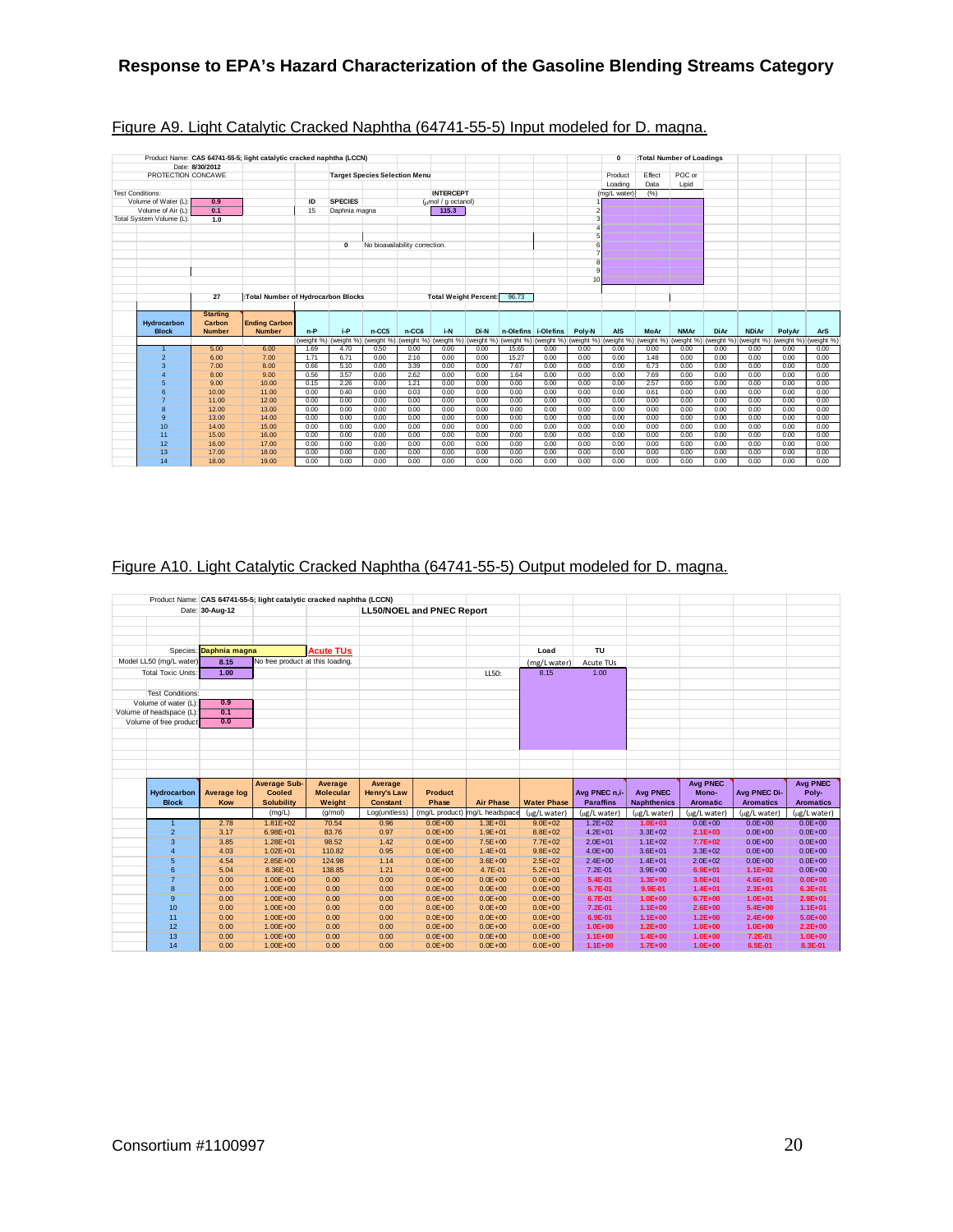|                          | Date: 9/14/2012 | Product Name: CAS 64741-55-5; light catalytic cracked naphtha (LSRN) |              |                       |                                      |                                |                                        |              |              |                       |                 | $\Omega$              |              | :Total Number of Loadings |              |              |              |              |
|--------------------------|-----------------|----------------------------------------------------------------------|--------------|-----------------------|--------------------------------------|--------------------------------|----------------------------------------|--------------|--------------|-----------------------|-----------------|-----------------------|--------------|---------------------------|--------------|--------------|--------------|--------------|
| PROTECTION CONCAWE       |                 |                                                                      |              |                       | <b>Target Species Selection Menu</b> |                                |                                        |              |              |                       |                 | Product               | Effect       | POC or                    |              |              |              |              |
|                          |                 |                                                                      |              |                       |                                      |                                |                                        |              |              |                       |                 | Loading               | Data         | Lipid                     |              |              |              |              |
| <b>Test Conditions:</b>  |                 |                                                                      |              |                       |                                      |                                | <b>INTERCEPT</b>                       |              |              |                       |                 | (mg/L water)          | (% )         |                           |              |              |              |              |
| Volume of Water (L)      | 0.9             |                                                                      | ID           | <b>SPECIES</b>        |                                      |                                | $\frac{1}{2}$ ( $\frac{1}{2}$ octanol) |              |              |                       |                 |                       |              |                           |              |              |              |              |
| Volume of Air (L):       | 0.1             |                                                                      | 34           | Pimephales promelas   |                                      |                                | 122.2                                  |              |              |                       |                 |                       |              |                           |              |              |              |              |
| Total System Volume (L): | 1.0             |                                                                      |              |                       |                                      |                                |                                        |              |              |                       |                 |                       |              |                           |              |              |              |              |
|                          |                 |                                                                      |              |                       |                                      |                                |                                        |              |              |                       |                 |                       |              |                           |              |              |              |              |
|                          |                 |                                                                      |              |                       |                                      |                                |                                        |              |              |                       |                 |                       |              |                           |              |              |              |              |
|                          |                 |                                                                      |              | $\mathbf 0$           |                                      | No bioavailability correction. |                                        |              |              |                       |                 |                       |              |                           |              |              |              |              |
|                          |                 |                                                                      |              |                       |                                      |                                |                                        |              |              |                       |                 |                       |              |                           |              |              |              |              |
|                          |                 |                                                                      |              |                       |                                      |                                |                                        |              |              |                       |                 |                       |              |                           |              |              |              |              |
|                          |                 |                                                                      |              |                       |                                      |                                |                                        |              |              |                       |                 |                       |              |                           |              |              |              |              |
|                          |                 |                                                                      |              |                       |                                      |                                |                                        |              |              |                       | 10 <sup>1</sup> |                       |              |                           |              |              |              |              |
|                          |                 |                                                                      |              |                       |                                      |                                |                                        |              |              |                       |                 |                       |              |                           |              |              |              |              |
|                          | 27              | :Total Number of Hydrocarbon Blocks                                  |              |                       |                                      |                                | <b>Total Weight Percent:</b>           |              | 97.82        |                       |                 |                       |              |                           |              |              |              |              |
|                          |                 |                                                                      |              |                       |                                      |                                |                                        |              |              |                       |                 |                       |              |                           |              |              |              |              |
|                          |                 |                                                                      |              |                       |                                      |                                |                                        |              |              |                       |                 |                       |              |                           |              |              |              |              |
|                          | <b>Starting</b> |                                                                      |              |                       |                                      |                                |                                        |              |              |                       |                 |                       |              |                           |              |              |              |              |
| Hydrocarbon              | Carbon          | <b>Ending Carbon</b>                                                 |              |                       |                                      |                                |                                        |              |              |                       |                 |                       |              |                           |              |              |              |              |
| <b>Block</b>             | <b>Number</b>   | <b>Number</b>                                                        | $n-P$        | i-P                   | $n-CC5$                              | n-CC6                          | i-N                                    | Di-N         |              | n-Olefins i-Olefins   | Poly-N          | <b>AIS</b>            | <b>MoAr</b>  | <b>NMAr</b>               | <b>DiAr</b>  | <b>NDiAr</b> | PolyAr       | <b>ArS</b>   |
|                          |                 |                                                                      |              | (weight %) (weight %) | (weight %)                           |                                | (weight %) (weight %) (weight %)       |              |              | (weight %) (weight %) |                 | (weight %) (weight %) | (weight %)   | (weight %)                | (weight %)   | (weight %)   | (weight %)   | (weight %)   |
| $\overline{1}$           | 5.00            | 6.00                                                                 | 1.77         | 5.42                  | 0.50                                 | 0.00                           | 0.00                                   | 0.00         | 15.94        | 0.00                  | 0.00            | 0.00                  | 0.00         | 0.00                      | 0.00         | 0.00         | 0.00         | 0.00         |
| $\overline{2}$           | 6.00            | 7.00                                                                 | 1.71         | 6.71                  | 0.00                                 | 2.16                           | 0.00                                   | 0.00         | 15.27        | 0.00                  | 0.00            | 0.00                  | 1.48         | 0.00                      | 0.00         | 0.00         | 0.00         | 0.00         |
| 3                        | 7.00            | 8.00                                                                 | 0.66         | 5.10                  | 0.00                                 | 3.39                           | 0.00                                   | 0.00         | 7.67         | 0.00                  | 0.00            | 0.00                  | 6.73         | 0.00                      | 0.00         | 0.00         | 0.00         | 0.00         |
| $\overline{4}$           | 8.00            | 9.00                                                                 | 0.56         | 3.57                  | 0.00                                 | 2.62                           | 0.00                                   | 0.00         | 1.64         | 0.00                  | 0.00            | 0.00                  | 7.69         | 0.00                      | 0.00         | 0.00         | 0.00         | 0.00         |
| 5                        | 9.00            | 10.00                                                                | 0.15         | 2.26                  | 0.00                                 | 1.21                           | 0.00                                   | 0.00         | 0.00         | 0.00                  | 0.00            | 0.00                  | 2.57         | 0.00                      | 0.00         | 0.00         | 0.00         | 0.00         |
| 6                        | 10.00           | 11.00                                                                | 0.00         | 0.40                  | 0.00                                 | 0.03                           | 0.00                                   | 0.00         | 0.00         | 0.00                  | 0.00            | 0.00                  | 0.61         | 0.00                      | 0.00         | 0.00         | 0.00         | 0.00         |
| $\overline{7}$           | 11.00           | 12.00                                                                | 0.00         | 0.00                  | 0.00                                 | 0.00                           | 0.00                                   | 0.00         | 0.00         | 0.00                  | 0.00            | 0.00                  | 0.00         | 0.00                      | 0.00         | 0.00         | 0.00         | 0.00         |
| 8                        | 12.00           | 13.00                                                                | 0.00         | 0.00                  | 0.00                                 | 0.00                           | 0.00                                   | 0.00         | 0.00         | 0.00                  | 0.00            | 0.00                  | 0.00         | 0.00                      | 0.00         | 0.00         | 0.00         | 0.00         |
| 9                        | 13.00           | 14.00                                                                | 0.00         | 0.00                  | 0.00                                 | 0.00                           | 0.00                                   | 0.00         | 0.00         | 0.00                  | 0.00            | 0.00                  | 0.00         | 0.00                      | 0.00         | 0.00         | 0.00         | 0.00         |
| 10                       | 14.00           | 15.00                                                                | 0.00         | 0.00                  | 0.00                                 | 0.00                           | 0.00                                   | 0.00         | 0.00         | 0.00                  | 0.00            | 0.00                  | 0.00         | 0.00                      | 0.00         | 0.00         | 0.00         | 0.00         |
| 11                       | 15.00           | 16.00                                                                | 0.00         | 0.00                  | 0.00                                 | 0.00                           | 0.00                                   | 0.00         | 0.00         | 0.00                  | 0.00            | 0.00                  | 0.00         | 0.00                      | 0.00         | 0.00         | 0.00         | 0.00         |
| 12                       | 16.00           | 17.00                                                                | 0.00         | 0.00                  | 0.00                                 | 0.00                           | 0.00                                   | 0.00         | 0.00         | 0.00                  | 0.00            | 0.00                  | 0.00         | 0.00                      | 0.00         | 0.00         | 0.00         | 0.00         |
| 13<br>14                 | 17.00<br>18.00  | 18.00<br>19.00                                                       | 0.00<br>0.00 | 0.00<br>0.00          | 0.00<br>0.00                         | 0.00<br>0.00                   | 0.00<br>0.00                           | 0.00<br>0.00 | 0.00<br>0.00 | 0.00<br>0.00          | 0.00<br>0.00    | 0.00<br>0.00          | 0.00<br>0.00 | 0.00<br>0.00              | 0.00<br>0.00 | 0.00<br>0.00 | 0.00<br>0.00 | 0.00<br>0.00 |

## Figure A11. Light Catalytic Cracked Naphtha (64741-55-5) Input modeled for P. promelas.

## Figure A12. Light Catalytic Cracked Naphtha (64741-55-5) Output modeled for P. promelas.

|                           | Date: 14-Sep-12              |                                  |                  |                    | <b>LL50/NOEL and PNEC Report</b> |                               |                             |                           |                             |                             |                             |                             |
|---------------------------|------------------------------|----------------------------------|------------------|--------------------|----------------------------------|-------------------------------|-----------------------------|---------------------------|-----------------------------|-----------------------------|-----------------------------|-----------------------------|
|                           |                              |                                  |                  |                    |                                  |                               |                             |                           |                             |                             |                             |                             |
|                           |                              |                                  |                  |                    |                                  |                               |                             |                           |                             |                             |                             |                             |
|                           |                              |                                  |                  |                    |                                  |                               |                             |                           |                             |                             |                             |                             |
|                           | Species: Pimephales promelas |                                  | <b>Acute TUs</b> |                    |                                  | (mg/L water)                  | Acute TUs                   |                           |                             |                             |                             |                             |
| Model LL50 (mg/L water)   | 8.71                         | No free product at this loading. |                  |                    | LL50:                            | 8.71                          | 1.00                        |                           |                             |                             |                             |                             |
| <b>Total Toxic Units:</b> | 1.00                         |                                  |                  |                    |                                  |                               |                             |                           |                             |                             |                             |                             |
|                           |                              |                                  |                  |                    |                                  |                               |                             |                           |                             |                             |                             |                             |
| <b>Test Conditions:</b>   |                              |                                  |                  |                    |                                  |                               |                             |                           |                             |                             |                             |                             |
| Volume of water (L):      | 0.9                          |                                  |                  |                    |                                  |                               |                             |                           |                             |                             |                             |                             |
| Volume of headspace (L):  | 0.1                          |                                  |                  |                    |                                  |                               |                             |                           |                             |                             |                             |                             |
| Volume of free product    | 0.0                          |                                  |                  |                    |                                  |                               |                             |                           |                             |                             |                             |                             |
|                           |                              |                                  |                  |                    |                                  |                               |                             |                           |                             |                             |                             |                             |
|                           |                              |                                  |                  |                    |                                  |                               |                             |                           |                             |                             |                             |                             |
|                           |                              |                                  |                  |                    |                                  |                               |                             |                           |                             |                             |                             |                             |
|                           |                              |                                  |                  |                    |                                  |                               |                             |                           |                             |                             |                             |                             |
|                           |                              |                                  |                  |                    |                                  |                               |                             |                           |                             |                             |                             |                             |
|                           |                              |                                  |                  |                    |                                  |                               |                             |                           |                             |                             |                             |                             |
|                           |                              | <b>Average Sub-</b>              | Average          | Average            |                                  |                               |                             |                           |                             | <b>Avg PNEC</b>             |                             | <b>Avg PNEC</b>             |
| Hydrocarbon               | <b>Average log</b>           | Cooled                           | <b>Molecular</b> | <b>Henry's Law</b> | <b>Product</b>                   |                               |                             | Avg PNEC n.i-             | <b>Avg PNEC</b>             | Mono-                       | Avg PNEC Di-                | Poly-                       |
| <b>Block</b>              | Kow                          | <b>Solubility</b>                | Weight           | <b>Constant</b>    | Phase                            | <b>Air Phase</b>              | <b>Water Phase</b>          | <b>Paraffins</b>          | <b>Naphthenics</b>          | <b>Aromatic</b>             | <b>Aromatics</b>            | <b>Aromatics</b>            |
|                           |                              | (mg/L)                           | (q/mol)          | Log(unitless)      |                                  | (mg/L product) mg/L headspace |                             |                           |                             |                             |                             |                             |
| $\blacktriangleleft$      | 2.78                         | $1.81E + 02$                     | 70.54            | 0.96               | $0.0E + 00$                      | $1.5E + 01$                   | (µg/L water)<br>$9.8E + 02$ | ug/L water<br>$1.2E + 02$ | (ug/L water)<br>$1.0E + 03$ | (ug/L water)<br>$0.0E + 00$ | (µg/L water)<br>$0.0E + 00$ | (µg/L water)<br>$0.0E + 00$ |
| $\overline{2}$            | 3.17                         | $6.98E + 01$                     | 83.76            | 0.97               | $0.0E + 00$                      | $2.0E + 01$                   | $9.3E + 02$                 | $4.2E + 01$               | $3.3E + 02$                 | $2.1E + 03$                 | $0.0E + 00$                 | $0.0E + 00$                 |
| 3                         | 3.85                         | $1.28E + 01$                     | 98.52            | 1.42               | $0.0E + 00$                      | $7.9E + 00$                   | $8.2E + 02$                 | $2.0E + 01$               | $1.1E + 02$                 | $7.7E + 02$                 | $0.0E + 00$                 | $0.0E + 00$                 |
| $\overline{4}$            | 4.03                         | $1.02E + 01$                     | 110.82           | 0.95               | $0.0E + 00$                      | $1.4E + 01$                   | $1.0E + 03$                 | $4.0E + 00$               | $3.6E + 01$                 | $3.3E + 02$                 | $0.0E + 00$                 | $0.0E + 00$                 |
| 5                         | 4.54                         | $2.85E+00$                       | 124.98           | 1.14               | $0.0E + 00$                      | $3.8E + 00$                   | $2.7E + 02$                 | $2.4E + 00$               | $1.4E + 01$                 | $2.0E + 02$                 | $0.0E + 00$                 | $0.0E + 00$                 |
| 6                         | 5.04                         | 8.36E-01                         | 138.85           | 1.21               | $0.0E + 00$                      | $5.0E - 01$                   | $5.5E + 01$                 | $7.2E - 01$               | $3.9E + 00$                 | $6.9E + 01$                 | $1.1E + 02$                 | $0.0E + 00$                 |
| $\overline{7}$            | 0.00                         | $1.00E + 00$                     | 0.00             | 0.00               | $0.0E + 00$                      | $0.0E + 00$                   | $0.0E + 00$                 | 5.4E-01                   | $1.3E + 00$                 | $3.0E + 01$                 | $4.6E + 01$                 | $0.0E + 00$                 |
| 8                         | 0.00                         | $1.00E + 00$                     | 0.00             | 0.00               | $0.0E + 00$                      | $0.0E + 00$                   | $0.0E + 00$                 | 5.7E-01                   | 9.9E-01                     | $1.4E + 01$                 | $2.3E + 01$                 | $6.3E + 01$                 |
| 9                         | 0.00                         | $1.00E + 00$                     | 0.00             | 0.00               | $0.0E + 00$                      | $0.0E + 00$                   | $0.0E + 00$                 | 6.7E-01                   | $1.0E + 00$                 | $6.7E + 00$                 | $1.0E + 01$                 | $2.9E + 01$                 |
| 10                        | 0.00                         | $1.00E + 00$                     | 0.00             | 0.00               | $0.0E + 00$                      | $0.0E + 00$                   | $0.0E + 00$                 | 7.2E-01                   | $1.1E + 00$                 | $2.6E + 00$                 | $5.4E + 00$                 | $1.1E + 01$                 |
| 11                        | 0.00                         | $1.00E + 00$                     | 0.00             | 0.00               | $0.0E + 00$                      | $0.0E + 00$                   | $0.0E + 00$                 | 6.9E-01                   | $1.1E+00$                   | $1.2E + 00$                 | $2.4E + 00$                 | $5.0E + 00$                 |
| 12                        | 0.00                         | $1.00E + 00$                     | 0.00             | 0.00               | $0.0E + 00$                      | $0.0E + 00$                   | $0.0E + 00$                 | $1.0E + 00$               | $1.2E + 00$                 | $1.0E + 00$                 | $1.0E + 00$                 | $2.2E + 00$                 |
| 13<br>14                  | 0.00<br>0.00                 | $1.00E + 00$<br>$1.00E + 00$     | 0.00<br>0.00     | 0.00<br>0.00       | $0.0E + 00$<br>$0.0E + 00$       | $0.0E + 00$<br>$0.0E + 00$    | $0.0E + 00$<br>$0.0E + 00$  | $1.1E+00$<br>$1.1E+00$    | $1.4E + 00$<br>$1.7E+00$    | $1.0E + 00$<br>$1.0E + 00$  | 7.2E-01<br>6.5E-01          | $1.0E + 00$<br>8.3E-01      |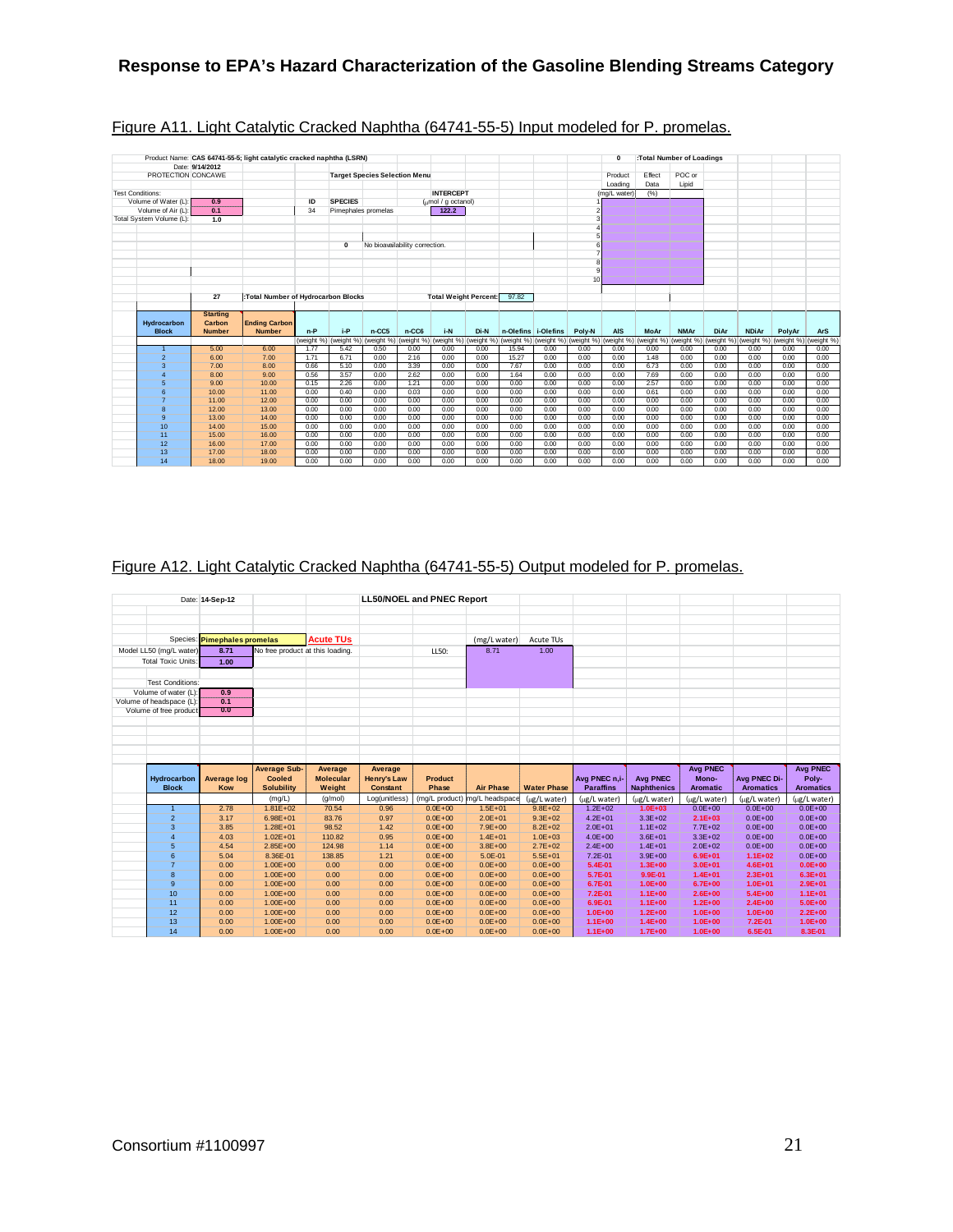|                         |                                |                 | Product Name: CAS 64741-46-4; light straight-run naphtha (LSRII) |       |                           |                                                                                                                                                                                 |                          |                             |            |       |                      |        |             |                       | :Total Number of Londings |             |              |        |                         |
|-------------------------|--------------------------------|-----------------|------------------------------------------------------------------|-------|---------------------------|---------------------------------------------------------------------------------------------------------------------------------------------------------------------------------|--------------------------|-----------------------------|------------|-------|----------------------|--------|-------------|-----------------------|---------------------------|-------------|--------------|--------|-------------------------|
|                         |                                | Date: 10/2/2012 |                                                                  |       |                           |                                                                                                                                                                                 |                          |                             |            |       |                      |        |             |                       |                           |             |              |        |                         |
|                         | <b>PROTECTION CONCAWE</b>      |                 |                                                                  |       |                           | <b>Target Species Selection Menu</b>                                                                                                                                            |                          |                             |            |       |                      |        | Product     | Ethat                 | POC or                    |             |              |        |                         |
|                         |                                |                 |                                                                  |       | Selenastrum capricornutum |                                                                                                                                                                                 | $\overline{\phantom{a}}$ |                             |            |       |                      |        | Loading     | Data                  | Lipid                     |             |              |        |                         |
| <b>Test Conditions:</b> |                                |                 |                                                                  |       |                           |                                                                                                                                                                                 |                          | <b>INTERCEPT</b>            |            |       |                      |        | inol, wieni | CO.                   |                           |             |              |        |                         |
|                         | Volume of Water (L):           | 0.9             |                                                                  | m     | <b>SPECIES</b>            |                                                                                                                                                                                 |                          | (und / godneol)             |            |       |                      |        |             |                       |                           |             |              |        |                         |
|                         | Volume of Air 0.1              | 0.1             |                                                                  | 40    |                           | Seenastrum capticorumum                                                                                                                                                         |                          | 48.6                        |            |       |                      |        |             |                       |                           |             |              |        |                         |
|                         | <b>Total System Volume 6.1</b> | 1.8             |                                                                  |       |                           | <b>Bioresis bility</b>                                                                                                                                                          |                          |                             |            |       | <b>Calculate End</b> |        |             |                       |                           |             |              |        |                         |
|                         |                                |                 |                                                                  |       |                           | Mode                                                                                                                                                                            |                          |                             |            |       | <b>Point</b>         |        |             |                       |                           |             |              |        |                         |
|                         |                                |                 |                                                                  |       |                           |                                                                                                                                                                                 |                          |                             |            |       |                      |        |             |                       |                           |             |              |        |                         |
|                         |                                |                 |                                                                  |       | п                         | No bioavailability correction.                                                                                                                                                  |                          |                             |            |       |                      |        |             |                       |                           |             |              |        |                         |
|                         |                                |                 |                                                                  |       |                           |                                                                                                                                                                                 |                          |                             |            |       |                      |        |             |                       |                           |             |              |        |                         |
|                         |                                |                 |                                                                  |       |                           |                                                                                                                                                                                 |                          |                             |            |       |                      |        |             |                       |                           |             |              |        |                         |
|                         |                                |                 |                                                                  |       |                           |                                                                                                                                                                                 |                          |                             |            |       |                      |        |             |                       |                           |             |              |        |                         |
|                         |                                |                 |                                                                  |       |                           |                                                                                                                                                                                 |                          |                             |            |       |                      | 10     |             |                       |                           |             |              |        |                         |
|                         |                                |                 |                                                                  |       |                           |                                                                                                                                                                                 |                          |                             |            |       |                      |        |             | <b>Calculate Bose</b> |                           |             |              |        |                         |
|                         | <b>Setingut Resolution</b>     | 27              | : Total Number of Hydrocarbon Blocks                             |       |                           |                                                                                                                                                                                 |                          | <b>Total Weight Percent</b> |            | 88.99 |                      |        |             | Resource              |                           |             |              |        |                         |
|                         |                                | <b>Starting</b> |                                                                  |       |                           |                                                                                                                                                                                 |                          |                             |            |       |                      |        |             |                       |                           |             |              |        |                         |
|                         | Hydrocarbon                    | Carbon          | <b>Ending Carbon</b>                                             |       |                           |                                                                                                                                                                                 |                          |                             |            |       |                      |        |             |                       |                           |             |              |        |                         |
|                         | <b>Block</b>                   | <b>Number</b>   | <b>Number</b>                                                    | $n-P$ | i-P                       | $n-CC5$                                                                                                                                                                         | $n-CC6$                  | i-N                         | Di-N       |       | n-Olefins i-Olefins  | Poly-N | <b>AIS</b>  | <b>MoAr</b>           | <b>NMAr</b>               | <b>DiAr</b> | <b>NDiAr</b> | PolyAr | ArS                     |
|                         |                                |                 |                                                                  |       |                           | (weight %) (weight %) (weight %) (weight %) (weight %) (weight %) (weight %) (weight %) (weight %) (weight %) (weight %) (weight %) (weight %) (weight %) (weight %) (weight %) |                          |                             |            |       |                      |        |             |                       |                           |             |              |        |                         |
|                         |                                | 5.00            | 6.00                                                             | 16.50 | 22.50                     | 1.70                                                                                                                                                                            | 1.70                     | 0.00                        | 000        | 0.00  | 0.00                 | 9.00   | 0.00        | 0.80                  | 900                       | 0.00        | 0.00         | 000    | 0.00                    |
|                         | $\overline{2}$                 | 6.00            | 7.00                                                             | 6.30  | 11.80                     | 4.80                                                                                                                                                                            | 2.49                     | 0.00                        | <b>QCO</b> | 0.00  | 0.00                 | 0.00   | 0.00        | 1.10                  | 900                       | 0.00        | 0.00         | 000    | 0.00                    |
|                         | 3                              | 7.00            | 8.00                                                             | 2.00  | 300                       | 5.30                                                                                                                                                                            | 1.50                     | 0.00                        | <b>QCO</b> | 0.00  | 000                  | 0.00   | 0.00        | 0.90                  | 0.00                      | 0.00        | 0.00         | 000    | 0.00                    |
|                         | $\boldsymbol{4}$               | 8.00            | 9.00                                                             | 0.50  | 170                       | 240                                                                                                                                                                             | 0.90                     | 0.00                        | 000        | 0.00  | 800                  | 000    | 000         | 0.00                  | 000                       | 0.00        | 000          | 000    | $\overline{\mathbf{a}}$ |
|                         | 5                              | 900             | 10.00                                                            | 838   | 000                       | 800                                                                                                                                                                             | 800                      | 800                         | 800        | 800   | 800                  | 000    | 808         | 0.00                  | 800                       | 888         | 800          | 800    | 000                     |
|                         | 6                              | 10.00           | 11.00                                                            | 800   | 808                       | 800                                                                                                                                                                             | 800                      | 800                         | 000        | 800   | 800                  | 888    | 808         | 800                   | 800                       | 888         | 800          | 800    | 000                     |
|                         |                                | 11.00           | 12.00                                                            | 800   | 000                       | 000                                                                                                                                                                             | 800                      | 888                         | 000        | 800   | 800                  | 800    | 808         | 800                   | 800                       | 88          | 800          | 800    | 000                     |
|                         | 8                              | 12.00           | 13.00                                                            | 800   | 000                       | 0.00                                                                                                                                                                            | 800                      | 800                         | 000        | 800   | 800                  | 000    | 800         | 0.00                  | 800                       | 000         | 000          | 000    | 000                     |
|                         | 9                              | 13.00           | 14.00                                                            | 0.00  | 000                       | 0.00                                                                                                                                                                            | 800                      | 800                         | 000        | 800   | 800                  | 000    | 000         | 0.00                  | 800                       | 000         | 0.00         | 000    | 000                     |
|                         | 10 <sub>10</sub>               | 14.00           | 15.00                                                            | 800   | 800                       | 000                                                                                                                                                                             | 800                      | 800                         | 000        | 800   | 800                  | 000    | 000         | 000                   | 800                       | 000         | 000          | 000    | 000                     |
|                         | 11                             | 15.00           | 16.00                                                            | 0.00  | 800                       | 000                                                                                                                                                                             | 000                      | 0.00                        | 000        | 000   | 000                  | 000    | 000         | 000                   | 900                       | 0.00        | 000          | 000    | 0.00                    |
|                         | 12                             | 16.00           | 17.00                                                            | 000   | 000                       | 000                                                                                                                                                                             | 000                      | 000                         | 000        | 000   | 000                  | 000    | 000         | 000                   | 000                       | 0.00        | 000          | 000    | 000                     |
|                         | 13                             | 17.00           | 18.00                                                            | 0.00  | 9.00                      | 0.00                                                                                                                                                                            | 000                      | 0.00                        | 000        | 0.00  | 0.00                 | 000    | 0.00        | 0.00                  | 000                       | 0.00        | 0.00         | 000    | 0.00                    |
|                         | 14                             | 18.00           | 19.00                                                            | 0.00  | 9.00                      | 0.00                                                                                                                                                                            | 000                      | 0.00                        | 0.00       | 0.00  | 0.00                 | 000    | 0.00        | 0.00                  | 9.00                      | 0.00        | 0.00         | 000    | 0.00                    |

## Figure A13. Light Straight-Run Naphtha (64741-46-4) Input modeled for S. capricornutum.

## Figure A14. Light Straight-Run Naphtha (64741-46-4) Output modeled for S. capricornutum.

|                             |                                    |                                    | Product Name: CAS 64741-46-4; light straight-run naphtha (LSRN) |                                       |                                  |                               |                             |                                   |                                       |                             |                                  |                             |
|-----------------------------|------------------------------------|------------------------------------|-----------------------------------------------------------------|---------------------------------------|----------------------------------|-------------------------------|-----------------------------|-----------------------------------|---------------------------------------|-----------------------------|----------------------------------|-----------------------------|
|                             | Date: 02-Oct-12                    |                                    |                                                                 |                                       | <b>LL50/NOEL and PNEC Report</b> |                               |                             |                                   |                                       |                             |                                  |                             |
|                             |                                    |                                    |                                                                 |                                       |                                  |                               |                             |                                   |                                       |                             |                                  |                             |
|                             |                                    |                                    |                                                                 |                                       |                                  |                               |                             |                                   |                                       |                             |                                  |                             |
|                             |                                    |                                    |                                                                 |                                       |                                  |                               |                             |                                   |                                       |                             |                                  |                             |
|                             | Species: Selenastrum capricornutum |                                    | <b>Acute TUs</b>                                                |                                       |                                  | (mg/L water)                  | Acute TUs                   |                                   |                                       |                             |                                  |                             |
| Model LL50 (mg/L water)     | 6.36                               | No free product at this loading.   |                                                                 |                                       | LL50:                            | 6.36                          | 1.00                        |                                   |                                       |                             |                                  |                             |
| <b>Total Toxic Units:</b>   | 1.00                               |                                    |                                                                 |                                       |                                  |                               |                             |                                   |                                       |                             |                                  |                             |
|                             |                                    |                                    |                                                                 |                                       |                                  |                               |                             |                                   |                                       |                             |                                  |                             |
| <b>Test Conditions:</b>     |                                    |                                    |                                                                 |                                       |                                  |                               |                             |                                   |                                       |                             |                                  |                             |
| Volume of water (L):        | 0.9                                |                                    |                                                                 |                                       |                                  |                               |                             |                                   |                                       |                             |                                  |                             |
| Volume of headspace (L):    | 0.1                                |                                    |                                                                 |                                       |                                  |                               |                             |                                   |                                       |                             |                                  |                             |
| Volume of free product      | 0.0                                |                                    |                                                                 |                                       |                                  |                               |                             |                                   |                                       |                             |                                  |                             |
|                             |                                    |                                    |                                                                 |                                       |                                  |                               |                             |                                   |                                       |                             |                                  |                             |
|                             |                                    |                                    |                                                                 |                                       |                                  |                               |                             |                                   |                                       |                             |                                  |                             |
|                             |                                    |                                    |                                                                 |                                       |                                  |                               |                             |                                   |                                       |                             |                                  |                             |
|                             |                                    |                                    |                                                                 |                                       |                                  |                               |                             |                                   |                                       |                             |                                  |                             |
|                             |                                    |                                    |                                                                 |                                       |                                  |                               |                             |                                   |                                       |                             |                                  |                             |
|                             |                                    |                                    |                                                                 |                                       |                                  |                               |                             |                                   |                                       |                             |                                  |                             |
|                             |                                    |                                    |                                                                 |                                       |                                  |                               |                             |                                   |                                       |                             |                                  |                             |
|                             |                                    | <b>Average Sub-</b>                | Average                                                         | Average                               |                                  |                               |                             |                                   |                                       | <b>Avg PNEC</b>             |                                  | <b>Avg PNEC</b>             |
| Hydrocarbon<br><b>Block</b> | <b>Average log</b><br>Kow          | <b>Cooled</b><br><b>Solubility</b> | <b>Molecular</b><br>Weight                                      | <b>Henry's Law</b><br><b>Constant</b> | <b>Product</b><br>Phase          | <b>Air Phase</b>              | <b>Water Phase</b>          | Avg PNEC n.i-<br><b>Paraffins</b> | <b>Avg PNEC</b><br><b>Naphthenics</b> | Mono-<br><b>Aromatic</b>    | Avg PNEC Di-<br><b>Aromatics</b> | Poly-<br><b>Aromatics</b>   |
|                             |                                    |                                    | (q/mol)                                                         |                                       | (mg/L product)                   |                               |                             |                                   |                                       |                             |                                  |                             |
| $\mathbf{1}$                | 2.76                               | (mg/L)<br>$1.81E + 02$             |                                                                 | Log(unitless)<br>0.94                 | $0.0E + 00$                      | mg/L headspace<br>$2.7E + 01$ | (µg/L water)<br>$8.5E + 02$ | (µg/L water)<br>$1.2E + 02$       | (µg/L water)<br>$1.0E + 03$           | (ug/L water)<br>$0.0E + 00$ | (ug/L water)<br>$0.0E + 00$      | (µg/L water)<br>$0.0E + 00$ |
| $\overline{2}$              | 3.07                               | $9.20E + 01$                       | 70.64<br>83.49                                                  | 0.77                                  | $0.0E + 00$                      | $1.6E + 01$                   | $8.6E + 02$                 | $4.2E + 01$                       | $3.3E + 02$                           | $2.1E + 03$                 | $0.0E + 00$                      | $0.0E + 00$                 |
| 3                           | 3.81                               | $1.42E + 01$                       | 98.41                                                           | 1.36                                  | $0.0E + 00$                      | $7.6E + 00$                   | $3.4E + 02$                 | $2.0E + 01$                       | $1.1E + 02$                           | $7.7E+02$                   | $0.0E + 00$                      | $0.0E + 00$                 |
| 4                           | 4.39                               | $3.31E + 00$                       | 112.68                                                          | 1.60                                  | $0.0E + 00$                      | $4.3E + 00$                   | $9.2E + 01$                 | $4.0E + 00$                       | $3.6E + 01$                           | $3.3E + 02$                 | $0.0E + 00$                      | $0.0E + 00$                 |
| 5                           | 5.30                               | 3.31E-01                           | 128.26                                                          | 2.00                                  | $0.0E + 00$                      | 7.5E-01                       | $7.5E + 00$                 | $2.4E + 00$                       | $1.4E + 01$                           | $2.0E + 02$                 | $0.0E + 00$                      | $0.0E + 00$                 |
| 6                           | 0.00                               | $1.00E + 00$                       | 0.00                                                            | 0.00                                  | $0.0E + 00$                      | $0.0E + 00$                   | $0.0E + 00$                 | $7.2E-01$                         | $3.9E + 00$                           | $6.9E + 01$                 | $1.1E + 02$                      | $0.0E + 00$                 |
| $\overline{7}$              | 0.00                               | $1.00E + 00$                       | 0.00                                                            | 0.00                                  | $0.0E + 00$                      | $0.0E + 00$                   | $0.0E + 00$                 | 5.4E-01                           | $1.3E + 00$                           | $3.0E + 01$                 | $4.6E + 01$                      | $0.0E + 00$                 |
| 8                           | 0.00                               | $1.00E + 00$                       | 0.00                                                            | 0.00                                  | $0.0E + 00$                      | $0.0E + 00$                   | $0.0E + 00$                 | 5.7E-01                           | 9.9E-01                               | $1.4E + 01$                 | $2.3E + 01$                      | $6.3E + 01$                 |
| $\overline{9}$              | 0.00                               | $1.00E + 00$                       | 0.00                                                            | 0.00                                  | $0.0E + 00$                      | $0.0E + 00$                   | $0.0E + 00$                 | 6.7E-01                           | $1.0E + 00$                           | $6.7E + 00$                 | $1.0E + 01$                      | $2.9E + 01$                 |
| 10                          | 0.00                               | $1.00E + 00$                       | 0.00                                                            | 0.00                                  | $0.0E + 00$                      | $0.0E + 00$                   | $0.0E + 00$                 | $7.2E-01$                         | $1.1E + 00$                           | $2.6E + 00$                 | $5.4E + 00$                      | $1.1E + 01$                 |
| 11                          | 0.00                               | $1.00E + 00$                       | 0.00                                                            | 0.00                                  | $0.0E + 00$                      | $0.0E + 00$                   | $0.0E + 00$                 | 6.9E-01                           | $1.1E+00$                             | $1.2E + 00$                 | $2.4E+00$                        | $5.0E + 00$                 |
| 12                          | 0.00                               | $1.00E + 00$                       | 0.00                                                            | 0.00                                  | $0.0E + 00$                      | $0.0E + 00$                   | $0.0E + 00$                 | $1.0E + 00$                       | $1.2E + 00$                           | $1.0E + 00$                 | $1.0E + 00$                      | $2.2E+00$                   |
| 13<br>14                    | 0.00<br>0.00                       | $1.00E + 00$<br>$1.00E + 00$       | 0.00<br>0.00                                                    | 0.00<br>0.00                          | $0.0E + 00$<br>$0.0E + 00$       | $0.0E + 00$<br>$0.0E + 00$    | $0.0E + 00$<br>$0.0E + 00$  | $1.1E+00$<br>$1.1E + 00$          | $1.4E + 00$<br>$1.7E + 00$            | $1.0E + 00$<br>$1.0E + 00$  | 7.2E-01<br>6.5E-01               | $1.0E + 00$<br>8.3E-01      |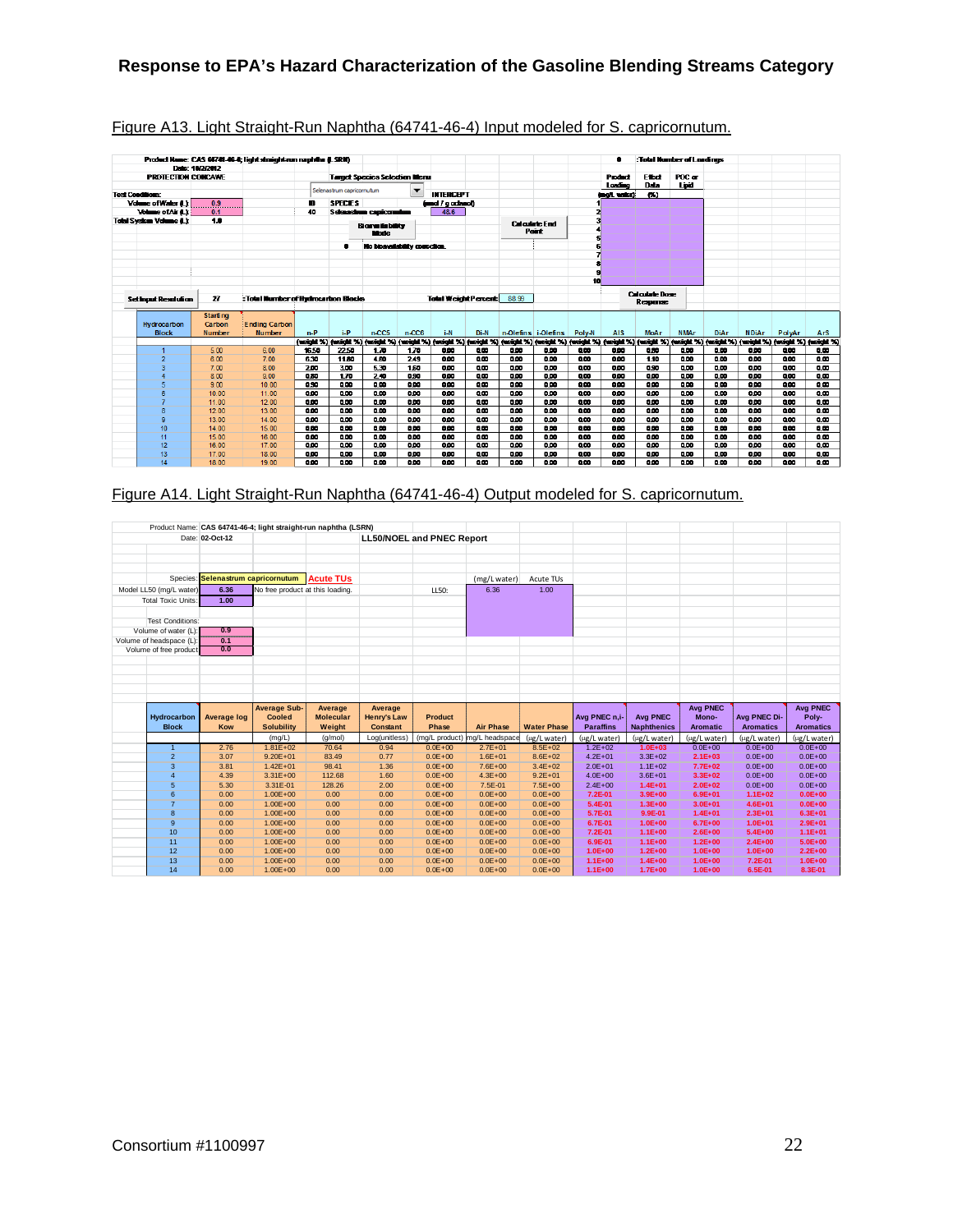|                          |                 | Product Name: CAS 64741-46-4; light straight-run naphtha (LSRN) |              |                       |                                      |                                |                                                |              |              |                     |                 | $\mathbf{0}$                                                                                                                                                                    |              | :Total Number of Loadings |              |              |              |              |
|--------------------------|-----------------|-----------------------------------------------------------------|--------------|-----------------------|--------------------------------------|--------------------------------|------------------------------------------------|--------------|--------------|---------------------|-----------------|---------------------------------------------------------------------------------------------------------------------------------------------------------------------------------|--------------|---------------------------|--------------|--------------|--------------|--------------|
|                          | Date: 10/2/2012 |                                                                 |              |                       |                                      |                                |                                                |              |              |                     |                 |                                                                                                                                                                                 |              |                           |              |              |              |              |
| PROTECTION CONCAWE       |                 |                                                                 |              |                       | <b>Target Species Selection Menu</b> |                                |                                                |              |              |                     |                 | Product                                                                                                                                                                         | Effect       | POC or                    |              |              |              |              |
|                          |                 |                                                                 |              |                       |                                      |                                |                                                |              |              |                     |                 | Loading                                                                                                                                                                         | Data         | Lipid                     |              |              |              |              |
| <b>Test Conditions:</b>  |                 |                                                                 |              |                       |                                      |                                | <b>INTERCEPT</b>                               |              |              |                     |                 | (mg/L water)                                                                                                                                                                    | (%)          |                           |              |              |              |              |
| Volume of Water (L):     | 0.9             |                                                                 | ID           | <b>SPECIES</b>        |                                      |                                | $\frac{1}{2}$ ( $\frac{1}{2}$ mol / g octanol) |              |              |                     |                 |                                                                                                                                                                                 |              |                           |              |              |              |              |
| Volume of Air (L):       | 0.1             |                                                                 | 15           | Daphnia magna         |                                      |                                | 115.3                                          |              |              |                     |                 |                                                                                                                                                                                 |              |                           |              |              |              |              |
| Total System Volume (L): | 1.0             |                                                                 |              |                       |                                      |                                |                                                |              |              |                     |                 |                                                                                                                                                                                 |              |                           |              |              |              |              |
|                          |                 |                                                                 |              |                       |                                      |                                |                                                |              |              |                     |                 |                                                                                                                                                                                 |              |                           |              |              |              |              |
|                          |                 |                                                                 |              |                       |                                      |                                |                                                |              |              |                     |                 |                                                                                                                                                                                 |              |                           |              |              |              |              |
|                          |                 |                                                                 |              | $\Omega$              |                                      | No bioavailability correction. |                                                |              |              |                     |                 |                                                                                                                                                                                 |              |                           |              |              |              |              |
|                          |                 |                                                                 |              |                       |                                      |                                |                                                |              |              |                     |                 |                                                                                                                                                                                 |              |                           |              |              |              |              |
|                          |                 |                                                                 |              |                       |                                      |                                |                                                |              |              |                     |                 |                                                                                                                                                                                 |              |                           |              |              |              |              |
|                          |                 |                                                                 |              |                       |                                      |                                |                                                |              |              |                     |                 |                                                                                                                                                                                 |              |                           |              |              |              |              |
|                          |                 |                                                                 |              |                       |                                      |                                |                                                |              |              |                     | 10 <sup>1</sup> |                                                                                                                                                                                 |              |                           |              |              |              |              |
|                          |                 |                                                                 |              |                       |                                      |                                |                                                |              |              |                     |                 |                                                                                                                                                                                 |              |                           |              |              |              |              |
|                          | 27              | :Total Number of Hydrocarbon Blocks                             |              |                       |                                      |                                | <b>Total Weight Percent:</b>                   |              | 88.99        |                     |                 |                                                                                                                                                                                 |              |                           |              |              |              |              |
|                          |                 |                                                                 |              |                       |                                      |                                |                                                |              |              |                     |                 |                                                                                                                                                                                 |              |                           |              |              |              |              |
|                          | <b>Starting</b> |                                                                 |              |                       |                                      |                                |                                                |              |              |                     |                 |                                                                                                                                                                                 |              |                           |              |              |              |              |
| Hydrocarbon              | Carbon          | <b>Ending Carbon</b>                                            |              |                       |                                      |                                |                                                |              |              |                     |                 |                                                                                                                                                                                 |              |                           |              |              |              |              |
| <b>Block</b>             | <b>Number</b>   | <b>Number</b>                                                   | $n-P$        | $i-P$                 | $n-CC5$                              | $n-CC6$                        | i-N                                            | Di-N         |              | n-Olefins i-Olefins | Poly-N          | <b>AIS</b>                                                                                                                                                                      | MoAr         | <b>NMAr</b>               | <b>DiAr</b>  | <b>NDiAr</b> | PolvAr       | <b>ArS</b>   |
|                          |                 |                                                                 |              | (weight %) (weight %) |                                      |                                |                                                |              |              |                     |                 | (weight %) (weight %) (weight %) (weight %) (weight %) (weight %) (weight %) (weight %) (weight %) (weight %) (weight %) (weight %) (weight %) (weight %) (weight %) (weight %) |              |                           |              |              |              |              |
| $\overline{1}$           | 5.00            | 6.00                                                            | 16.50        | 22.50                 | 1.70                                 | 1.70                           | 0.00                                           | 0.00         | 0.00         | 0.00                | 0.00            | 0.00                                                                                                                                                                            | 0.80         | 0.00                      | 0.00         | 0.00         | 0.00         | 0.00         |
| $\overline{2}$           | 6.00            | 7.00                                                            | 6.30         | 11.80                 | 4.60                                 | 2.49                           | 0.00                                           | 0.00         | 0.00         | 0.00                | 0.00            | 0.00                                                                                                                                                                            | 1.10         | 0.00                      | 0.00         | 0.00         | 0.00         | 0.00         |
| 3                        | 7.00            | 8.00                                                            | 2.00         | 3.00                  | 5.30                                 | 1.60                           | 0.00                                           | 0.00         | 0.00         | 0.00                | 0.00            | 0.00                                                                                                                                                                            | 0.90         | 0.00                      | 0.00         | 0.00         | 0.00         | 0.00         |
| 4                        | 8.00            | 9.00                                                            | 0.80         | 1.70                  | 2.40                                 | 0.90                           | 0.00                                           | 0.00         | 0.00         | 0.00                | 0.00            | 0.00                                                                                                                                                                            | 0.00         | 0.00                      | 0.00         | 0.00         | 0.00         | 0.00         |
| 5                        | 9.00            | 10.00                                                           | 0.90         | 0.00                  | 0.00                                 | 0.00                           | 0.00                                           | 0.00         | 0.00         | 0.00                | 0.00            | 0.00                                                                                                                                                                            | 0.00         | 0.00                      | 0.00         | 0.00         | 0.00         | 0.00         |
| 6                        | 10.00           |                                                                 |              |                       |                                      |                                |                                                | 0.00         | 0.00         | 0.00                | 0.00            | 0.00                                                                                                                                                                            | 0.00         | 0.00                      | 0.00         | 0.00         | 0.00         | 0.00         |
|                          |                 | 11.00                                                           | 0.00         | 0.00                  | 0.00                                 | 0.00                           | 0.00                                           |              |              |                     |                 |                                                                                                                                                                                 |              |                           |              |              |              |              |
| $\overline{7}$           | 11.00           | 12.00                                                           | 0.00         | 0.00                  | 0.00                                 | 0.00                           | 0.00                                           | 0.00         | 0.00         | 0.00                | 0.00            | 0.00                                                                                                                                                                            | 0.00         | 0.00                      | 0.00         | 0.00         | 0.00         | 0.00         |
| 8                        | 12.00           | 13.00                                                           | 0.00         | 0.00                  | 0.00                                 | 0.00                           | 0.00                                           | 0.00         | 0.00         | 0.00                | 0.00            | 0.00                                                                                                                                                                            | 0.00         | 0.00                      | 0.00         | 0.00         | 0.00         | 0.00         |
| $\mathbf{Q}$             | 13.00           | 14.00                                                           | 0.00         | 0.00                  | 0.00                                 | 0.00                           | 0.00                                           | 0.00         | 0.00         | 0.00                | 0.00            | 0.00                                                                                                                                                                            | 0.00         | 0.00                      | 0.00         | 0.00         | 0.00         | 0.00         |
| 10                       | 14.00           | 15.00                                                           | 0.00         | 0.00                  | 0.00                                 | 0.00                           | 0.00                                           | 0.00         | 0.00         | 0.00                | 0.00            | 0.00                                                                                                                                                                            | 0.00         | 0.00                      | 0.00         | 0.00         | 0.00         | 0.00         |
| 11                       | 15.00           | 16.00                                                           | 0.00         | 0.00                  | 0.00                                 | 0.00                           | 0.00                                           | 0.00         | 0.00         | 0.00                | 0.00            | 0.00                                                                                                                                                                            | 0.00         | 0.00                      | 0.00         | 0.00         | 0.00         | 0.00         |
| 12                       | 16.00           | 17.00                                                           | 0.00         | 0.00                  | 0.00                                 | 0.00                           | 0.00                                           | 0.00         | 0.00         | 0.00                | 0.00            | 0.00                                                                                                                                                                            | 0.00         | 0.00                      | 0.00         | 0.00         | 0.00         | 0.00         |
| 13<br>14                 | 17.00<br>18.00  | 18.00<br>19.00                                                  | 0.00<br>0.00 | 0.00<br>0.00          | 0.00<br>0.00                         | 0.00<br>0.00                   | 0.00<br>0.00                                   | 0.00<br>0.00 | 0.00<br>0.00 | 0.00<br>0.00        | 0.00<br>0.00    | 0.00<br>0.00                                                                                                                                                                    | 0.00<br>0.00 | 0.00<br>0.00              | 0.00<br>0.00 | 0.00<br>0.00 | 0.00<br>0.00 | 0.00<br>0.00 |

## Figure A15. Light Straight-Run Naphtha (64741-46-4) Input modeled for D. magna.

# Figure A16. Light Straight-Run Naphtha (64741-46-4) Output modeled for D. magna.

|                           |                        |                                  | Product Name: CAS 64741-46-4; light straight-run naphtha (LSRN) |                    |                                  |                               |                            |                            |                            |                            |                        |                            |
|---------------------------|------------------------|----------------------------------|-----------------------------------------------------------------|--------------------|----------------------------------|-------------------------------|----------------------------|----------------------------|----------------------------|----------------------------|------------------------|----------------------------|
|                           | Date: 02-Oct-12        |                                  |                                                                 |                    | <b>LL50/NOEL and PNEC Report</b> |                               |                            |                            |                            |                            |                        |                            |
|                           |                        |                                  |                                                                 |                    |                                  |                               |                            |                            |                            |                            |                        |                            |
|                           |                        |                                  |                                                                 |                    |                                  |                               |                            |                            |                            |                            |                        |                            |
|                           |                        |                                  |                                                                 |                    |                                  |                               |                            |                            |                            |                            |                        |                            |
|                           | Species: Daphnia magna |                                  | <b>Acute TUs</b>                                                |                    |                                  | (mg/L water)                  | Acute TUs                  |                            |                            |                            |                        |                            |
| Model LL50 (mg/L water)   | 15.08                  | No free product at this loading. |                                                                 |                    | LL50:                            | 15.08                         | 1.00                       |                            |                            |                            |                        |                            |
| <b>Total Toxic Units:</b> | 1.00                   |                                  |                                                                 |                    |                                  |                               |                            |                            |                            |                            |                        |                            |
|                           |                        |                                  |                                                                 |                    |                                  |                               |                            |                            |                            |                            |                        |                            |
| <b>Test Conditions:</b>   |                        |                                  |                                                                 |                    |                                  |                               |                            |                            |                            |                            |                        |                            |
| Volume of water (L):      | 0.9                    |                                  |                                                                 |                    |                                  |                               |                            |                            |                            |                            |                        |                            |
| Volume of headspace (L):  | 0.1                    |                                  |                                                                 |                    |                                  |                               |                            |                            |                            |                            |                        |                            |
| Volume of free product    | 0.0                    |                                  |                                                                 |                    |                                  |                               |                            |                            |                            |                            |                        |                            |
|                           |                        |                                  |                                                                 |                    |                                  |                               |                            |                            |                            |                            |                        |                            |
|                           |                        |                                  |                                                                 |                    |                                  |                               |                            |                            |                            |                            |                        |                            |
|                           |                        |                                  |                                                                 |                    |                                  |                               |                            |                            |                            |                            |                        |                            |
|                           |                        |                                  |                                                                 |                    |                                  |                               |                            |                            |                            |                            |                        |                            |
|                           |                        |                                  |                                                                 |                    |                                  |                               |                            |                            |                            |                            |                        |                            |
|                           |                        |                                  |                                                                 |                    |                                  |                               |                            |                            |                            |                            |                        |                            |
|                           |                        | <b>Average Sub-</b>              | Average                                                         | Average            |                                  |                               |                            |                            |                            | <b>Avg PNEC</b>            |                        | <b>Avg PNEC</b>            |
| Hydrocarbon               | <b>Average log</b>     | <b>Cooled</b>                    | <b>Molecular</b>                                                | <b>Henry's Law</b> | <b>Product</b>                   |                               |                            | Avg PNEC n.i-              | <b>Avg PNEC</b>            | Mono-                      | Avg PNEC Di-           | Poly-                      |
| <b>Block</b>              | Kow                    | <b>Solubility</b>                | Weight                                                          | <b>Constant</b>    | Phase                            | <b>Air Phase</b>              | <b>Water Phase</b>         | <b>Paraffins</b>           | <b>Naphthenics</b>         | <b>Aromatic</b>            | <b>Aromatics</b>       | <b>Aromatics</b>           |
|                           |                        | (mg/L)                           | (q/mol)                                                         | Log(unitless)      |                                  | (mg/L product) mg/L headspace | (µg/L water)               | (µg/L water)               | (µg/L water)               | (ug/L water)               | (ug/L water)           | (µg/L water)               |
| $\overline{1}$            | 2.76                   | $1.81E + 02$                     | 70.64                                                           | 0.94               | $0.0E + 00$                      | $6.5E + 01$                   | $2.0E + 03$                | $1.2E + 02$                | $1.0E + 03$                | $0.0E + 00$                | $0.0E + 00$            | $0.0E + 00$                |
| $\overline{2}$            | 3.07                   | $9.20E + 01$                     | 83.49                                                           | 0.77               | $0.0E + 00$                      | $3.8E + 01$                   | $2.0E + 03$                | $4.2E + 01$                | $3.3E + 02$                | $2.1E+03$                  | $0.0E + 00$            | $0.0E + 00$                |
| $\overline{3}$            | 3.81                   | $1.42E + 01$                     | 98.41                                                           | 1.36               | $0.0E + 00$                      | $1.8E + 01$                   | $8.1E + 02$                | $2.0E + 01$                | $1.1E + 02$                | $7.7E + 02$                | $0.0E + 00$            | $0.0E + 00$                |
| $\overline{4}$            | 4.39                   | $3.31E + 00$                     | 112.68                                                          | 1.60               | $0.0E + 00$                      | $1.0E + 01$                   | $2.2E + 02$                | $4.0E + 00$                | $3.6E + 01$                | $3.3E + 02$                | $0.0E + 00$            | $0.0E + 00$                |
| 5                         | 5.30                   | 3.31E-01                         | 128.26                                                          | 2.00               | $0.0E + 00$                      | $1.8E + 00$                   | $1.8E + 01$                | $2.4E + 00$                | $1.4E + 01$                | $2.0E + 02$                | $0.0E + 00$            | $0.0E + 00$                |
| 6                         | 0.00                   | $1.00E + 00$                     | 0.00                                                            | 0.00               | $0.0E + 00$                      | $0.0E + 00$                   | $0.0E + 00$                | 7.2E-01                    | $3.9E + 00$                | $6.9E + 01$                | $1.1E + 02$            | $0.0E + 00$                |
| $\overline{7}$            | 0.00                   | $1.00E + 00$                     | 0.00                                                            | 0.00               | $0.0E + 00$                      | $0.0E + 00$                   | $0.0E + 00$                | 5.4E-01                    | $1.3E + 00$                | $3.0E + 01$                | $4.6E + 01$            | $0.0E + 00$                |
| 8                         | 0.00                   | $1.00E + 00$                     | 0.00                                                            | 0.00               | $0.0E + 00$                      | $0.0E + 00$                   | $0.0E + 00$                | 5.7E-01                    | 9.9E-01                    | $1.4E + 01$                | $2.3E+01$              | $6.3E + 01$                |
| $\overline{9}$            | 0.00                   | $1.00E + 00$                     | 0.00                                                            | 0.00               | $0.0E + 00$                      | $0.0E + 00$                   | $0.0E + 00$                | 6.7E-01                    | $1.0E + 00$                | $6.7E + 00$                | $1.0E + 01$            | $2.9E + 01$                |
| 10                        | 0.00                   | $1.00E + 00$                     | 0.00                                                            | 0.00               | $0.0E + 00$                      | $0.0E + 00$                   | $0.0E + 00$                | 7.2E-01                    | $1.1E + 00$                | $2.6E + 00$                | $5.4E + 00$            | $1.1E + 01$                |
| 11                        | 0.00                   | $1.00E + 00$                     | 0.00                                                            | 0.00               | $0.0E + 00$                      | $0.0E + 00$                   | $0.0E + 00$                | 6.9E-01                    | $1.1E + 00$                | $1.2E + 00$                | $2.4E + 00$            | $5.0E + 00$                |
| 12<br>13                  | 0.00<br>0.00           | $1.00E + 00$<br>$1.00E + 00$     | 0.00<br>0.00                                                    | 0.00<br>0.00       | $0.0E + 00$<br>$0.0E + 00$       | $0.0E + 00$<br>$0.0E + 00$    | $0.0E + 00$<br>$0.0E + 00$ | $1.0E + 00$<br>$1.1E + 00$ | $1.2E + 00$<br>$1.4E + 00$ | $1.0E + 00$<br>$1.0E + 00$ | $1.0E + 00$<br>7.2E-01 | $2.2E + 00$<br>$1.0E + 00$ |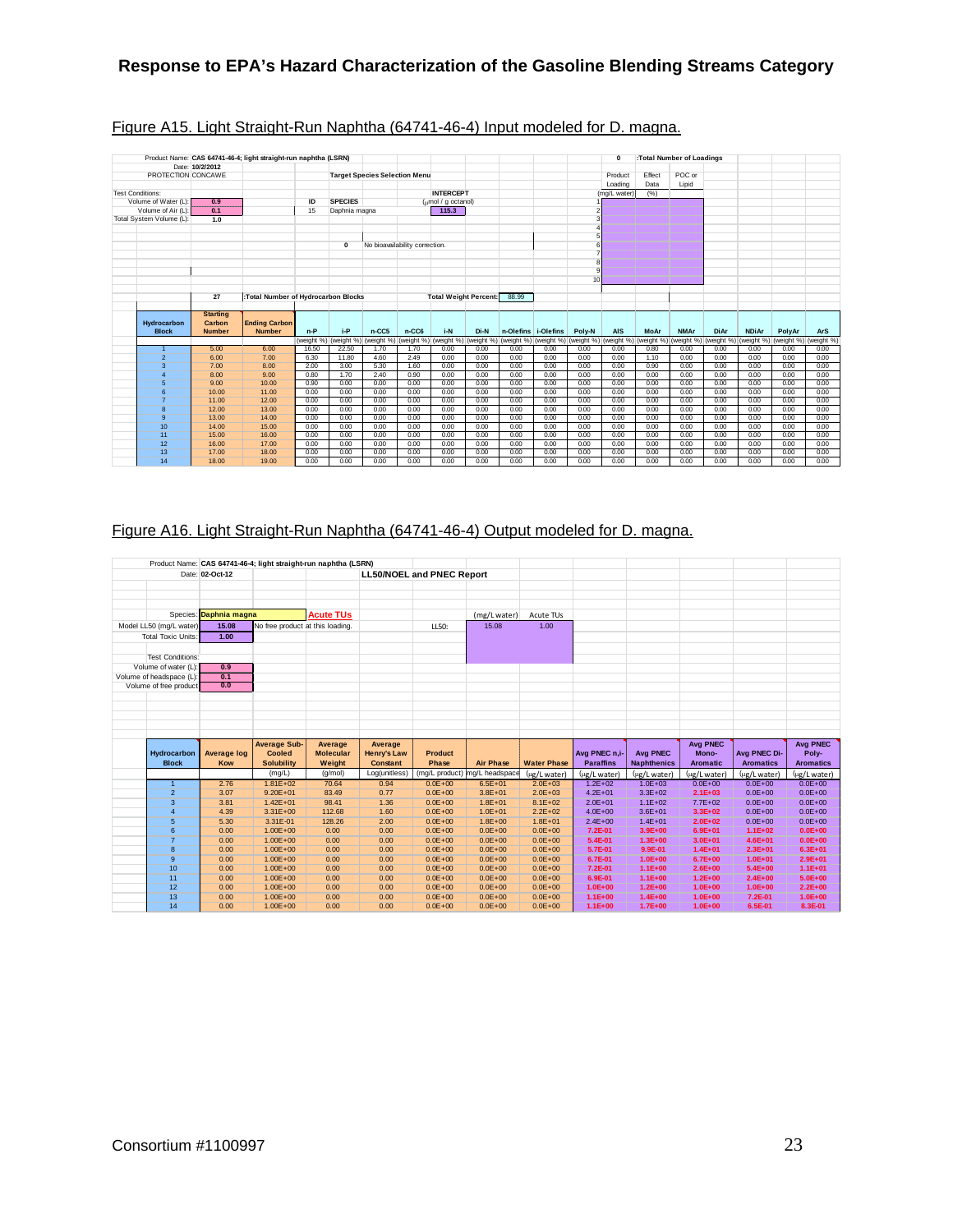|                         |                                | Date: 10/2/2012 | Product Hame: CAS 64741-46-4: light straight-run naphtha (LSRII) |       |                     |                                      |                                |                             |                         |       |                                |                         |            |                       | :Total Number of Londings                                                                                                                                                                      |             |              |        |      |
|-------------------------|--------------------------------|-----------------|------------------------------------------------------------------|-------|---------------------|--------------------------------------|--------------------------------|-----------------------------|-------------------------|-------|--------------------------------|-------------------------|------------|-----------------------|------------------------------------------------------------------------------------------------------------------------------------------------------------------------------------------------|-------------|--------------|--------|------|
|                         | <b>PROTECTION CONCAWE</b>      |                 |                                                                  |       |                     | <b>Target Species Selection Menu</b> |                                |                             |                         |       |                                |                         | Product    | Ethat                 | POC or                                                                                                                                                                                         |             |              |        |      |
|                         |                                |                 |                                                                  |       |                     |                                      |                                |                             |                         |       |                                |                         | Loading    | Data                  | Lipid                                                                                                                                                                                          |             |              |        |      |
| <b>Test Conditions:</b> |                                |                 |                                                                  |       | Pimephales promelas |                                      | $\overline{\phantom{a}}$       | <b>INTERCEPT</b>            |                         |       |                                |                         | inol. wied | 69                    |                                                                                                                                                                                                |             |              |        |      |
|                         | Volume of Water 4.1            | 0.9             |                                                                  | m     | <b>SPECIES</b>      |                                      |                                | (und / cochaol)             |                         |       |                                |                         |            |                       |                                                                                                                                                                                                |             |              |        |      |
|                         | Volume of Air 4.1              | 0.1             |                                                                  | 34    |                     | <b>Pinemales promotas</b>            |                                | 122.2                       |                         |       |                                |                         |            |                       |                                                                                                                                                                                                |             |              |        |      |
|                         | <b>Total System Volume 6.1</b> | 1.8             |                                                                  |       |                     |                                      |                                |                             |                         |       |                                |                         |            |                       |                                                                                                                                                                                                |             |              |        |      |
|                         |                                |                 |                                                                  |       |                     | <b>Boraisbilty</b>                   |                                |                             |                         |       | <b>Calculate End</b><br>Point: |                         |            |                       |                                                                                                                                                                                                |             |              |        |      |
|                         |                                |                 |                                                                  |       |                     | <b>Mode</b>                          |                                |                             |                         |       |                                |                         |            |                       |                                                                                                                                                                                                |             |              |        |      |
|                         |                                |                 |                                                                  |       |                     |                                      | No bioavailability correction. |                             |                         |       |                                |                         |            |                       |                                                                                                                                                                                                |             |              |        |      |
|                         |                                |                 |                                                                  |       |                     |                                      |                                |                             |                         |       |                                |                         |            |                       |                                                                                                                                                                                                |             |              |        |      |
|                         |                                |                 |                                                                  |       |                     |                                      |                                |                             |                         |       |                                |                         |            |                       |                                                                                                                                                                                                |             |              |        |      |
|                         |                                |                 |                                                                  |       |                     |                                      |                                |                             |                         |       |                                |                         |            |                       |                                                                                                                                                                                                |             |              |        |      |
|                         |                                |                 |                                                                  |       |                     |                                      |                                |                             |                         |       |                                | 10                      |            |                       |                                                                                                                                                                                                |             |              |        |      |
|                         |                                |                 |                                                                  |       |                     |                                      |                                |                             |                         |       |                                |                         |            | <b>Calculate Bose</b> |                                                                                                                                                                                                |             |              |        |      |
|                         | Set inout Resolution           | 27              | : Total Number of Hydrocarbon Blocks                             |       |                     |                                      |                                | <b>Total Weight Percent</b> |                         | 88.99 |                                |                         |            | Remanse               |                                                                                                                                                                                                |             |              |        |      |
|                         |                                |                 |                                                                  |       |                     |                                      |                                |                             |                         |       |                                |                         |            |                       |                                                                                                                                                                                                |             |              |        |      |
|                         |                                | <b>Starting</b> |                                                                  |       |                     |                                      |                                |                             |                         |       |                                |                         |            |                       |                                                                                                                                                                                                |             |              |        |      |
|                         | Hydrocarbon                    | Carbon          | <b>Ending Carbon</b>                                             |       | i-P                 |                                      |                                |                             |                         |       |                                |                         |            |                       |                                                                                                                                                                                                |             |              |        |      |
|                         | <b>Block</b>                   | <b>Number</b>   | <b>Number</b>                                                    | $n-P$ |                     | $n-CC5$                              | $n-CC6$                        | i-N                         | Di-N                    |       | n-Olefins i-Olefins            | Poly-N                  | <b>AIS</b> | <b>MoAr</b>           | <b>NMAr</b><br>(weight %) (weight %) (weight %) (weight %) (weight %) (weight %) (weight %) (weight %) (weight %) (weight %) (weight %) (weight %) (weight %) (weight %) (weight %) (weight %) | <b>DiAr</b> | <b>NDiAr</b> | PolyAr | ArS  |
|                         |                                | 5.00            | 6.00                                                             | 16.50 | 22.50               | 1.70                                 | 1.70                           | 0.00                        | 000                     | 0.00  | 000                            | 9.00                    | 0.00       | 0.80                  | 900                                                                                                                                                                                            | 0.00        | 0.00         | 0.00   | 0.00 |
|                         | $\overline{2}$                 | 6.00            | 7.00                                                             | 6.30  | 11.80               | 4.80                                 | 2.49                           | 0.00                        | <b>QCO</b>              | 0.00  | 0.00                           | 0.00                    | 0.00       | 1.10                  | 900                                                                                                                                                                                            | 0.00        | 0.00         | 000    | 0.00 |
|                         | з                              | 7.00            | 8.00                                                             | 200   | 300                 | 5.30                                 | 150                            | 000                         | <b>QCO</b>              | 0.00  | 000                            | 000                     | 800        | 0.90                  | 000                                                                                                                                                                                            | 000         | 800          | 000    | 000  |
|                         | 4                              | 8.00            | 9.00                                                             | 0.80  | 170                 | 240                                  | 890                            | 800                         | $\overline{\mathbf{a}}$ | 000   | 800                            | $\overline{\mathbf{a}}$ | 800        | 0.00                  | 800                                                                                                                                                                                            | 000         | 000          | 000    | 88   |
|                         | 5                              | 9.00            | 10.00                                                            | 0.90  | 0.00                | 0.00                                 | 800                            | 800                         | 000                     | 0.00  | 800                            | 000                     | 0.00       | 0.00                  | 800                                                                                                                                                                                            | 000         | 800          | 0.00   | 888  |
|                         | 6                              | 10.00           | 11.00                                                            | 0.00  | 0.00                | 0.00                                 | 800                            | 800                         | 000                     | 000   | 800                            | 000                     | 000        | 000                   | 800                                                                                                                                                                                            | 000         | 0.00         | 0.00   | 0.00 |
|                         | 7                              | 11.00           | 12.00                                                            | 000   | 000                 | 0.00                                 | 800                            | 800                         | 000                     | 000   | 800                            | 000                     | 000        | 000                   | 800                                                                                                                                                                                            | 0.00        | 0.00         | 000    | 0.00 |
|                         | 8                              | 12.00           | 13.00                                                            | 000   | 800                 | 000                                  | 800                            | 800                         | 000                     | 800   | 800                            | 000                     | 800        | 800                   | 800                                                                                                                                                                                            | 000         | 800          | 000    | 000  |
|                         | $\overline{9}$                 | 13.00           | 14.00                                                            | 9.00  | 0.00                | 0.00                                 | 800                            | 800                         | 000                     | 800   | 800                            | 000                     | 800        | 800                   | 800                                                                                                                                                                                            | 000         | 888          | 000    | 000  |
|                         | 10                             | 14.00           | 15.00                                                            | 0.00  | 0.00                | 0.00                                 | 000                            | 800                         | 000                     | 800   | 0.00                           | 000                     | 0.00       | 800                   | 800                                                                                                                                                                                            | 000         | 800          | 0.00   | 000  |
|                         | 11                             | 15.00           | 16.00                                                            | 000   | 9.00                | 000                                  | 000                            | 0.00                        | 000                     | 000   | 0.00                           | 000                     | 0.00       | 000                   | 900                                                                                                                                                                                            | 000         | 0.00         | 000    | 000  |
|                         | 12                             | 16.00           | 17.00                                                            | 000   | 000                 | 000                                  | 000                            | 000                         | 000                     | 000   | 000                            | 000                     | 000        | 000                   | 000                                                                                                                                                                                            | 000         | 000          | 000    | 000  |
|                         | 13                             | 17.00           | 18.00                                                            | 0.00  | 9.00                | 0.00                                 | 000                            | 0.00                        | 000                     | 0.00  | 0.00                           | 0.00                    | 0.00       | 0.00                  | 9.00                                                                                                                                                                                           | 0.00        | 0.00         | 000    | 0.00 |
|                         | 14                             | 18.00           | 19.00                                                            | 0.00  | 0.00                | 0.00                                 | 000                            | 0.00                        | 000                     | 0.00  | 0.00                           | 000                     | 0.00       | 0.00                  | 9.00                                                                                                                                                                                           | 0.00        | 0.00         | 000    | 0.00 |

## Figure A17. Light Straight-Run Naphtha (64741-46-4) Input modeled for P. promelas.

# Figure A18. Light Straight-Run Naphtha (64741-46-4) Output modeled for P. promelas.

|                           |                              |                                  | Product Name: CAS 64741-46-4; light straight-run naphtha (LSRN) |                    |                                  |                               |                            |                          |                            |                            |                    |                        |
|---------------------------|------------------------------|----------------------------------|-----------------------------------------------------------------|--------------------|----------------------------------|-------------------------------|----------------------------|--------------------------|----------------------------|----------------------------|--------------------|------------------------|
|                           | Date: 02-Oct-12              |                                  |                                                                 |                    | <b>LL50/NOEL and PNEC Report</b> |                               |                            |                          |                            |                            |                    |                        |
|                           |                              |                                  |                                                                 |                    |                                  |                               |                            |                          |                            |                            |                    |                        |
|                           |                              |                                  |                                                                 |                    |                                  |                               |                            |                          |                            |                            |                    |                        |
|                           |                              |                                  |                                                                 |                    |                                  |                               |                            |                          |                            |                            |                    |                        |
|                           | Species: Pimephales promelas |                                  | <b>Acute TUs</b>                                                |                    |                                  | (mg/L water)                  | Acute TUs                  |                          |                            |                            |                    |                        |
| Model LL50 (mg/L water)   | 15.98                        | No free product at this loading. |                                                                 |                    | LL50:                            | 15.98                         | 1.00                       |                          |                            |                            |                    |                        |
|                           | 1.00                         |                                  |                                                                 |                    |                                  |                               |                            |                          |                            |                            |                    |                        |
| <b>Total Toxic Units:</b> |                              |                                  |                                                                 |                    |                                  |                               |                            |                          |                            |                            |                    |                        |
|                           |                              |                                  |                                                                 |                    |                                  |                               |                            |                          |                            |                            |                    |                        |
| <b>Test Conditions:</b>   |                              |                                  |                                                                 |                    |                                  |                               |                            |                          |                            |                            |                    |                        |
| Volume of water (L):      | 0.9                          |                                  |                                                                 |                    |                                  |                               |                            |                          |                            |                            |                    |                        |
| Volume of headspace (L):  | 0.1<br>0.0                   |                                  |                                                                 |                    |                                  |                               |                            |                          |                            |                            |                    |                        |
| Volume of free product    |                              |                                  |                                                                 |                    |                                  |                               |                            |                          |                            |                            |                    |                        |
|                           |                              |                                  |                                                                 |                    |                                  |                               |                            |                          |                            |                            |                    |                        |
|                           |                              |                                  |                                                                 |                    |                                  |                               |                            |                          |                            |                            |                    |                        |
|                           |                              |                                  |                                                                 |                    |                                  |                               |                            |                          |                            |                            |                    |                        |
|                           |                              |                                  |                                                                 |                    |                                  |                               |                            |                          |                            |                            |                    |                        |
|                           |                              |                                  |                                                                 |                    |                                  |                               |                            |                          |                            |                            |                    |                        |
|                           |                              |                                  |                                                                 |                    |                                  |                               |                            |                          |                            |                            |                    |                        |
|                           |                              | <b>Average Sub-</b>              | Average                                                         | Average            |                                  |                               |                            |                          |                            | <b>Avg PNEC</b>            |                    | <b>Avg PNEC</b>        |
| Hydrocarbon               | <b>Average log</b>           | <b>Cooled</b>                    | <b>Molecular</b>                                                | <b>Henry's Law</b> | <b>Product</b>                   |                               |                            | Avg PNEC n.i-            | <b>Avg PNEC</b>            | Mono-                      | Avg PNEC Di-       | Poly-                  |
| <b>Block</b>              | Kow                          | <b>Solubility</b>                | Weight                                                          | <b>Constant</b>    | Phase                            | <b>Air Phase</b>              | <b>Water Phase</b>         | <b>Paraffins</b>         | <b>Naphthenics</b>         | <b>Aromatic</b>            | <b>Aromatics</b>   | <b>Aromatics</b>       |
|                           |                              | (mq/L)                           | (q/mol)                                                         | Log(unitless)      |                                  | (mg/L product) mg/L headspace | (µg/L water)               | (µg/L water)             | (µg/L water)               | (ug/L water)               | (ug/L water)       | (µg/L water)           |
| $\mathbf{1}$              | 2.76                         | $1.81E + 02$                     | 70.64                                                           | 0.94               | $0.0E + 00$                      | $6.9E + 01$                   | $2.1E + 03$                | $1.2E + 02$              | $1.0E + 03$                | $0.0E + 00$                | $0.0E + 00$        | $0.0E + 00$            |
| $\overline{2}$            | 3.07                         | $9.20E + 01$                     | 83.49                                                           | 0.77               | $0.0E + 00$                      | $4.0E + 01$                   | $2.2E + 03$                | $4.2E + 01$              | $3.3E + 02$                | $2.1E + 03$                | $0.0E + 00$        | $0.0E + 00$            |
| $\overline{3}$            | 3.81                         | $1.42E + 01$                     | 98.41                                                           | 1.36               | $0.0E + 00$                      | $1.9E + 01$                   | $8.6E + 02$                | $2.0E + 01$              | $1.1E + 02$                | $7.7E + 02$                | $0.0E + 00$        | $0.0E + 00$            |
| 4                         | 4.39                         | $3.31E+00$                       | 112.68                                                          | 1.60               | $0.0E + 00$                      | $1.1E + 01$                   | $2.3E + 02$                | $4.0E + 00$              | $3.6E + 01$                | $3.3E + 02$                | $0.0E + 00$        | $0.0E + 00$            |
| 5                         | 5.30                         | 3.31E-01                         | 128.26                                                          | 2.00               | $0.0E + 00$                      | $1.9E + 00$                   | $1.9E + 01$                | $2.4E + 00$              | $1.4E + 01$                | $2.0E + 02$                | $0.0E + 00$        | $0.0E + 00$            |
| 6                         | 0.00                         | $1.00E + 00$                     | 0.00                                                            | 0.00               | $0.0E + 00$                      | $0.0E + 00$                   | $0.0E + 00$                | 7.2E-01                  | $3.9E + 00$                | $6.9E + 01$                | $1.1E + 02$        | $0.0E + 00$            |
| $\overline{7}$            | 0.00                         | $1.00E + 00$                     | 0.00                                                            | 0.00               | $0.0E + 00$                      | $0.0E + 00$                   | $0.0E + 00$                | 5.4E-01                  | $1.3E + 00$                | $3.0E + 01$                | $4.6E + 01$        | $0.0E + 00$            |
| 8                         | 0.00                         | $1.00E + 00$                     | 0.00                                                            | 0.00               | $0.0E + 00$                      | $0.0E + 00$                   | $0.0E + 00$                | 5.7E-01                  | 9.9E-01                    | $1.4E + 01$                | $2.3E + 01$        | $6.3E + 01$            |
| $\overline{9}$            | 0.00                         | $1.00E + 00$                     | 0.00                                                            | 0.00               | $0.0E + 00$                      | $0.0E + 00$                   | $0.0E + 00$                | 6.7E-01                  | $1.0E + 00$                | $6.7E + 00$                | $1.0E + 01$        | $2.9E + 01$            |
| 10                        | 0.00                         | $1.00E + 00$                     | 0.00                                                            | 0.00               | $0.0E + 00$                      | $0.0E + 00$                   | $0.0E + 00$                | 7.2E-01                  | $1.1E + 00$                | $2.6E + 00$                | $5.4E + 00$        | $1.1E + 01$            |
| 11                        | 0.00                         | $1.00E + 00$                     | 0.00                                                            | 0.00               | $0.0E + 00$                      | $0.0E + 00$                   | $0.0E + 00$                | 6.9E-01                  | $1.1E + 00$                | $1.2E + 00$                | $2.4E + 00$        | $5.0E + 00$            |
| 12                        | 0.00                         | $1.00E + 00$                     | 0.00                                                            | 0.00               | $0.0E + 00$                      | $0.0E + 00$                   | $0.0E + 00$                | $1.0E + 00$              | $1.2E + 00$                | $1.0E + 00$                | $1.0E + 00$        | $2.2E+00$              |
| 13<br>14                  | 0.00<br>0.00                 | $1.00E + 00$<br>$1.00E + 00$     | 0.00<br>0.00                                                    | 0.00<br>0.00       | $0.0E + 00$<br>$0.0E + 00$       | $0.0E + 00$<br>$0.0E + 00$    | $0.0E + 00$<br>$0.0E + 00$ | $1.1E+00$<br>$1.1E + 00$ | $1.4E + 00$<br>$1.7E + 00$ | $1.0E + 00$<br>$1.0E + 00$ | 7.2E-01<br>6.5E-01 | $1.0E + 00$<br>8.3E-01 |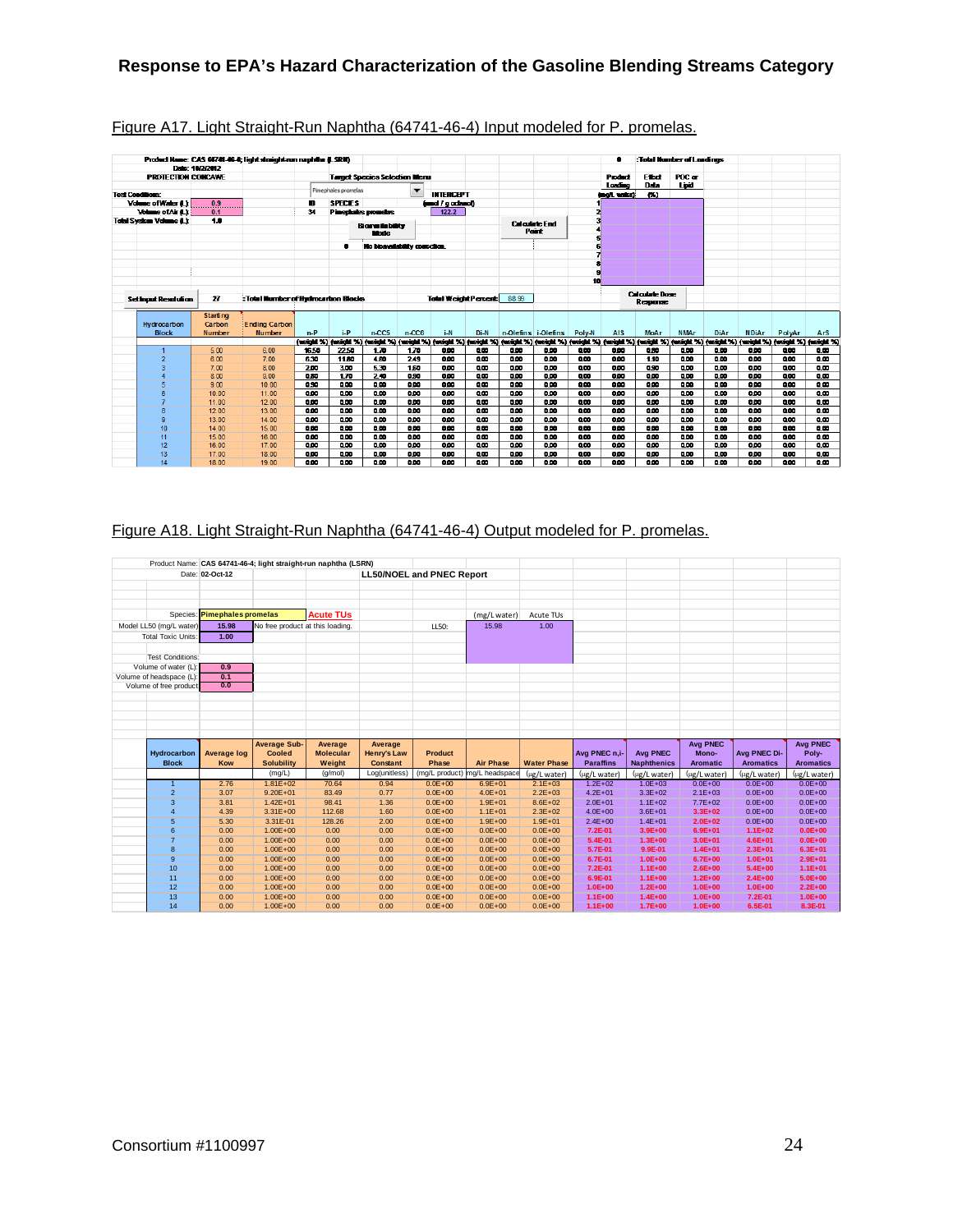|                             |                                            | Product Name: CAS 64741-63-5; light catalytic reformed naphtha (LCRN) |              |                                                                                                                                                                                                                                |                          |                                      |                                |              |              |                     |                 | $\mathbf{0}$ |              | :Total Number of Loadings |              |              |              |              |
|-----------------------------|--------------------------------------------|-----------------------------------------------------------------------|--------------|--------------------------------------------------------------------------------------------------------------------------------------------------------------------------------------------------------------------------------|--------------------------|--------------------------------------|--------------------------------|--------------|--------------|---------------------|-----------------|--------------|--------------|---------------------------|--------------|--------------|--------------|--------------|
|                             | Date: 8/30/2012                            |                                                                       |              |                                                                                                                                                                                                                                |                          |                                      |                                |              |              |                     |                 |              |              |                           |              |              |              |              |
| PROTECTION CONCAWE          |                                            |                                                                       |              |                                                                                                                                                                                                                                |                          | <b>Target Species Selection Menu</b> |                                |              |              |                     |                 | Product      | Effect       | POC or                    |              |              |              |              |
|                             |                                            |                                                                       |              |                                                                                                                                                                                                                                |                          |                                      |                                |              |              |                     |                 | Loading      | Data         | Lipid                     |              |              |              |              |
| <b>Test Conditions:</b>     |                                            |                                                                       |              |                                                                                                                                                                                                                                |                          |                                      | <b>INTERCEPT</b>               |              |              |                     |                 | (mg/L water) | (% )         |                           |              |              |              |              |
| Volume of Water (L):        | 0.9                                        |                                                                       | ID           | <b>SPECIES</b>                                                                                                                                                                                                                 |                          |                                      | $\frac{1}{2}$ mol / g octanol) |              |              |                     |                 |              |              |                           |              |              |              |              |
| Volume of Air (L):          | 0.1                                        |                                                                       | 40           |                                                                                                                                                                                                                                | Selenastrum capricomutum |                                      | 48.6                           |              |              |                     |                 |              |              |                           |              |              |              |              |
| Total System Volume (L):    | 1.0                                        |                                                                       |              |                                                                                                                                                                                                                                |                          |                                      |                                |              |              |                     |                 |              |              |                           |              |              |              |              |
|                             |                                            |                                                                       |              |                                                                                                                                                                                                                                |                          |                                      |                                |              |              |                     |                 |              |              |                           |              |              |              |              |
|                             |                                            |                                                                       |              |                                                                                                                                                                                                                                |                          |                                      |                                |              |              |                     |                 |              |              |                           |              |              |              |              |
|                             |                                            |                                                                       |              | $\Omega$                                                                                                                                                                                                                       |                          | No bioavailability correction.       |                                |              |              |                     |                 |              |              |                           |              |              |              |              |
|                             |                                            |                                                                       |              |                                                                                                                                                                                                                                |                          |                                      |                                |              |              |                     |                 |              |              |                           |              |              |              |              |
|                             |                                            |                                                                       |              |                                                                                                                                                                                                                                |                          |                                      |                                |              |              |                     |                 |              |              |                           |              |              |              |              |
|                             |                                            |                                                                       |              |                                                                                                                                                                                                                                |                          |                                      |                                |              |              |                     |                 |              |              |                           |              |              |              |              |
|                             |                                            |                                                                       |              |                                                                                                                                                                                                                                |                          |                                      |                                |              |              |                     | 10 <sup>1</sup> |              |              |                           |              |              |              |              |
|                             |                                            |                                                                       |              |                                                                                                                                                                                                                                |                          |                                      |                                |              |              |                     |                 |              |              |                           |              |              |              |              |
|                             | 27                                         | :Total Number of Hydrocarbon Blocks                                   |              |                                                                                                                                                                                                                                |                          |                                      | <b>Total Weight Percent:</b>   |              | 99.94        |                     |                 |              |              |                           |              |              |              |              |
|                             |                                            |                                                                       |              |                                                                                                                                                                                                                                |                          |                                      |                                |              |              |                     |                 |              |              |                           |              |              |              |              |
| Hydrocarbon<br><b>Block</b> | <b>Starting</b><br>Carbon<br><b>Number</b> | <b>Ending Carbon</b><br><b>Number</b>                                 | $n-P$        | $i-P$                                                                                                                                                                                                                          | $n-CC5$                  | n-CC6                                | i-N                            | Di-N         |              | n-Olefins i-Olefins | Poly-N          | <b>AIS</b>   | <b>MoAr</b>  | <b>NMAr</b>               | <b>DiAr</b>  | <b>NDiAr</b> | PolvAr       | <b>ArS</b>   |
|                             |                                            |                                                                       |              | (weight %) (weight %) (weight %) (weight %) (weight %) (weight %) (weight %) (weight %) (weight %) (weight %) (weight %) (weight %) (weight %) (weight %) (weight %) (weight %) (weight %) (weight %) (weight %) (weight %) (w |                          |                                      |                                |              |              |                     |                 |              |              |                           |              |              |              |              |
| $\overline{1}$              | 5.00                                       | 6.00                                                                  | 8.83         | 11.43                                                                                                                                                                                                                          | 0.26                     | 0.00                                 | 0.00                           | 0.00         | 0.34         | 0.00                | 0.00            | 0.00         | 0.00         | 0.00                      | 0.00         | 0.00         | 0.00         | 0.00         |
| $\overline{2}$              | 6.00                                       | 7.00                                                                  | 4.69         | 11.54                                                                                                                                                                                                                          | 0.00                     | 0.62                                 | 0.00                           | 0.00         | 0.27         | 0.00                | 0.00            | 0.00         | 8.37         | 0.00                      | 0.00         | 0.00         | 0.00         | 0.00         |
| 3                           | 7.00                                       | 8.00                                                                  | 3.59         | 14.11                                                                                                                                                                                                                          | 0.00                     | 1.18                                 | 0.00                           | 0.00         | 0.28         | 0.00                | 0.00            | 0.00         | 29.77        | 0.00                      | 0.00         | 0.00         | 0.00         | 0.00         |
| Δ                           | 8.00                                       | 9.00                                                                  | 0.40         | 2.72                                                                                                                                                                                                                           | 0.00                     | 0.27                                 | 0.00                           | 0.00         | 0.01         | 0.00                | 0.00            | 0.00         | 1.26         | 0.00                      | 0.00         | 0.00         | 0.00         | 0.00         |
| 5                           | 9.00                                       | 10.00                                                                 | 0.00         | 0.00                                                                                                                                                                                                                           | 0.00                     | 0.00                                 | 0.00                           | 0.00         | 0.00         | 0.00                | 0.00            | 0.00         | 0.00         | 0.00                      | 0.00         | 0.00         | 0.00         | 0.00         |
| 6                           | 10.00                                      | 11.00                                                                 | 0.00         | 0.00                                                                                                                                                                                                                           | 0.00                     | 0.00                                 | 0.00                           | 0.00         | 0.00         | 0.00                | 0.00            | 0.00         | 0.00         | 0.00                      | 0.00         | 0.00         | 0.00         | 0.00         |
| $\overline{7}$              | 11.00                                      | 12.00                                                                 | 0.00         | 0.00                                                                                                                                                                                                                           | 0.00                     | 0.00                                 | 0.00                           | 0.00         | 0.00         | 0.00                | 0.00            | 0.00         | 0.00         | 0.00                      | 0.00         | 0.00         | 0.00         | 0.00         |
| 8                           | 12.00                                      | 13.00                                                                 | 0.00         | 0.00                                                                                                                                                                                                                           | 0.00                     | 0.00                                 | 0.00                           | 0.00         | 0.00         | 0.00                | 0.00            | 0.00         | 0.00         | 0.00                      | 0.00         | 0.00         | 0.00         | 0.00         |
| $\mathbf{Q}$                | 13.00                                      | 14.00                                                                 | 0.00         | 0.00                                                                                                                                                                                                                           | 0.00                     | 0.00                                 | 0.00                           | 0.00         | 0.00         | 0.00                | 0.00            | 0.00         | 0.00         | 0.00                      | 0.00         | 0.00         | 0.00         | 0.00         |
| 10                          | 14.00                                      | 15.00                                                                 | 0.00         | 0.00                                                                                                                                                                                                                           | 0.00                     | 0.00                                 | 0.00                           | 0.00         | 0.00         | 0.00                | 0.00            | 0.00         | 0.00         | 0.00                      | 0.00         | 0.00         | 0.00         | 0.00         |
| 11                          | 15.00                                      | 16.00                                                                 | 0.00         | 0.00                                                                                                                                                                                                                           | 0.00                     | 0.00                                 | 0.00                           | 0.00         | 0.00         | 0.00                | 0.00            | 0.00         | 0.00         | 0.00                      | 0.00         | 0.00         | 0.00         | 0.00         |
| 12                          | 16.00                                      | 17.00                                                                 | 0.00         | 0.00                                                                                                                                                                                                                           | 0.00                     | 0.00                                 | 0.00                           | 0.00         | 0.00         | 0.00                | 0.00            | 0.00         | 0.00         | 0.00                      | 0.00         | 0.00         | 0.00         | 0.00         |
| 13<br>14                    | 17.00<br>18.00                             | 18.00<br>19.00                                                        | 0.00<br>0.00 | 0.00<br>0.00                                                                                                                                                                                                                   | 0.00<br>0.00             | 0.00<br>0.00                         | 0.00<br>0.00                   | 0.00<br>0.00 | 0.00<br>0.00 | 0.00<br>0.00        | 0.00<br>0.00    | 0.00<br>0.00 | 0.00<br>0.00 | 0.00<br>0.00              | 0.00<br>0.00 | 0.00<br>0.00 | 0.00<br>0.00 | 0.00<br>0.00 |

## Figure A19. Petrotox Input; Light Catalytic Reformed Naphtha (64741-63-5) model for S. capricornutum.

## Figure A20. Petrotox Output; Light Catalytic Reformed Naphtha (64741-63-5) model for S. capricornutum.

|                             |                                    | Product Name: CAS 64741-63-5; light catalytic reformed naphtha (LCRN) |                  |                       |                                  |                               |                             |                                   |                             |                             |                             |                             |
|-----------------------------|------------------------------------|-----------------------------------------------------------------------|------------------|-----------------------|----------------------------------|-------------------------------|-----------------------------|-----------------------------------|-----------------------------|-----------------------------|-----------------------------|-----------------------------|
|                             | Date: 30-Aug-12                    |                                                                       |                  |                       | <b>LL50/NOEL and PNEC Report</b> |                               |                             |                                   |                             |                             |                             |                             |
|                             |                                    |                                                                       |                  |                       |                                  |                               |                             |                                   |                             |                             |                             |                             |
|                             |                                    |                                                                       |                  |                       |                                  |                               |                             |                                   |                             |                             |                             |                             |
|                             |                                    |                                                                       |                  |                       |                                  | (mg/L water)                  | Acute TUs                   |                                   |                             |                             |                             |                             |
|                             | Species: Selenastrum capricornutum |                                                                       | <b>Acute TUs</b> |                       | LL50:                            | 8.35                          | 1.00                        |                                   |                             |                             |                             |                             |
| Model LL50 (mg/L water)     | 8.35                               | No free product at this loading.                                      |                  |                       |                                  |                               |                             |                                   |                             |                             |                             |                             |
|                             |                                    |                                                                       |                  |                       |                                  |                               |                             |                                   |                             |                             |                             |                             |
| <b>Total Toxic Units:</b>   | 1.00                               |                                                                       |                  |                       |                                  |                               |                             |                                   |                             |                             |                             |                             |
|                             |                                    |                                                                       |                  |                       |                                  |                               |                             |                                   |                             |                             |                             |                             |
| <b>Test Conditions:</b>     |                                    |                                                                       |                  |                       |                                  |                               |                             |                                   |                             |                             |                             |                             |
| Volume of water (L):        | 0.9                                |                                                                       |                  |                       |                                  |                               |                             |                                   |                             |                             |                             |                             |
| Volume of headspace (L):    | 0.1<br>0.0                         |                                                                       |                  |                       |                                  |                               |                             |                                   |                             |                             |                             |                             |
| Volume of free product      |                                    |                                                                       |                  |                       |                                  |                               |                             |                                   |                             |                             |                             |                             |
|                             |                                    |                                                                       |                  |                       |                                  |                               |                             |                                   |                             |                             |                             |                             |
|                             |                                    |                                                                       |                  |                       |                                  |                               |                             |                                   |                             |                             |                             |                             |
|                             |                                    |                                                                       |                  |                       |                                  |                               |                             |                                   |                             |                             |                             |                             |
|                             |                                    |                                                                       |                  |                       |                                  |                               |                             |                                   |                             |                             |                             |                             |
|                             |                                    |                                                                       |                  |                       |                                  |                               |                             |                                   |                             |                             |                             |                             |
|                             |                                    |                                                                       |                  |                       |                                  |                               |                             |                                   |                             |                             |                             |                             |
|                             |                                    | <b>Average Sub-</b>                                                   | Average          | Average               |                                  |                               |                             |                                   |                             | <b>Avg PNEC</b>             |                             | <b>Avg PNEC</b>             |
| Hydrocarbon<br><b>Block</b> | <b>Average log</b><br>Kow          | <b>Cooled</b>                                                         | <b>Molecular</b> | <b>Henry's Law</b>    | <b>Product</b><br>Phase          |                               | <b>Water Phase</b>          | Avg PNEC n.i-<br><b>Paraffins</b> | <b>Avg PNEC</b>             | Mono-                       | Avg PNEC Di-                | Poly-                       |
|                             |                                    | <b>Solubility</b>                                                     | Weight           | <b>Constant</b>       |                                  | <b>Air Phase</b>              |                             |                                   | <b>Naphthenics</b>          | <b>Aromatic</b>             | <b>Aromatics</b>            | <b>Aromatics</b>            |
| $\mathbf{1}$                | 2.78                               | (mg/L)<br>$1.81E + 02$                                                | (q/mol)<br>70.54 | Log(unitless)<br>0.96 | (mg/L product)<br>$0.0E + 00$    | mg/L headspace<br>$1.7E + 01$ | (µg/L water)<br>$4.9E + 02$ | ug/L water<br>$1.2E + 02$         | (µg/L water)<br>$1.0E + 03$ | (ug/L water)<br>$0.0E + 00$ | (µg/L water)<br>$0.0E + 00$ | (µg/L water)<br>$0.0E + 00$ |
| $\overline{2}$              | 3.17                               | $6.98E + 01$                                                          | 83.76            | 0.97                  | $0.0E + 00$                      | $1.5E + 01$                   | $9.8E + 02$                 | $4.2E + 01$                       | $3.3E + 02$                 | $2.1E + 03$                 | $0.0E + 00$                 | $0.0E + 00$                 |
| $\overline{3}$              | 3.85                               | $1.28E + 01$                                                          | 98.52            | 1.42                  | $0.0E + 00$                      | $1.9E + 01$                   | $2.7E + 03$                 | $2.0E + 01$                       | $1.1E + 02$                 | $7.7E + 02$                 | $0.0E + 00$                 | $0.0E + 00$                 |
| 4                           | 4.03                               | $1.02E + 01$                                                          | 110.82           | 0.95                  | $0.0E + 00$                      | $3.5E + 00$                   | $1.5E + 02$                 | $4.0E + 00$                       | $3.6E + 01$                 | $3.3E + 02$                 | $0.0E + 00$                 | $0.0E + 00$                 |
| 5                           | 0.00                               | $1.00E + 00$                                                          | 0.00             | 0.00                  | $0.0E + 00$                      | $0.0E + 00$                   | $0.0E + 00$                 | $2.4E + 00$                       | $1.4E + 01$                 | $2.0E + 02$                 | $0.0E + 00$                 | $0.0E + 00$                 |
| 6                           | 0.00                               | $1.00E + 00$                                                          | 0.00             | 0.00                  | $0.0E + 00$                      | $0.0E + 00$                   | $0.0E + 00$                 | 7.2E-01                           | $3.9E + 00$                 | $6.9E + 01$                 | $1.1E + 02$                 | $0.0E + 00$                 |
| $\overline{7}$              | 0.00                               | $1.00E + 00$                                                          | 0.00             | 0.00                  | $0.0E + 00$                      | $0.0E + 00$                   | $0.0E + 00$                 | 5.4E-01                           | $1.3E + 00$                 | $3.0E + 01$                 | $4.6E + 01$                 | $0.0E + 00$                 |
| 8                           | 0.00                               | $1.00E + 00$                                                          | 0.00             | 0.00                  | $0.0E + 00$                      | $0.0E + 00$                   | $0.0E + 00$                 | 5.7E-01                           | 9.9E-01                     | $1.4E + 01$                 | $2.3E + 01$                 | $6.3E + 01$                 |
| $\mathsf g$                 | 0.00                               | $1.00E + 00$                                                          | 0.00             | 0.00                  | $0.0E + 00$                      | $0.0E + 00$                   | $0.0E + 00$                 | 6.7E-01                           | $1.0E + 00$                 | $6.7E + 00$                 | $1.0E + 01$                 | $2.9E + 01$                 |
| 10                          | 0.00                               | $1.00E + 00$                                                          | 0.00             | 0.00                  | $0.0E + 00$                      | $0.0E + 00$                   | $0.0E + 00$                 | 7.2E-01                           | $1.1E+00$                   | $2.6E + 00$                 | $5.4E+00$                   | $1.1E + 01$                 |
| 11                          | 0.00                               | $1.00E + 00$                                                          | 0.00             | 0.00                  | $0.0E + 00$                      | $0.0E + 00$                   | $0.0E + 00$                 | 6.9E-01                           | $1.1E+00$                   | $1.2E + 00$                 | $2.4E+00$                   | $5.0E + 00$                 |
| 12                          | 0.00                               | $1.00E + 00$                                                          | 0.00             | 0.00                  | $0.0E + 00$                      | $0.0E + 00$                   | $0.0E + 00$                 | $1.0E + 00$                       | $1.2E + 00$                 | $1.0E + 00$                 | $1.0E + 00$                 | $2.2E + 00$                 |
| 13<br>14                    | 0.00<br>0.00                       | $1.00E + 00$<br>$1.00E + 00$                                          | 0.00<br>0.00     | 0.00<br>0.00          | $0.0E + 00$<br>$0.0E + 00$       | $0.0E + 00$<br>$0.0E + 00$    | $0.0E + 00$<br>$0.0E + 00$  | $1.1E+00$<br>$1.1E + 00$          | $1.4E + 00$<br>$1.7E + 00$  | $1.0E + 00$<br>$1.0E + 00$  | 7.2E-01<br>6.5E-01          | $1.0E + 00$<br>8.3E-01      |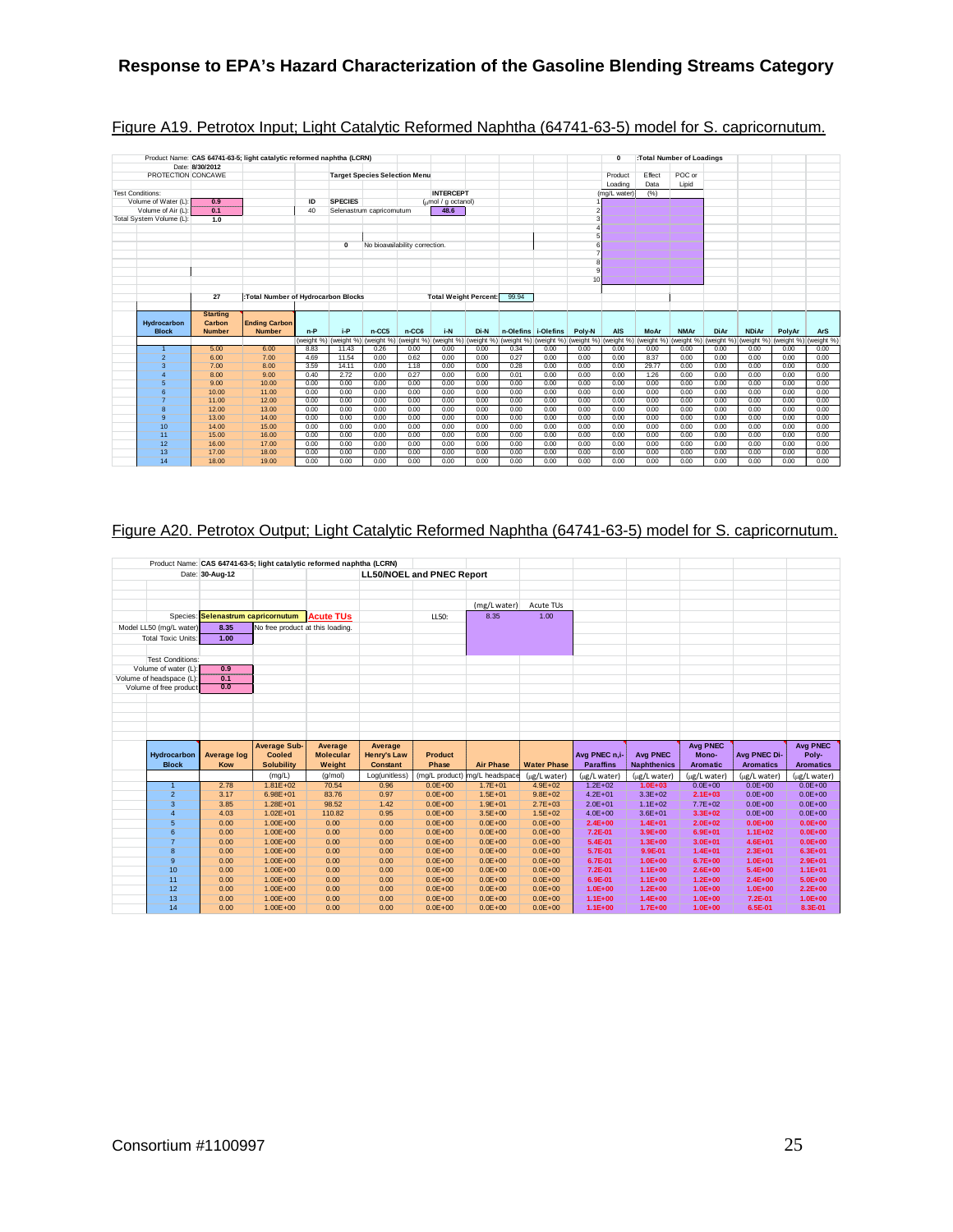|                          |                 | Product Name: CAS 64741-63-5; light catalytic reformed naphtha (LCRN) |       |                                           |                                      |                                |                                        |                              |       |                     |        | 0                                                                                                                                                                                  |        | :Total Number of Loadings |             |              |        |            |
|--------------------------|-----------------|-----------------------------------------------------------------------|-------|-------------------------------------------|--------------------------------------|--------------------------------|----------------------------------------|------------------------------|-------|---------------------|--------|------------------------------------------------------------------------------------------------------------------------------------------------------------------------------------|--------|---------------------------|-------------|--------------|--------|------------|
| PROTECTION CONCAWE       | Date: 8/30/2012 |                                                                       |       |                                           |                                      |                                |                                        |                              |       |                     |        |                                                                                                                                                                                    | Effect | POC or                    |             |              |        |            |
|                          |                 |                                                                       |       |                                           | <b>Target Species Selection Menu</b> |                                |                                        |                              |       |                     |        | Product<br>Loading                                                                                                                                                                 | Data   | Lipid                     |             |              |        |            |
| <b>Test Conditions:</b>  |                 |                                                                       |       |                                           |                                      |                                | <b>INTERCEPT</b>                       |                              |       |                     |        | (mg/L water)                                                                                                                                                                       | (%)    |                           |             |              |        |            |
| Volume of Water (L):     | 0.9             |                                                                       | ID    | <b>SPECIES</b>                            |                                      |                                | $\frac{1}{2}$ ( $\frac{1}{2}$ octanol) |                              |       |                     |        |                                                                                                                                                                                    |        |                           |             |              |        |            |
| Volume of Air (L):       | 0.1             |                                                                       | 15    | Daphnia magna                             |                                      |                                | 115.3                                  |                              |       |                     |        |                                                                                                                                                                                    |        |                           |             |              |        |            |
| Total System Volume (L): | 1.0             |                                                                       |       |                                           |                                      |                                |                                        |                              |       |                     |        |                                                                                                                                                                                    |        |                           |             |              |        |            |
|                          |                 |                                                                       |       |                                           |                                      |                                |                                        |                              |       |                     |        |                                                                                                                                                                                    |        |                           |             |              |        |            |
|                          |                 |                                                                       |       |                                           |                                      |                                |                                        |                              |       |                     |        |                                                                                                                                                                                    |        |                           |             |              |        |            |
|                          |                 |                                                                       |       | $\mathbf 0$                               |                                      | No bioavailability correction. |                                        |                              |       |                     |        |                                                                                                                                                                                    |        |                           |             |              |        |            |
|                          |                 |                                                                       |       |                                           |                                      |                                |                                        |                              |       |                     |        |                                                                                                                                                                                    |        |                           |             |              |        |            |
|                          |                 |                                                                       |       |                                           |                                      |                                |                                        |                              |       |                     |        |                                                                                                                                                                                    |        |                           |             |              |        |            |
|                          |                 |                                                                       |       |                                           |                                      |                                |                                        |                              |       |                     |        |                                                                                                                                                                                    |        |                           |             |              |        |            |
|                          |                 |                                                                       |       |                                           |                                      |                                |                                        |                              |       |                     | 10     |                                                                                                                                                                                    |        |                           |             |              |        |            |
|                          |                 |                                                                       |       |                                           |                                      |                                |                                        |                              |       |                     |        |                                                                                                                                                                                    |        |                           |             |              |        |            |
|                          | 27              | :Total Number of Hydrocarbon Blocks                                   |       |                                           |                                      |                                |                                        | <b>Total Weight Percent:</b> | 99.94 |                     |        |                                                                                                                                                                                    |        |                           |             |              |        |            |
|                          |                 |                                                                       |       |                                           |                                      |                                |                                        |                              |       |                     |        |                                                                                                                                                                                    |        |                           |             |              |        |            |
|                          | <b>Starting</b> |                                                                       |       |                                           |                                      |                                |                                        |                              |       |                     |        |                                                                                                                                                                                    |        |                           |             |              |        |            |
| Hydrocarbon              | Carbon          | <b>Ending Carbon</b>                                                  |       |                                           |                                      |                                |                                        |                              |       |                     |        |                                                                                                                                                                                    |        |                           |             |              |        |            |
| <b>Block</b>             | <b>Number</b>   | <b>Number</b>                                                         | $n-P$ | $i-P$<br>(weight %) (weight %) (weight %) | $n-CC5$                              | n-CC6                          | i-N                                    | Di-N                         |       | n-Olefins i-Olefins | Poly-N | <b>AIS</b><br>(weight %) (weight %) (weight %) (weight %) (weight %) (weight %) (weight %) (weight %) (weight %) (weight %) (weight %) (weight %) (weight %) (weight %) (weight %) | MoAr   | <b>NMAr</b>               | <b>DiAr</b> | <b>NDiAr</b> | PolvAr | <b>ArS</b> |
| $\overline{1}$           | 5.00            | 6.00                                                                  | 8.83  | 11.43                                     | 0.26                                 | 0.00                           | 0.00                                   | 0.00                         | 0.34  | 0.00                | 0.00   | 0.00                                                                                                                                                                               | 0.00   | 0.00                      | 0.00        | 0.00         | 0.00   | 0.00       |
| $\overline{2}$           | 6.00            | 7.00                                                                  | 4.69  | 11.54                                     | 0.00                                 | 0.62                           | 0.00                                   | 0.00                         | 0.27  | 0.00                | 0.00   | 0.00                                                                                                                                                                               | 8.37   | 0.00                      | 0.00        | 0.00         | 0.00   | 0.00       |
| 3                        | 7.00            | 8.00                                                                  | 3.59  | 14.11                                     | 0.00                                 | 1.18                           | 0.00                                   | 0.00                         | 0.28  | 0.00                | 0.00   | 0.00                                                                                                                                                                               | 29.77  | 0.00                      | 0.00        | 0.00         | 0.00   | 0.00       |
| 4                        | 8.00            | 9.00                                                                  | 0.40  | 2.72                                      | 0.00                                 | 0.27                           | 0.00                                   | 0.00                         | 0.01  | 0.00                | 0.00   | 0.00                                                                                                                                                                               | 1.26   | 0.00                      | 0.00        | 0.00         | 0.00   | 0.00       |
| 5                        | 9.00            | 10.00                                                                 | 0.00  | 0.00                                      | 0.00                                 | 0.00                           | 0.00                                   | 0.00                         | 0.00  | 0.00                | 0.00   | 0.00                                                                                                                                                                               | 0.00   | 0.00                      | 0.00        | 0.00         | 0.00   | 0.00       |
| 6                        | 10.00           | 11.00                                                                 | 0.00  | 0.00                                      | 0.00                                 | 0.00                           | 0.00                                   | 0.00                         | 0.00  | 0.00                | 0.00   | 0.00                                                                                                                                                                               | 0.00   | 0.00                      | 0.00        | 0.00         | 0.00   | 0.00       |
| 7                        | 11.00           | 12.00                                                                 | 0.00  | 0.00                                      | 0.00                                 | 0.00                           | 0.00                                   | 0.00                         | 0.00  | 0.00                | 0.00   | 0.00                                                                                                                                                                               | 0.00   | 0.00                      | 0.00        | 0.00         | 0.00   | 0.00       |
| 8                        | 12.00           | 13.00                                                                 | 0.00  | 0.00                                      | 0.00                                 | 0.00                           | 0.00                                   | 0.00                         | 0.00  | 0.00                | 0.00   | 0.00                                                                                                                                                                               | 0.00   | 0.00                      | 0.00        | 0.00         | 0.00   | 0.00       |
| $\mathbf{Q}$             | 13.00           | 14.00                                                                 | 0.00  | 0.00                                      | 0.00                                 | 0.00                           | 0.00                                   | 0.00                         | 0.00  | 0.00                | 0.00   | 0.00                                                                                                                                                                               | 0.00   | 0.00                      | 0.00        | 0.00         | 0.00   | 0.00       |
| 10                       | 14.00           | 15.00                                                                 | 0.00  | 0.00                                      | 0.00                                 | 0.00                           | 0.00                                   | 0.00                         | 0.00  | 0.00                | 0.00   | 0.00                                                                                                                                                                               | 0.00   | 0.00                      | 0.00        | 0.00         | 0.00   | 0.00       |
| 11                       | 15.00           | 16.00                                                                 | 0.00  | 0.00                                      | 0.00                                 | 0.00                           | 0.00                                   | 0.00                         | 0.00  | 0.00                | 0.00   | 0.00                                                                                                                                                                               | 0.00   | 0.00                      | 0.00        | 0.00         | 0.00   | 0.00       |
| 12                       | 16.00           | 17.00                                                                 | 0.00  | 0.00                                      | 0.00                                 | 0.00                           | 0.00                                   | 0.00                         | 0.00  | 0.00                | 0.00   | 0.00                                                                                                                                                                               | 0.00   | 0.00                      | 0.00        | 0.00         | 0.00   | 0.00       |
| 13                       | 17.00           | 18.00                                                                 | 0.00  | 0.00                                      | 0.00                                 | 0.00                           | 0.00                                   | 0.00                         | 0.00  | 0.00                | 0.00   | 0.00                                                                                                                                                                               | 0.00   | 0.00                      | 0.00        | 0.00         | 0.00   | 0.00       |
| 14                       | 18.00           | 19.00                                                                 | 0.00  | 0.00                                      | 0.00                                 | 0.00                           | 0.00                                   | 0.00                         | 0.00  | 0.00                | 0.00   | 0.00                                                                                                                                                                               | 0.00   | 0.00                      | 0.00        | 0.00         | 0.00   | 0.00       |

## Figure A21. Petrotox Input; Light Catalytic Reformed Naphtha (64741-63-5) model for D. magna.

## Figure A22. Petrotox Output; Light Catalytic Reformed Naphtha (64741-63-5) model for D. magna.

|                           |                        | Product Name: CAS 64741-63-5; light catalytic reformed naphtha (LCRN) |                  |                    |                                  |                               |                            |                            |                            |                            |                    |                        |
|---------------------------|------------------------|-----------------------------------------------------------------------|------------------|--------------------|----------------------------------|-------------------------------|----------------------------|----------------------------|----------------------------|----------------------------|--------------------|------------------------|
|                           | Date: 30-Aug-12        |                                                                       |                  |                    | <b>LL50/NOEL and PNEC Report</b> |                               |                            |                            |                            |                            |                    |                        |
|                           |                        |                                                                       |                  |                    |                                  |                               |                            |                            |                            |                            |                    |                        |
|                           |                        |                                                                       |                  |                    |                                  |                               |                            |                            |                            |                            |                    |                        |
|                           |                        |                                                                       |                  |                    |                                  | (mg/L water)                  | Acute TUs                  |                            |                            |                            |                    |                        |
|                           | Species: Daphnia magna |                                                                       | <b>Acute TUs</b> |                    | LL50:                            | 19.79                         | 1.00                       |                            |                            |                            |                    |                        |
| Model LL50 (mg/L water)   | 19.79                  | No free product at this loading.                                      |                  |                    |                                  |                               |                            |                            |                            |                            |                    |                        |
| <b>Total Toxic Units:</b> | 1.00                   |                                                                       |                  |                    |                                  |                               |                            |                            |                            |                            |                    |                        |
|                           |                        |                                                                       |                  |                    |                                  |                               |                            |                            |                            |                            |                    |                        |
| <b>Test Conditions:</b>   |                        |                                                                       |                  |                    |                                  |                               |                            |                            |                            |                            |                    |                        |
| Volume of water (L):      | 0.9                    |                                                                       |                  |                    |                                  |                               |                            |                            |                            |                            |                    |                        |
| Volume of headspace (L):  | 0.1                    |                                                                       |                  |                    |                                  |                               |                            |                            |                            |                            |                    |                        |
| Volume of free product    | 0.0                    |                                                                       |                  |                    |                                  |                               |                            |                            |                            |                            |                    |                        |
|                           |                        |                                                                       |                  |                    |                                  |                               |                            |                            |                            |                            |                    |                        |
|                           |                        |                                                                       |                  |                    |                                  |                               |                            |                            |                            |                            |                    |                        |
|                           |                        |                                                                       |                  |                    |                                  |                               |                            |                            |                            |                            |                    |                        |
|                           |                        |                                                                       |                  |                    |                                  |                               |                            |                            |                            |                            |                    |                        |
|                           |                        |                                                                       |                  |                    |                                  |                               |                            |                            |                            |                            |                    |                        |
|                           |                        |                                                                       |                  |                    |                                  |                               |                            |                            |                            |                            |                    |                        |
|                           |                        | <b>Average Sub-</b>                                                   | Average          | Average            |                                  |                               |                            |                            |                            | <b>Avg PNEC</b>            |                    | <b>Avg PNEC</b>        |
| <b>Hydrocarbon</b>        | <b>Average log</b>     | Cooled                                                                | <b>Molecular</b> | <b>Henry's Law</b> | <b>Product</b>                   |                               |                            | Avg PNEC n.i-              | <b>Avg PNEC</b>            | Mono-                      | Avg PNEC Di-       | Poly-                  |
| <b>Block</b>              | Kow                    | <b>Solubility</b>                                                     | Weight           | <b>Constant</b>    | Phase                            | <b>Air Phase</b>              | <b>Water Phase</b>         | <b>Paraffins</b>           | <b>Naphthenics</b>         | <b>Aromatic</b>            | <b>Aromatics</b>   | <b>Aromatics</b>       |
|                           |                        | (mg/L)                                                                | (q/mol)          | Log(unitless)      |                                  | (mg/L product) mg/L headspace | (µg/L water)               | (ug/L water)               | (µg/L water)               | (ug/L water)               | (µg/L water)       | (µg/L water)           |
| $\mathbf{1}$              | 2.78                   | $1.81E + 02$                                                          | 70.54            | 0.96               | $0.0E + 00$                      | $4.0E + 01$                   | $1.2E + 03$                | $1.2E + 02$                | $1.0E + 03$                | $0.0E + 00$                | $0.0E + 00$        | $0.0E + 00$            |
| $\overline{2}$            | 3.17                   | $6.98E + 01$                                                          | 83.76            | 0.97               | $0.0E + 00$                      | $3.6E + 01$                   | $2.3E + 03$                | $4.2E + 01$                | $3.3E + 02$                | $2.1E + 03$                | $0.0E + 00$        | $0.0E + 00$            |
| $\overline{3}$            | 3.85                   | $1.28E + 01$                                                          | 98.52            | 1.42               | $0.0E + 00$                      | $4.4E + 01$                   | $6.3E + 03$                | $2.0E + 01$                | $1.1E + 02$                | $7.7E + 02$                | $0.0E + 00$        | $0.0E + 00$            |
| $\overline{4}$            | 4.03                   | $1.02E + 01$                                                          | 110.82           | 0.95               | $0.0E + 00$                      | $8.3E + 00$                   | $3.5E + 02$                | $4.0E + 00$                | $3.6E + 01$                | $3.3E + 02$                | $0.0E + 00$        | $0.0E + 00$            |
| 5                         | 0.00                   | $1.00E + 00$                                                          | 0.00             | 0.00               | $0.0E + 00$                      | $0.0E + 00$                   | $0.0E + 00$                | $2.4E + 00$                | $1.4E + 01$                | $2.0E + 02$                | $0.0E + 00$        | $0.0E + 00$            |
| 6                         | 0.00                   | $1.00E + 00$                                                          | 0.00             | 0.00               | $0.0E + 00$                      | $0.0E + 00$                   | $0.0E + 00$                | 7.2E-01                    | $3.9E + 00$                | $6.9E + 01$                | $1.1E + 02$        | $0.0E + 00$            |
| $\overline{7}$            | 0.00                   | $1.00E + 00$                                                          | 0.00             | 0.00               | $0.0E + 00$                      | $0.0E + 00$                   | $0.0E + 00$                | 5.4E-01                    | $1.3E + 00$                | $3.0E + 01$                | $4.6E + 01$        | $0.0E + 00$            |
| 8                         | 0.00                   | $1.00E + 00$                                                          | 0.00             | 0.00               | $0.0E + 00$                      | $0.0E + 00$                   | $0.0E + 00$                | 5.7E-01                    | 9.9E-01                    | $1.4E + 01$                | $2.3E + 01$        | $6.3E + 01$            |
| 9                         | 0.00                   | $1.00E + 00$                                                          | 0.00             | 0.00               | $0.0E + 00$                      | $0.0E + 00$                   | $0.0E + 00$                | 6.7E-01                    | $1.0E + 00$                | $6.7E + 00$                | $1.0E + 01$        | $2.9E + 01$            |
| 10                        | 0.00                   | $1.00E + 00$                                                          | 0.00             | 0.00               | $0.0E + 00$                      | $0.0E + 00$                   | $0.0E + 00$                | 7.2E-01                    | $1.1E + 00$                | $2.6E + 00$                | $5.4E+00$          | $1.1E + 01$            |
| 11                        | 0.00                   | $1.00E + 00$                                                          | 0.00             | 0.00               | $0.0E + 00$                      | $0.0E + 00$                   | $0.0E + 00$                | 6.9E-01                    | $1.1E + 00$                | $1.2E + 00$                | $2.4E+00$          | $5.0E + 00$            |
| 12                        | 0.00                   | $1.00E + 00$                                                          | 0.00             | 0.00               | $0.0E + 00$                      | $0.0E + 00$                   | $0.0E + 00$                | $1.0E + 00$                | $1.2E + 00$                | $1.0E + 00$                | $1.0E + 00$        | $2.2E + 00$            |
| 13<br>14                  | 0.00<br>0.00           | $1.00E + 00$<br>$1.00E + 00$                                          | 0.00<br>0.00     | 0.00<br>0.00       | $0.0E + 00$<br>$0.0E + 00$       | $0.0E + 00$<br>$0.0E + 00$    | $0.0E + 00$<br>$0.0E + 00$ | $1.1E + 00$<br>$1.1E + 00$ | $1.4E + 00$<br>$1.7E + 00$ | $1.0E + 00$<br>$1.0E + 00$ | 7.2E-01<br>6.5E-01 | $1.0E + 00$<br>8.3E-01 |